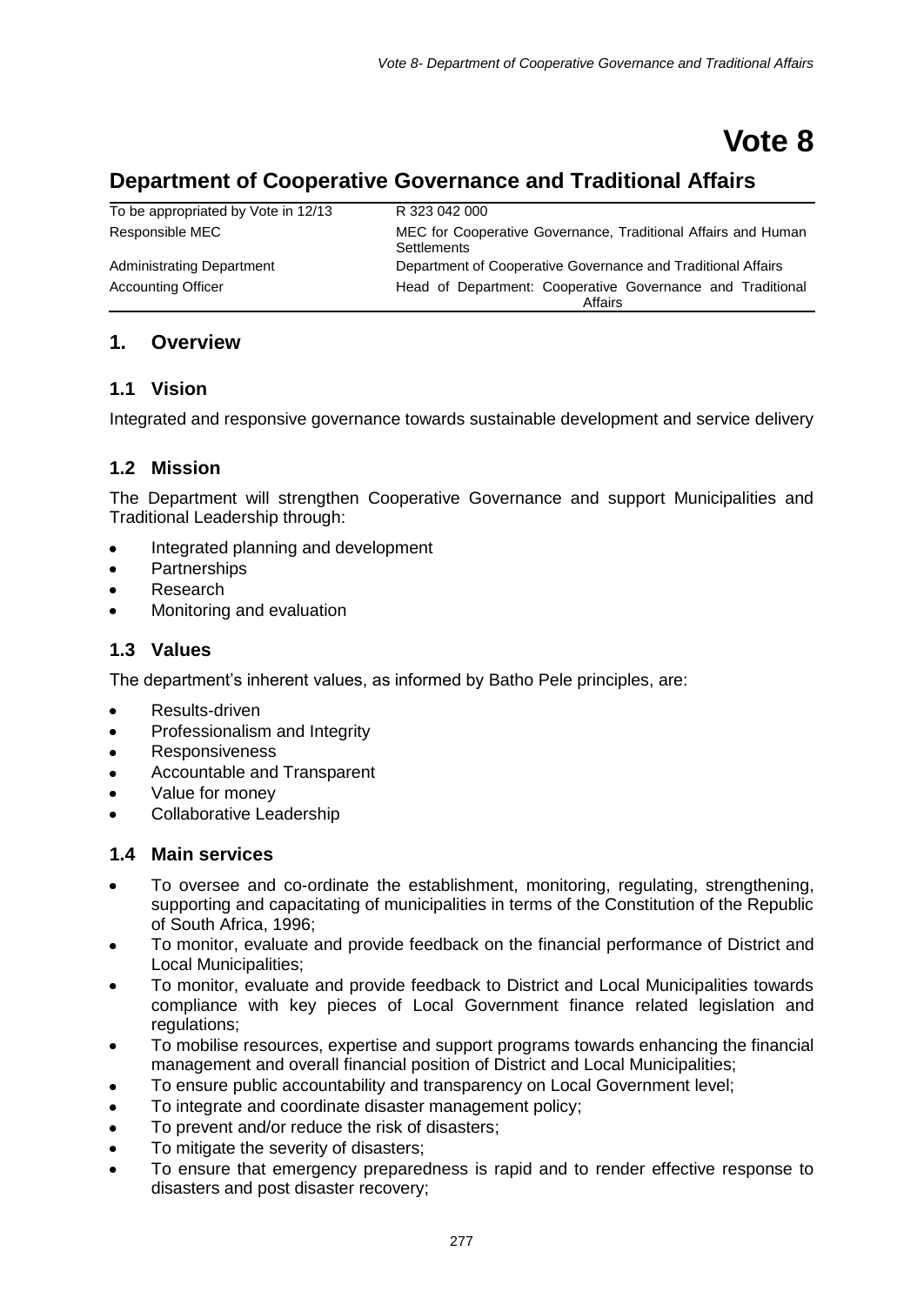- To render professional advice regarding the physical and spatial elements of land  $\bullet$ development;
- To manage the process of integrated development planning by municipalities;
- To ensure safe, salubrious, economic and environmentally friendly development;
- To submit all applications for land development and land use changes to the Townships Board for consideration and in turn submit the recommendations of the Townships Board to the MEC;
- To ensure the upgrading of land tenure rights in the Free State, conduct investigations  $\bullet$ and lodge deeds of transfer in terms of the Conversion of Certain Rights into Leasehold or Ownership Act, 1988 (Act 81/1988);
- To facilitate the opening of township registers as well as assisting municipalities and to access available state land for developmental purposes;
- To oversee and co-ordinate the establishment, monitoring, regulating, strengthening, supporting and capacitating of traditional leadership in terms of the Constitution;
- To advise Government on matters pertaining to traditional leadership;  $\bullet$
- To investigate matters referred to the House and take remedial action;  $\bullet$
- To promote the institution of traditional leadership;  $\bullet$
- To build the capacity of traditional leadership;  $\bullet$
- To monitor the performance of traditional leadership;  $\bullet$
- To provide Secretariat support service to traditional leadership;
- To conduct anthropological research on traditional leadership and develop archives  $\ddot{\phantom{a}}$ (database); and
- To support traditional leadership through mobilizing resources, expertise and development and support programmes and monitor the extent to which traditional leadership complies with legislation.

#### **1.5 Acts, rules and regulations that the department must consider**

The legal framework under which this department operates:

- The Constitution of the Republic of South Africa 1996  $\bullet$
- Public Finance Management Act No. 1 of 1999 (as amended by the Public Finance  $\bullet$ Management Amendment Act No. 29 of 1999)
- Division of Revenue Act of 2009
- Black Communities Development Act No. 4 of 1984  $\bullet$
- $\bullet$ Remuneration of Public Office Bearers Act
- Commissions Ordinance
- Municipal Property Rates Act  $\bullet$
- Municipal Finance Management Act  $\bullet$
- Municipal Planning and Performance Management Regulations, 2001  $\bullet$
- The Civil Protection Act No. 67 of 1977  $\bullet$
- Intergovernmental Relations Framework Act  $\bullet$
- Subdivision of Agricultural Land Act No. 70 of 1970  $\bullet$
- The Development Facilitation Act No. 67 of 1995  $\bullet$
- The Townships Ordinance No. 9 of 1969  $\bullet$
- The Townships Regulations (Government Notice R1036 of 1968)  $\bullet$
- Disestablishment of SA Trust Limited Act No. 26 of 2002  $\bullet$
- The Removal of Restrictions Act No. 84 of 1967  $\bullet$
- The Less Formal Township Establishment Act No. 113 of 1991  $\bullet$
- The Physical Planning Act No. 125 of 1991  $\bullet$
- Municipal Systems Act of 2000  $\bullet$
- Municipal Demarcation Act of 1998  $\bullet$
- Municipal Structures Act No. 117 of 1998 as amended in 1999 and 2000  $\bullet$
- White Paper on Local Government of 1998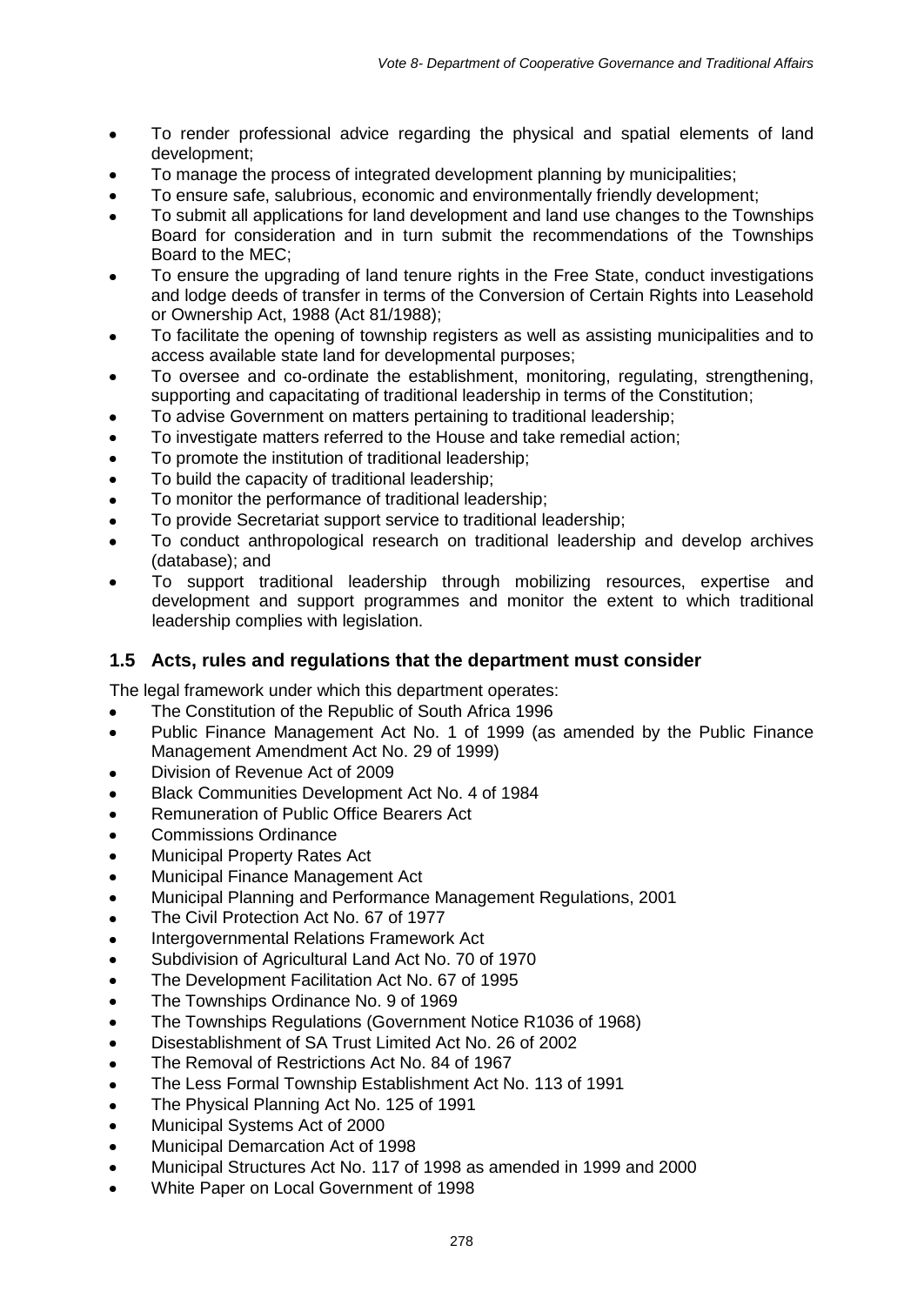- Local government transition Act, 1993  $\bullet$
- Municipal Property Rates Act, 2004 (Act No.6 of 2004)  $\bullet$
- The Fund Raising Act No. 107 of 1978  $\bullet$
- Disaster Management Act 57 of 2003  $\bullet$
- National Veldt and Forest Act No. 101 of 1998  $\bullet$
- The National Environmental Management Act of 1999  $\bullet$
- Traditional Leadership and Governance Framework Act No. 41 of 2003  $\bullet$
- Public Audit Act, 2004 (Act 25 of 2004)

The following acts will be impacted upon by Act 41 of 2003:

- House of Traditional Leaders Act No. 6 of 1994
- White Paper on Traditional Affairs  $\bullet$
- Black Administration Act No. 38 of 1927
- Black Authorities Act No. 68 of 1951
- National Spatial Development Perspective (NSDP)

# **1.6 Analysis of demands**

Due to municipalities' faltering ability to deliver services, to manage their institutions, and to engage in empowering public engagement with communities, many municipalities in the FS Province are in distress. In doing things differently in local government, a progressive series of intergovernmental initiatives have been taken to turn the tide in local government towards 2014.

Problems identified within municipalities in the Province range from issues of poor governance and accountability, weak financial management, high vacancies in critical senior management posts and, in a number of instances, inability to deliver even a core set of critical municipal services efficiently and effectively.

The following critical issues have been identified that will, if addressed, ensure the achievement of the overarching goal or vision of a responsive, accountable, effective and efficient local government system:

- The provision of improved access to communities regarding basic services such as water, electricity and sanitation;
- The deepening of democracy through the implementation of a refined Ward Committee  $\bullet$ Model in all municipalities, thereby strengthening participatory governance;
- The strengthening of the administrative and financial capability of municipalities; and
- Improved coordination and strengthened cross-departmental initiatives (e.g. a single window of coordination across all sphere of government in the Province).

In accelerating access to basic services for the poor, the following represent some of our successes since 2009:

- Basic water: 9,774 Households were provided with access to basic water, contributing  $\bullet$ to a total of 599,676 households in the Province currently having access to basic water. This represents 97% of the 2014 target of 615,909;
- Electricity: 25,720 households were provided with access to electricity, resulting in a total of 607,909 households. This represents 98.7% of the 2014 target of 615,909;
- Basic sanitation: A total number of 585,909 households in the Province currently have access to a basic level of sanitation, representing 95% of the 2014 target of 615,909. During the 2011/2012 year alone, 9,897 households were provided with access to sanitation, of which 2,175 were served with VIP toilets and 7,722 were served with waterborne sanitation. One of the key challenges facing the Province in this regard is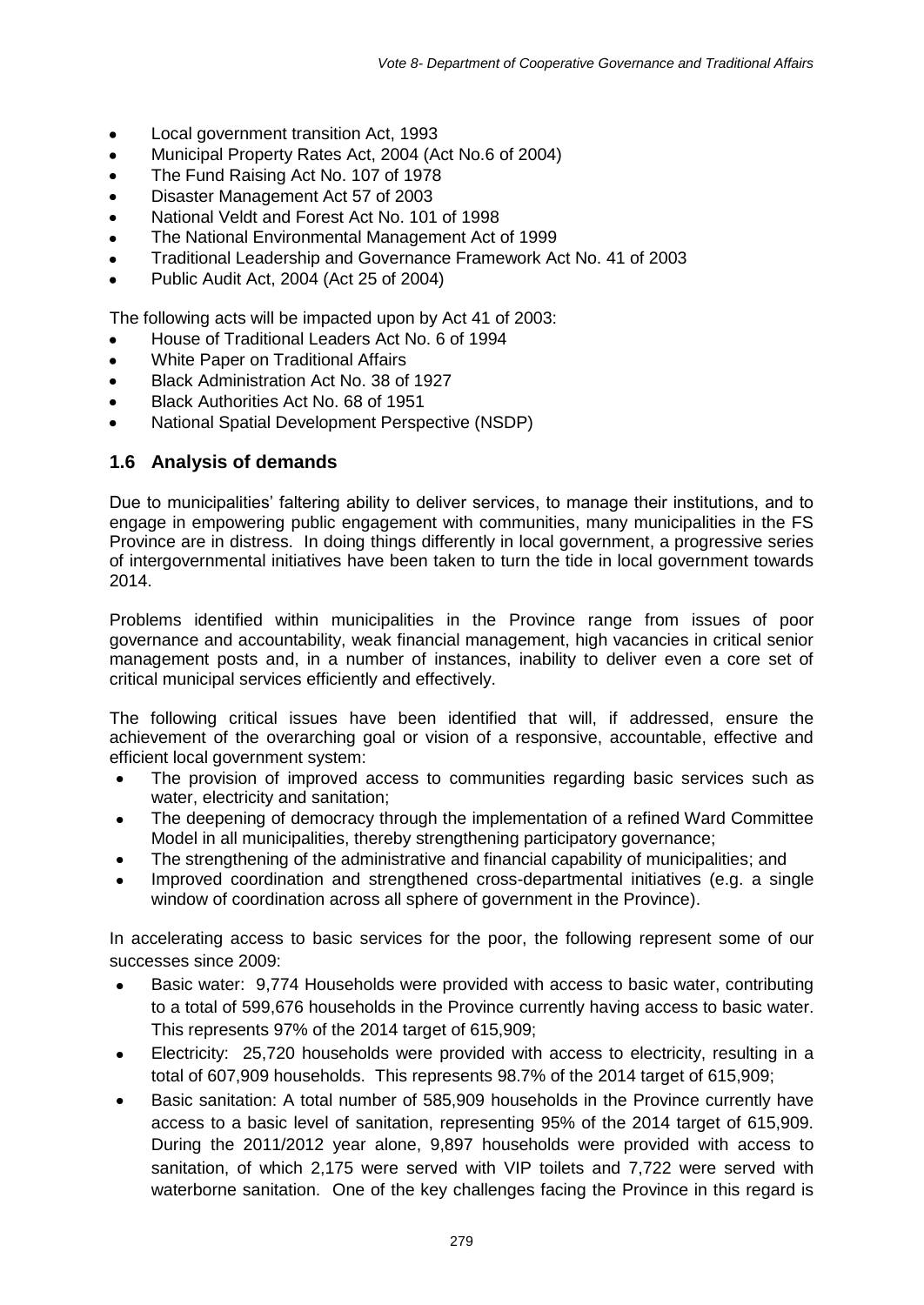the QwaQwa rural areas, e.g. the Maluti-a-Phofung Municipality, where there is a backlog of 30,000 households. The Maluti-A-Phofung Municipality plans to eradicate 3,720 of this 30,000 backlog during the current financial year, while the remaining backlog will be eradicated from 2012 moving forward, pending the availability of sufficient funding;

- Refuse removal: With the roll-out of the Municipal Turn Around Strategies (MTAS) during 2010, municipalities have indicated that all formalized stands have access to refuse removal Municipal Budgets for operation and maintenance in respect of refuse removal; and
- The standard of service, e.g. the frequency of refuse removal, is however inconsistent in some towns. As part of the implementation of the Municipal Turn Around Strategies, municipalities need to improve the frequency of refuse removal to at least once a week in all the areas towards ensuring the achievement of this target. The conditions of the Municipal Infrastructure Grant thus need to be amended to enable Municipalities to procure the required vehicles in this regard.

# **2. Review of the current financial year (2011/12)**

The Audit opinion of 7 municipalities has improved and Motheo, Thabo Mofutsanyana and Xhariep districts reflect a 50% improvement. The Audit opinion of 11 municipalities remained unchanged and 2 municipalities have regressed. Five Audits have not been completed and the Audit opinion is still outstanding due to late submission of 2009/10 Annual Financial Statements.

The Department paid an amount of R 46,444,550.00 to several Municipalities during the current financial year for Financial Assistance.

With regard to Municipal Policy, Development and Advice the following has been achieved:

- The 2010 FIFA World Cup was successfully held in 2010, reflecting the extent to which  $\bullet$ Disaster Management Preparedness Plans were in place;
- Development and maintenance of sustainable partnerships;
- Assisted Municipalities to fill critical posts;
- Gathering and coordination of quality of the data and the different versions between National and Provincial Departments and municipalities;
- 25 Municipal Turnaround Strategies (MTAS) have been developed and customized for all municipalities; 25 municipalities have commenced with the implementation and 23 of these municipalities have adopted their MTAS;
- Intensifying the development and implementation of Municipal Turnaround Strategies;
- Intensifying support to municipalities in implementing performance agreements and annual reporting;
- The 72 CDWs who have completed their learnership and have been absorbed by the department on the permanent basis with effect from 01 April 2011;
- Continue to consult and engage our communities around the provincial outcome local government policy review processes;
- Together with sector departments will ensure higher credibility of all municipal IDP's in this financial year.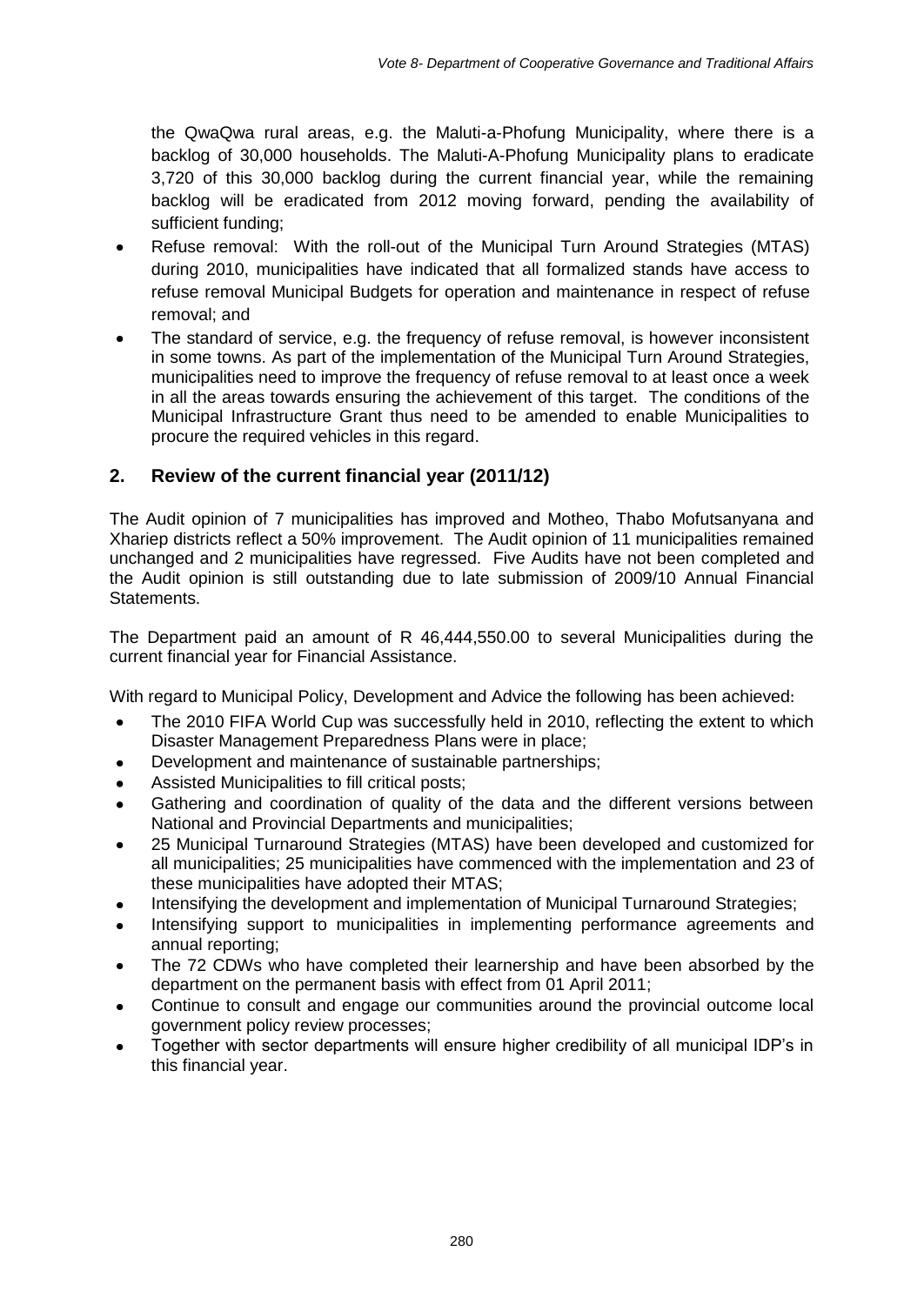# **3. Outlook for the coming financial year (2012/13)**

# **Improve municipal financial and administrative capability**

- Render assistance and support to selected municipalities towards customizing and/or adopting standardized municipal by-laws;
- Monitor and report on the extent to which municipalities have anti-corruption policies and functional units;
- Render support to municipalities to reduce incidences of unethical conduct;
- Support and assist identified local municipalities through the implementation of the national revenue enhancement programme towards reducing the debt owed to municipalities in 2010 with at least 10% during the 2012/2013 financial year;
- Assist and support all municipalities towards ensuring that no municipality has debtors more than 50% of their own revenue by the end of the 2012/2013 financial year. This will be done by assisting municipalities on the following:
	- o Billing Systems
	- o Collection rates
	- o Cash Flow Management System
	- o Municipal Revenue Enhancement Programme
- Implement Operation Clean Audit in all municipalities towards ensuring that at least 10 municipalities in the FS Province has unqualified audits;
- Support municipalities on a continuous basis with the implementation of the Municipal Finance Management Act and the Municipal Property Rates Act;
- Assist municipalities on the preparation of Annual Financial Statements towards ensuring that they are submitted by the end of August each year.

## **Deepen democracy through a refined ward committee model**

- Facilitating the implementation of capacity building programmes in all municipalities, Monitoring and reporting on the functionality of ward committees in all municipalities;
- Rendering of support and assistance to municipalities towards ensuring that all ward committee are fully functional and that household profiles are developed by all committees through street, block and village committees, at the same time promoting sector representation in all ward committees;
- Improving the functionality of ward committees by supporting all local municipalities on the implementation of the revised National Framework on funding for ward committees; and
- Monitoring and reporting on the extent to which the following are being implemented within municipalities:
	- o The revised ward committee legislative framework and model.
	- o Public participation policies and communication strategies
	- o Community based planning as ward based model
	- o Complaints management systems
	- o The nationally-revised Ward Committee Legislative Framework
	- $\circ$  The development of household profiles by all Ward Committees through street, block and village committees

#### **Single window of coordination**

• The plethora of reporting requirements on local government will be streamlined and the utilization of resources aimed at local government will be optimized. This includes ensuring that the number of independent reports required from local government is reduced from 220 to 100.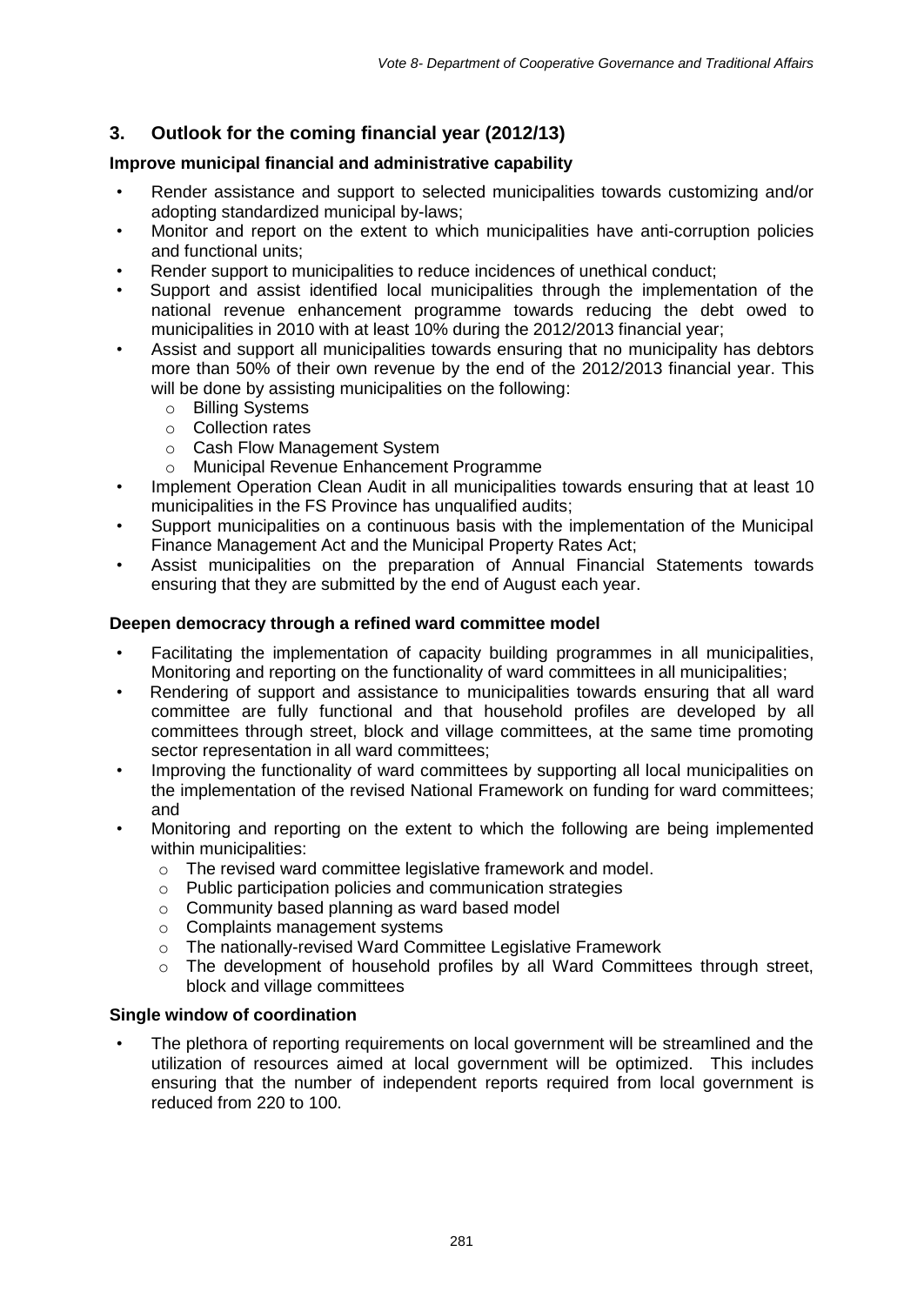- In promoting the successful implementation of Outcome 9 in local governance, the following will be monitored within municipalities:
	- $\circ$  The implementation of the LGTAS in municipalities in line with the Outcome 9 integrated reporting template
	- o The extent to which Section 57 Managers have signed employment contracts as well as performance contracts that include key LGTAS performance indicators
	- o The submission of Oversight Reports by all Councils
	- o The submission of Annual Performance Reports by all Municipalities
	- o A consolidated municipal performance report will also be produced and submitted by the Department
	- In ensuring the successful implementation of an integrated and co-ordinated system of disaster management within the FS Province, with special emphasis on prevention and mitigation, the following priorities have been set towards ensuring that the Province responds effectively and efficiently to potential and actual disasters:
		- o The development and successful implementation of various early warning systems to monitor and reduce disaster damage**.**
		- o Promoting the functionality of Disaster Management Centres in the Mangaung Metro as well as in all other District Municipalities.
		- o Ensuring the effective and efficient functioning of the Provincial Disaster Management Centre and the Provincial Disaster Management Advisory Forum.
- All municipalities will be supported and capacitated on the development and successful implementation of Disaster Risk Management programmes:
	- o Integration of Disaster Management Plans into IDPs
	- o Fire Awareness
	- o Drought Management
	- o Flood Management
	- o Snow Management
	- o Wind Storms
	- o Risk and Vulnerability Assessment
- All sector departments will be capacitated on matters related to disaster management and funding mechanisms will be developed and implemented for disaster support.

#### **Implementation of a differentiated approach to municipal planning**

- The following 7 identified municipalities will be assisted on the implementation of the revised IDP framework:
	- o Tswelopelo
	- o Mafube
	- o Mantsopa
	- o Mohokare
	- o Letsemeng
	- o Xhariep
	- o Ngwathe

#### **Implement the community work programme and cooperatives**

- All municipalities will be supported through workshops towards ensuring that they have updated LED strategies and fully-functional LED units;
- Two Inter-Departmental LED Coordinating Forum meetings will be held with full sector representation;
- 200 Wards will be supported towards having at least one LED project;
- The functionality of District Economic Development Agencies will be monitored and supported;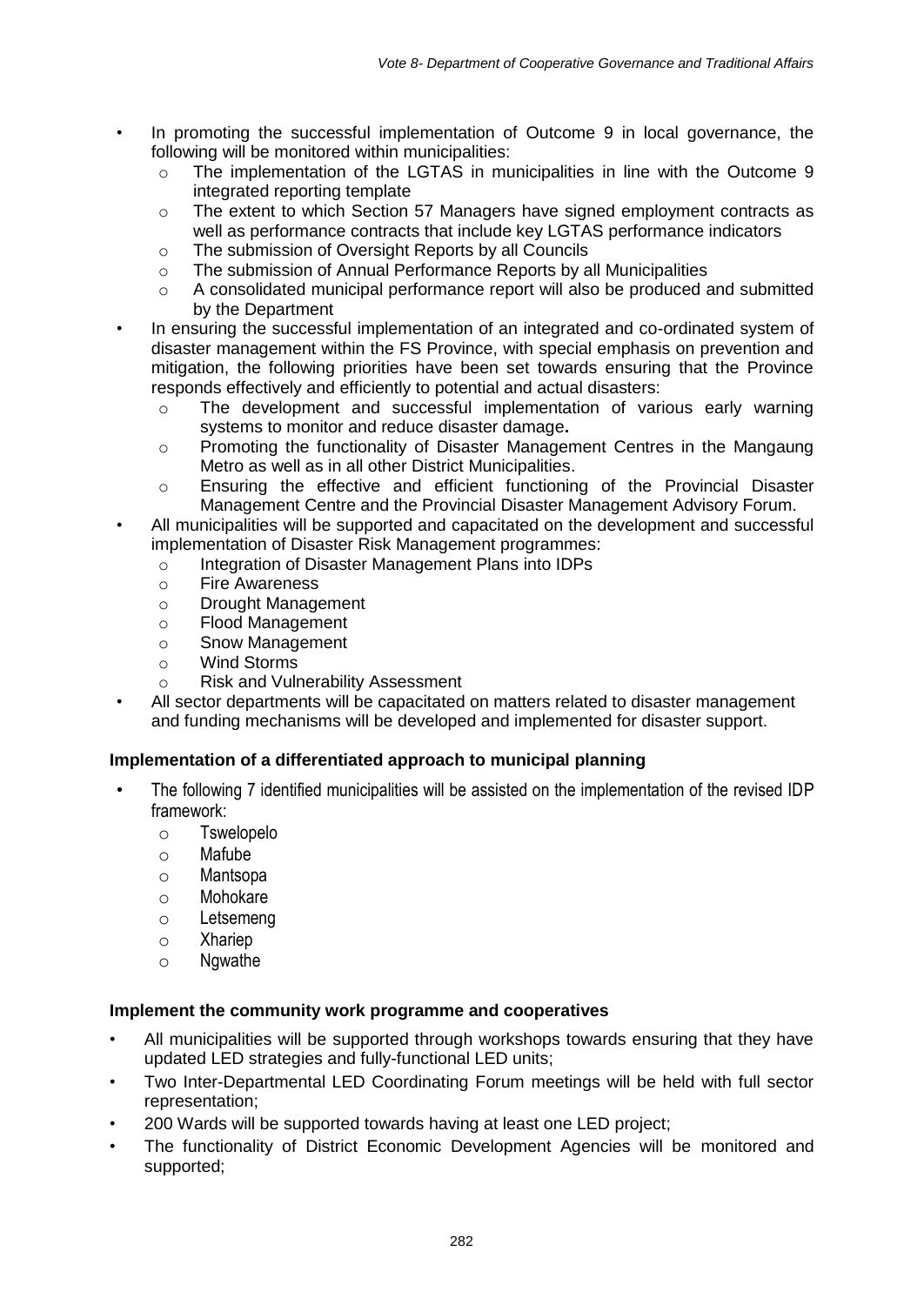- 10 Municipalities will be supported towards implementing the Community Works; Programme in at least 2 wards, thereby facilitating the creation of 8900 job opportunities
- 50 Cooperatives will be supported in identified municipalities;
- Business development forums will be established in Metro and other District Municipalities.

#### **Improve access to basic services, e.g., basic water, basic sanitation, basic refuse removal, and basic electricity**

- Hands-on support will be provided to seven (7) identified municipalities with project planning, project preparation and costing and the achievement of MIG targets;
- 7000 (temporary) jobs will be created through MIG projects;
- All local municipalities will be supported on DORA financial reports;
- All municipalities will be supported on the establishment and/or maintenance of municipal service partnerships;
- Municipal PMU meetings will be held quarterly with full participation by the HS, Water and Sanitation Sectors, towards monitoring MIG spending;
- All local municipalities will be supported towards developing and successfully implementing policies and strategies to provide qualifying communities access to free basic services;
- Monthly reports submitted by municipalities on MIG Financial and Non-Financial Performance will be monitored, evaluated and reported;
- The provision of free basic services to qualifying households will be monitored and reported;
- 36 MIG funded project site visits will be conducted and reported;
- The number of households with access to basic water, electricity and a basic level of sanitation will be monitored and reported;
- Two MIG Performance Audits will be conducted in selected municipalities.

#### **Viable and sustainable traditional institutions**

- Support and transform the institution of traditional leadership through:
	- o Developing and implementing the Free State Traditional Leadership and Governance Amendment Act
	- $\circ$  Implementing the following capacity building programmes targeting all Traditional Leaders:
	- o ABET
	- o LED / IDP
	- o Community Development Work Programme
	- $\circ$  Forging and maintaining a partnership with selected municipalities and sector departments towards enhancing the successful implementation of Section 81 of the Local Government Structures Act
	- o Developing and implementing a policy framework dealing with the succession of traditional council leaders
	- o Capacitating Traditional Councils on the development and maintenance of service delivery agreements with Municipalities in terms of section 5(3) of the Traditional leadership and Governance Act
	- $\circ$  Conducting research and develop proposals on land ownership in areas of where previous homelands used to govern and where there are title deeds held by traditional communities
	- $\circ$  Ensuring that the books of Traditional Councils are audited towards promoting clean government
	- o Meeting with Municipalities impacting on rural communities on the service delivery needs of such communities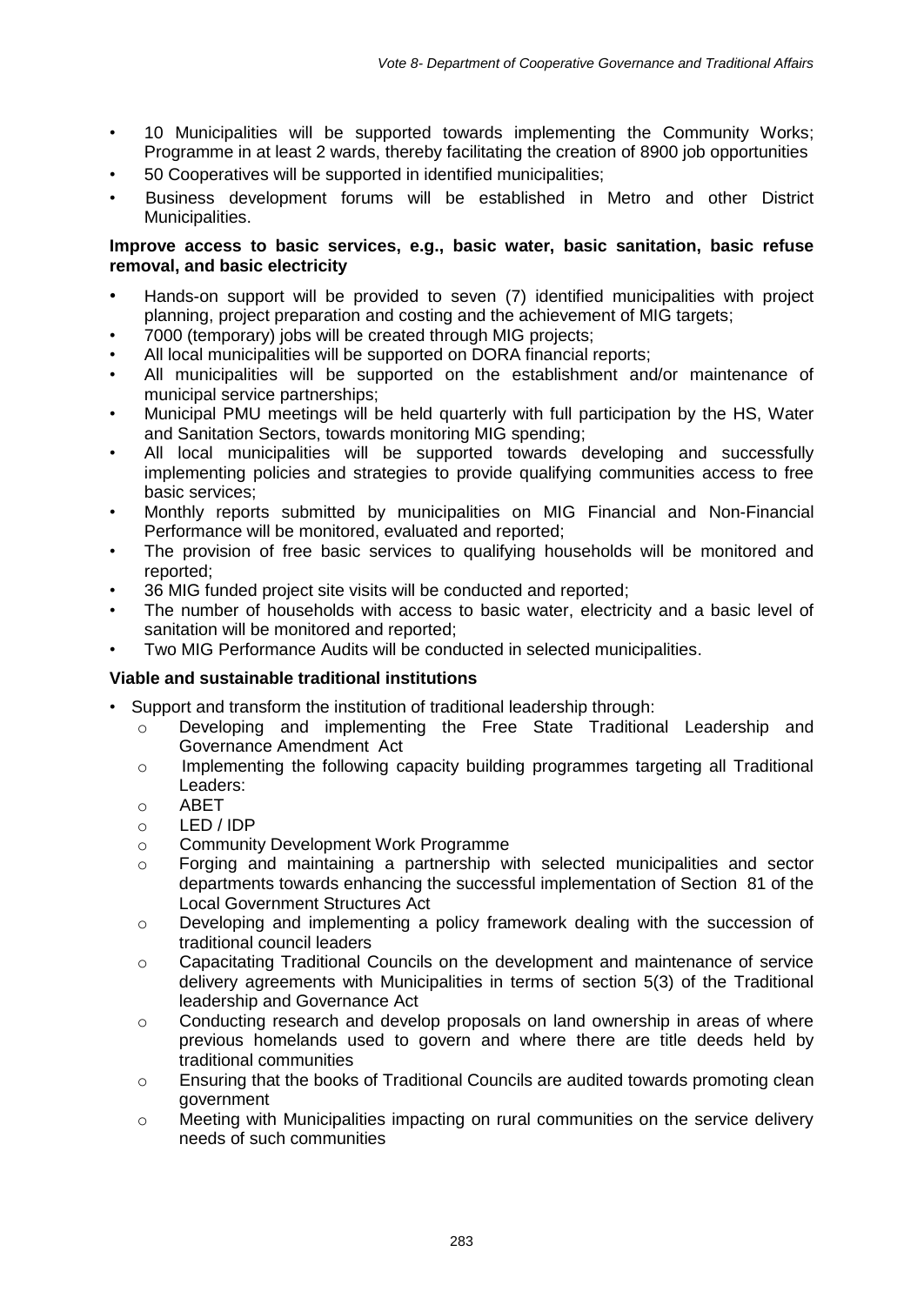## **The functioning of the FS House of Traditional Leaders will be supported through the following:**

- o Facilitating the signing of three (3) Memoranda of Understanding with stakeholders or partners to enable the House to perform oversight functions towards monitoring, reviewing and evaluating the implementation of government programmes in traditional communities.
- o Developing policies towards assisting the FS House to perform duties and functions.
- o Ensuring the establishment and functionality of Kings' Councils and Local Houses in Thabo Mofutsanyana.
- o Developing and implementing a Protocol for Kings.
- o Hosting public hearings in areas of traditional authority on matters related to legislation, policies and other related matters.
- In promoting the functioning of the Committees and Local Houses of Traditional Leaders within the FS Province, the Department will:
	- o Ensure that meetings are held by the Executive Committee towards considering the recommendations made by the respective Committees of the House.
	- o Submit reports submitted to Traditional Councils on the decisions of the Executive Committee.
	- $\circ$  Arrange social cohesion events towards promoting traditional culture and heritage.
	- o Identify, nominate, declare and preserve heritage sites.
	- o Conduct research on recognised traditional communities.
	- o Keep and maintain a Provincial Database of formalised Diroki (Praise singers) for use during official events of traditional leaders.
	- o Ensure that traditional leaders participate in campaigns against HIV/AIDS (Training and implementation).
	- o Establish and register a cooperative for Queens and Rural Women Forum.
	- $\circ$  Establish and implement eight (8) partnerships with institutions of higher learning on the development of a genealogy in respect of all traditional communities.

# **4. Receipts and financing**

The following sources of funding are used for the Vote:

# **4.1 Summary of receipts**

**Table 8.1: Summary of receipts: Cooperative Governance and Traditional Affairs**

|                       | Outcome |         | <b>Main appropriation</b> | Adjusted<br>Revised estimate<br>appropriation |         | Medium-term estimates |         |         |         |
|-----------------------|---------|---------|---------------------------|-----------------------------------------------|---------|-----------------------|---------|---------|---------|
| R thousand            | 2008/09 | 2009/10 | 2010/11                   |                                               | 2011/12 |                       | 2012/13 | 2013/14 | 2014/15 |
| Equitable share       | 186 436 | 245 090 | 330 074                   | 308 776                                       | 322 121 | 322 121               | 259 085 | 262 195 | 273 320 |
| Conditional grants    |         |         |                           |                                               |         |                       |         |         |         |
| Departmental receipts | 40 690  | 46 234  | 47 080                    | 66 865                                        | 66 865  | 66 865                | 63 957  | 72.857  | 74 662  |
| <b>Total receipts</b> | 227 126 | 291 324 | 377 154                   | 375 641                                       | 388 986 | 388 986               | 323 042 | 335 052 | 347 982 |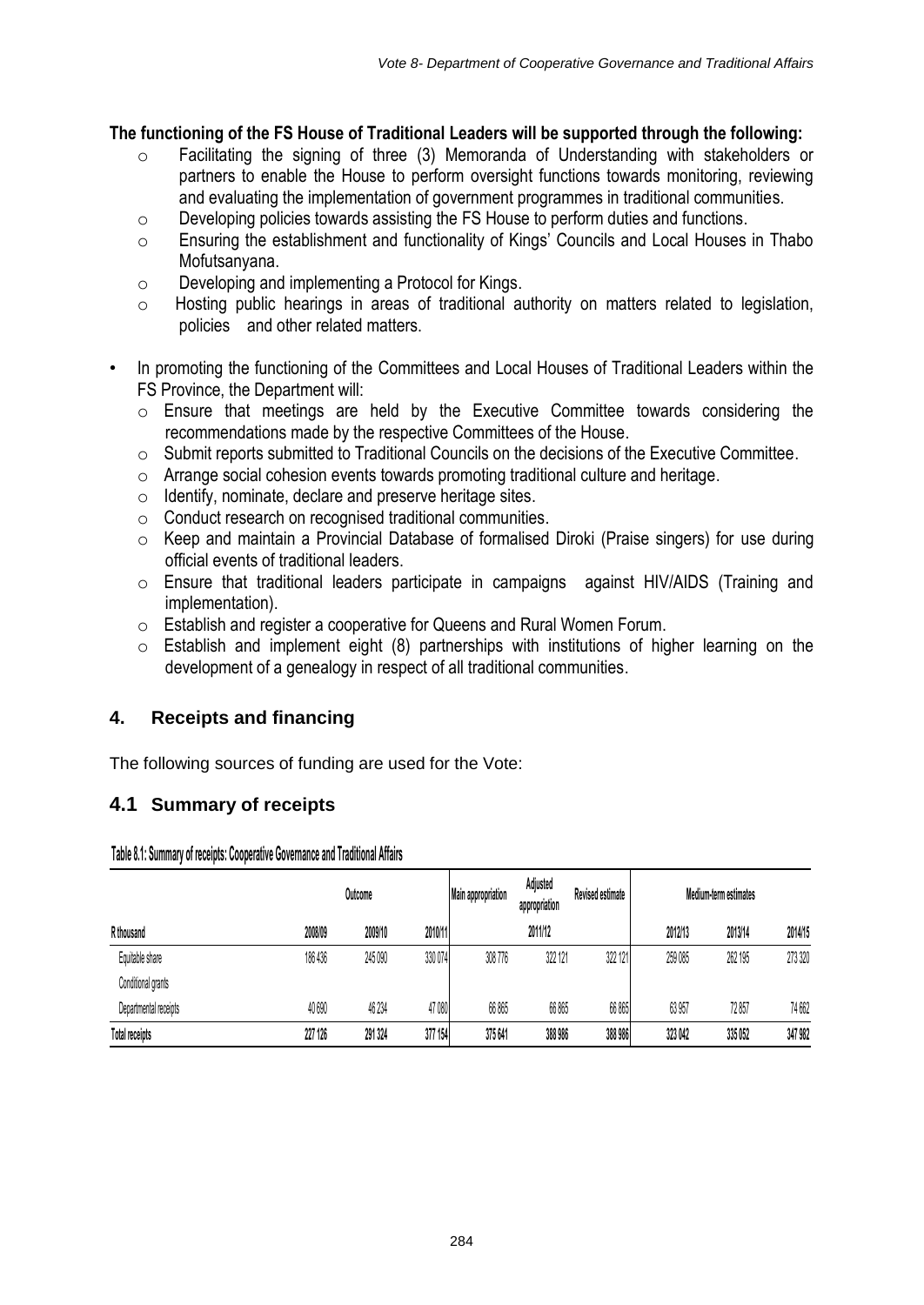# **4.2 Departmental receipts collection**

|                                                       | Outcome |         |         | Main<br>appropriation | Revised<br>Adjusted<br>estimate<br>appropriation |         | Medium-term estimates |         |         |  |
|-------------------------------------------------------|---------|---------|---------|-----------------------|--------------------------------------------------|---------|-----------------------|---------|---------|--|
| R thousand                                            | 2008/09 | 2009/10 | 2010/11 |                       | 2011/12                                          |         | 2012/13               | 2013/14 | 2014/15 |  |
| Tax receipts                                          |         |         |         |                       |                                                  |         |                       |         |         |  |
| Casino taxes                                          |         |         |         |                       |                                                  |         |                       |         |         |  |
| Horse racing taxes                                    |         |         |         |                       |                                                  |         |                       |         |         |  |
| Liquor licences                                       |         |         |         |                       |                                                  |         |                       |         |         |  |
| Motor vehicle licences                                |         |         |         |                       |                                                  |         |                       |         |         |  |
| Sales of goods and services other than capital assets | 1533    | 1448    | 1851    | 1947                  | 1714                                             | 1 2 5 9 | 2054                  | 2 1 6 6 | 2 166   |  |
| Transfers received                                    |         |         |         |                       |                                                  |         |                       |         |         |  |
| Fines, penalties and forfeits                         |         |         |         |                       |                                                  |         |                       |         |         |  |
| Interest, dividends and rent on land                  | 292     | 77      | 28      | 74                    | $60\,$                                           | 25      | 78                    | 82      | 82      |  |
| Sales of capital assets                               |         |         |         |                       |                                                  |         |                       |         |         |  |
| Financial transactions in assets and liabilities      | 573     | 957     | 213     | 78                    | 158                                              | 302     | 82                    | 86      | 86      |  |
| Total departmental receipts                           | 2398    | 2482    | 2092    | 2099                  | 1932                                             | 1586    | 2214                  | 2 3 3 4 | 2 3 3 4 |  |

## **Table 8.2: Departmental receipts: Cooperative Governance and Traditional Affairs**

# **5. Payment summary**

## **5.1 Key assumptions**

The following assumptions were made with the compilation of the budget:

- Salary increases of 5% (2012/13), 5% (2013/14) and 5% (2014/15) were provided for.  $\bullet$
- The budget of 2012/13 amounts to R323 642 000;  $\bullet$
- The budget makes provision for goods and services and maintenance of equipment;  $\bullet$
- $\bullet$ Provision was made for learnership, internships and skills improvement of officials to an amount of R2 664 000.

#### **5.2 Programme summary**

**Table 8.3: Summary of payments and estimates: Cooperative Governance and Traditional Affairs**

|                                                   |         | Outcome | Main<br>appropriation | Adjusted<br>appropriation | Revised<br>estimate | Medium-term estimates |         |         |         |
|---------------------------------------------------|---------|---------|-----------------------|---------------------------|---------------------|-----------------------|---------|---------|---------|
| R thousand                                        | 2008/09 | 2009/10 | 2010/11               |                           | 2011/12             |                       | 2012/13 | 2013/14 | 2014/15 |
| Programme 1: Administration                       | 88 695  | 99 798  | 109 912               | 113 698                   | 125 202             | 128 016               | 112 292 | 116798  | 121 256 |
| Programme 2: Local Governance                     | 73610   | 105 136 | 185615                | 166708                    | 169 295             | 169 328               | 107 004 | 111500  | 114 926 |
| Programme 3: Development and Planning             | 34 350  | 62 500  | 65 039                | 66 327                    | 61700               | 61700                 | 72028   | 75 151  | 78570   |
| Programme 4: Traditional Institutional Management | 24 129  | 23 088  | 16413                 | 16 180                    | 20 607              | 20 609                | 22523   | 22 851  | 24 0 35 |
| Programme 5: House of Traditional Leaders         |         |         | 11082                 | 12728                     | 12 182              | 12 182                | 9195    | 8752    | 9 1 9 5 |
| Total payments and estimates:                     | 220784  | 290 522 | 388 061               | 375 641                   | 388 986             | 391 835               | 323 042 | 335 052 | 347 982 |
|                                                   |         |         |                       |                           |                     |                       |         |         |         |

\* Salary for MEC included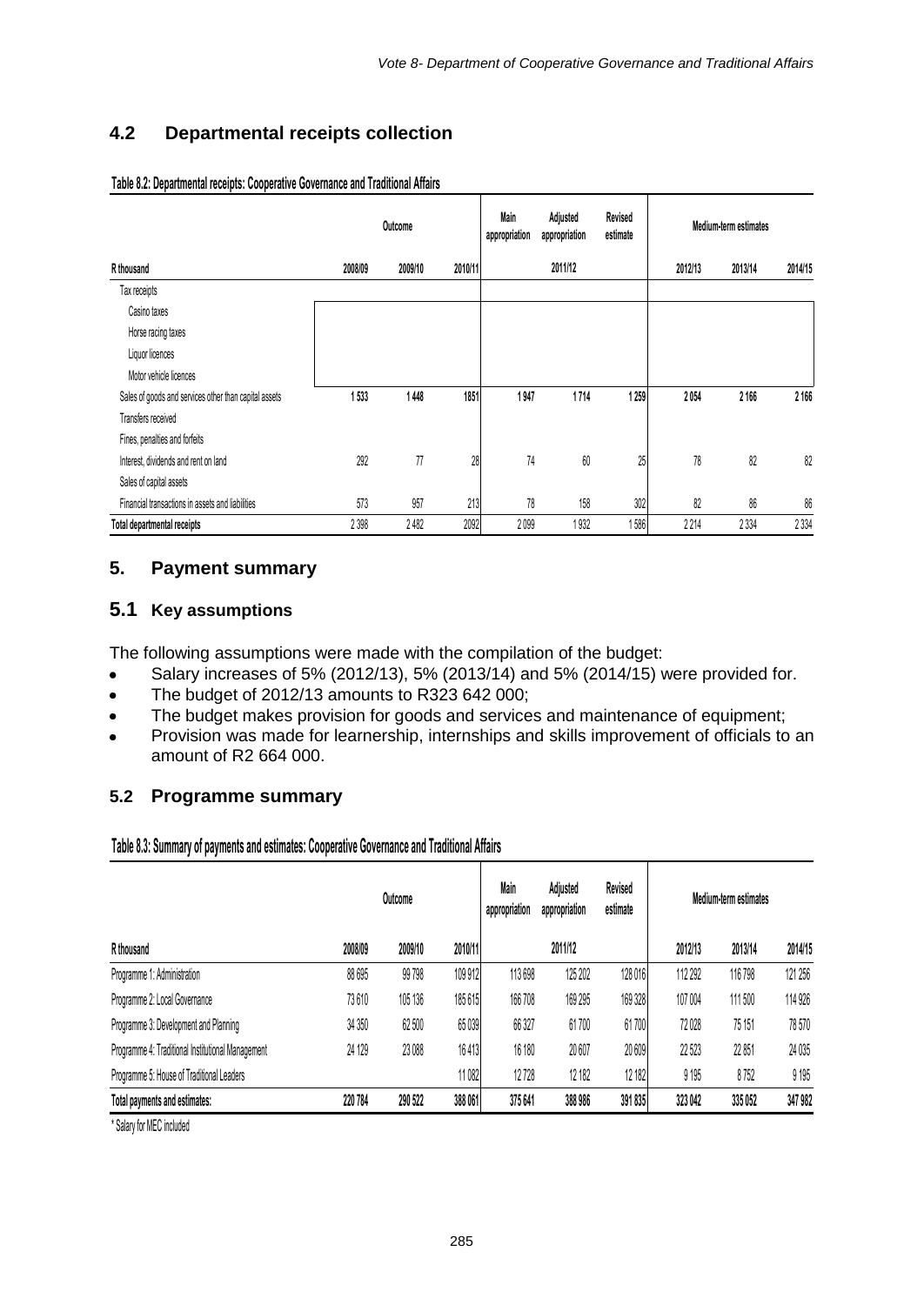# **5.3 Summary of economic classification**

|                                                     | Outcome |         |         | Main<br>appropriation | Adjusted<br>appropriation | Revised<br>estimate | Medium-term estimates |         |         |  |
|-----------------------------------------------------|---------|---------|---------|-----------------------|---------------------------|---------------------|-----------------------|---------|---------|--|
| R thousand                                          | 2008/09 | 2009/10 | 2010/11 |                       | 2011/12                   |                     | 2012/13               | 2013/14 | 2014/15 |  |
| <b>Current payments</b>                             | 189 260 | 234 428 | 293 908 | 320 202               | 334 483                   | 336 803             | 260 924               | 268 362 | 281 190 |  |
| Compensation of employees                           | 118 954 | 139612  | 157 396 | 198775                | 205 779                   | 200 858             | 150 498               | 156 342 | 164 769 |  |
| Goods and services                                  | 70 031  | 94 492  | 136 272 | 121 427               | 128 704                   | 135 939             | 110 426               | 112020  | 116 421 |  |
| Interest and rent on land                           | 275     | 324     | 240     |                       |                           | 6                   |                       |         |         |  |
| Transfers and subsidies to:                         | 25 102  | 46 937  | 89574   | 49 530                | 50 048                    | 49 981              | 59 497                | 63913   | 63 907  |  |
| Provinces and municipalities                        | 15 258  | 38 049  | 87855   | 45 049                | 45 179                    | 45 179              | 54 225                | 61 382  | 61 278  |  |
| Departmental agencies and accounts                  | 4310    | 550     |         |                       |                           |                     |                       |         |         |  |
| Universities and technikons                         |         |         |         |                       |                           |                     |                       |         |         |  |
| Public corporations and private enterprises         |         |         |         |                       |                           |                     |                       |         |         |  |
| Foreign governments and international organisations |         |         |         |                       |                           |                     |                       |         |         |  |
| Non-profit institutions                             | 306     | 5 2 4 3 | 151     | 3780                  | 3725                      | 3628                | 4 4 0 0               | 1622    | 1638    |  |
| Households                                          | 5 2 2 8 | 3095    | 1568    | 701                   | 1 1 4 4                   | 1174                | 872                   | 909     | 991     |  |
| Payments for capital assets                         | 6334    | 7034    | 4391    | 5909                  | 4455                      | 4832                | 2621                  | 2777    | 2885    |  |
| Buildings and other fixed structures                | 3500    |         |         |                       |                           |                     |                       |         |         |  |
| Machinery and equipment                             | 2834    | 7034    | 4 3 5 8 | 5909                  | 4455                      | 4832                | 2621                  | 2777    | 2885    |  |
| Cultivated assets                                   |         |         |         |                       |                           |                     |                       |         |         |  |
| Software and other intangible assets                |         |         |         |                       |                           |                     |                       |         |         |  |
| Land and subsoil assets                             |         |         |         |                       |                           |                     |                       |         |         |  |
| Heritage assets                                     |         |         | 33      |                       |                           |                     |                       |         |         |  |
| Specialised military assets                         |         |         |         |                       |                           |                     |                       |         |         |  |
| Payments for financial assets                       | 88      | 2 1 2 3 | 188     |                       |                           | 219                 |                       |         |         |  |
| Total economic classification                       | 220 784 | 290 522 | 388 061 | 375 641               | 388 986                   | 391 835             | 323 042               | 335 052 | 347 982 |  |

#### **Table 8.4: Summary of provincial payments and estimates by economic classification: Cooperative Governance and Traditional Affairs**

# **5.4 Transfers**

# **5.4.1 Transfers to other entities**

# **Table 8.5: Summary of departmental transfers to NGOs: Cooperative Governance and Traditional Affairs**

|                                      |         | Outcome |         | Revised<br>Main<br>Adjusted<br>appropriation<br>appropriation<br>estimate |         |      | Medium-term estimates |         |         |  |
|--------------------------------------|---------|---------|---------|---------------------------------------------------------------------------|---------|------|-----------------------|---------|---------|--|
| R thousand                           | 2008/09 | 2009/10 | 2010/11 |                                                                           | 2011/12 |      | 2012/13               | 2013/14 | 2014/15 |  |
| NGO's                                | 306     | 5243    | 151     | 3780                                                                      | 3725    | 3628 | 4400                  | 1 622   | 1638    |  |
| Total departmental transfers to NGOs | 306     | 5243    | 151     | 3780                                                                      | 3725    | 3628 | 4400                  | 1 622   | 1638    |  |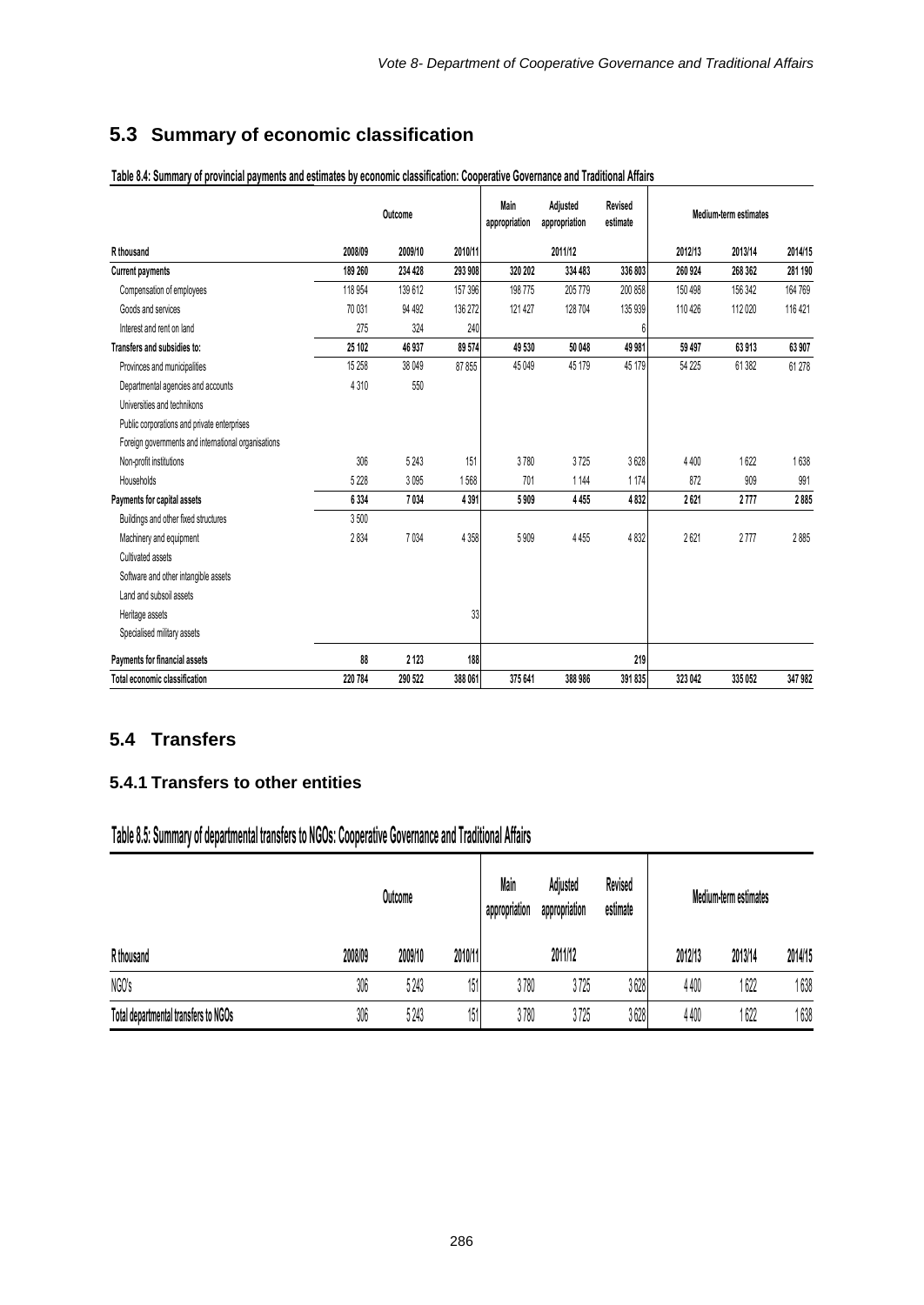## **5.4.2 Transfers to local government**

|                                                  | Outcome |         |         | Main<br>appropriation | Adiusted<br>appropriation | Revised<br>estimate | Medium-term estimates |         |         |  |
|--------------------------------------------------|---------|---------|---------|-----------------------|---------------------------|---------------------|-----------------------|---------|---------|--|
| R thousand                                       | 2008/09 | 2009/10 | 2010/11 |                       | 2011/12                   |                     | 2012/13               | 2013/14 | 2014/15 |  |
| Category A                                       |         |         |         |                       |                           |                     |                       |         |         |  |
| Category B                                       | 10 258  | 25 249  | 48522   | 18612                 | 24750                     | 24 750              |                       |         |         |  |
| Category C                                       | 5000    | 12 800  | 39 333  | 26 437                | 20429                     | 20 4 29             |                       |         |         |  |
| Unallocated                                      |         |         |         |                       |                           |                     | 54 2 25               | 61382   | 61 278  |  |
| Total departmental transfers to local government | 15 258  | 38 049  | 87 855  | 45 049                | 45 179                    | 45 179              | 54 225                | 61382   | 61 278  |  |

**Table 8.6: Summary of departmental transfers to local government by category: Cooperative Governance and Traditional Affairs**

# **6. Programme description**

## **6.1 Programme 1: Administration**

#### **Description and objectives**

The aim of this programme is to gear and support the department on matters related to the effective and efficient functioning of the Department.

#### **District Services**

The programme aims too facilitate the implementation of departmental activities/ interventions and support the management of Housing Delivery, as well as the strengthening of Municipalities.

#### **Strategic Goal 1**

Creation of a Department geared towards service excellence

#### **Strategic Objectives**

- Effective and efficient administrative Support to the MEC  $\bullet$
- Improved capability of the Department to meet its obligations
- Effective and efficient functioning of the District Offices

#### **Table 8.7: Summary of payments and estimates: Programme 1: Administration**

|                                                           | Outcome |         |         | Main<br>appropriation | Adjusted<br>appropriation | Revised<br>estimate | Medium-term estimates |         |         |  |
|-----------------------------------------------------------|---------|---------|---------|-----------------------|---------------------------|---------------------|-----------------------|---------|---------|--|
| R thousand                                                | 2008/09 | 2009/10 | 2010/11 |                       | 2011/12                   |                     | 2012/11               | 2013/14 | 2014/15 |  |
| Office of the MEC                                         | 5736    | 7 937   | 7 246   | 8087                  | 8 3 4 4                   | 8348                | 10 277                | 10799   | 11317   |  |
| Corporate Services                                        | 82 959  | 91861   | 102 666 | 105611                | 116858                    | 119668              | 102015                | 105 999 | 109 939 |  |
| Special Function: Losses                                  |         |         |         |                       |                           |                     |                       |         |         |  |
| Total payments and estimates: Programme 1: Administration | 88 695  | 99798   | 109 912 | 113 698               | 125 202                   | 128016              | 112 292               | 116 798 | 121 256 |  |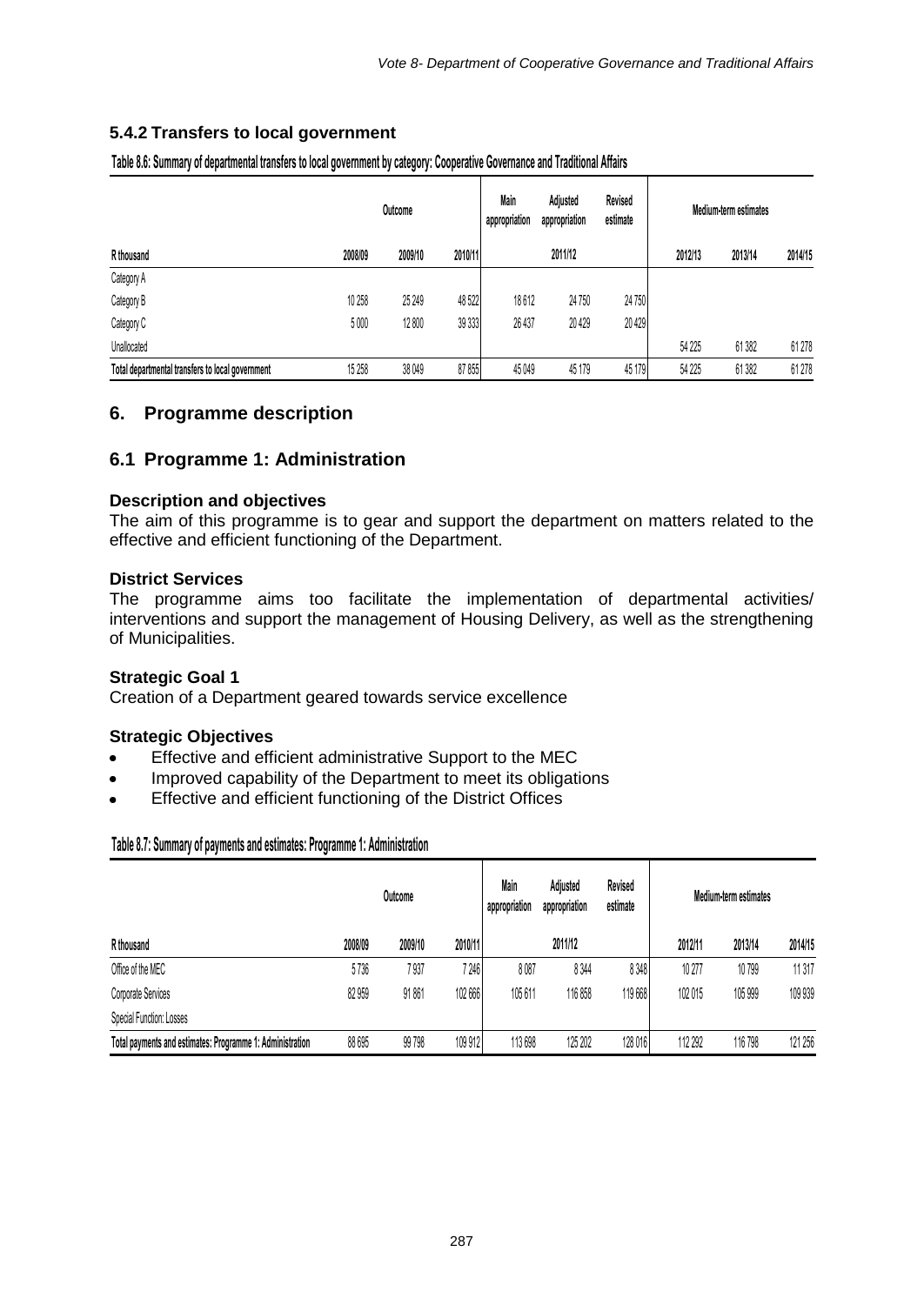┱

|                                        | Outcome |         |         | Main<br>appropriation | Adjusted<br>appropriation | Estimated<br>Actual | Medium-term estimates |         |         |  |
|----------------------------------------|---------|---------|---------|-----------------------|---------------------------|---------------------|-----------------------|---------|---------|--|
| R thousand                             | 2008/09 | 2009/10 | 2010/11 |                       | 2011/12                   |                     | 2012/13               | 2013/14 | 2014/15 |  |
| Office of the MEC                      | 5736    | 7937    | 7 246   | 8087                  | 8 3 4 4                   | 8 3 4 8 1           | 10277                 | 10799   | 11 317  |  |
| Office of the MEC                      | 5736    | 7937    | 7 246   | 8087                  | 8344                      | 8348                | 10 277                | 10799   | 11317   |  |
| <b>Corporate Services</b>              | 82959   | 91861   | 102 666 | 105 611               | 116 858                   | 119 668             | 102 015               | 105 999 | 109 939 |  |
| <b>Support Services</b>                | 42 661  | 48 052  | 54 876  | 53 0 29               | 53 136                    | 54 143              | 62 263                | 64 3 24 | 65 634  |  |
| <b>Budget and Financial Management</b> | 22713   | 22 655  | 24 0 28 | 25 4 35               | 36 227                    | 38 0 27             | 39 752                | 41 675  | 44 30 5 |  |
| <b>District Services</b>               | 17585   | 21 154  | 23762   | 27 147                | 27 495                    | 27 498              |                       |         |         |  |
|                                        |         |         |         |                       |                           |                     |                       |         |         |  |
| Total payments and estimates           | 88 695  | 99 798  | 109 912 | 113 698               | 125 202                   | 128 016             | 112 292               | 116 798 | 121 256 |  |

# **Table 8.7(a): Summery of payments and estimates per sub sub-programme: Programme 1: Administration**

**Table 8.8: Summary of provincial payments and estimates by economic classification: Administration**

|                                                     | Outcome |         |         | Main<br>Adjusted<br>appropriation<br>appropriation |         | Revised<br>estimate | Medium-term estimates |         |         |  |
|-----------------------------------------------------|---------|---------|---------|----------------------------------------------------|---------|---------------------|-----------------------|---------|---------|--|
| R thousand                                          | 2008/09 | 2009/10 | 2010/11 |                                                    | 2011/12 |                     | 2012/13               | 2013/14 | 2014/15 |  |
| <b>Current payments</b>                             | 81896   | 90 187  | 108 218 | 111 416                                            | 123 137 | 125 550             | 111 007               | 115 423 | 119827  |  |
| Compensation of employees                           | 46755   | 55717   | 62 234  | 75 393                                             | 82417   | 78 117              | 61582                 | 63976   | 67418   |  |
| Goods and services                                  | 34 922  | 34 200  | 45795   | 36 023                                             | 40720   | 47427               | 49 4 25               | 51447   | 52 409  |  |
| Interest and rent on land                           | 219     | 270     | 189     |                                                    |         | 6                   |                       |         |         |  |
| Transfers and subsidies to:                         | 4724    | 2860    | 192     | 232                                                | 431     | 456                 | 160                   | 169     | 176     |  |
| Provinces and municipalities                        |         |         |         |                                                    |         |                     |                       |         |         |  |
| Departmental agencies and accounts                  |         |         |         |                                                    |         |                     |                       |         |         |  |
| Universities and technikons                         |         |         |         |                                                    |         |                     |                       |         |         |  |
| Public corporations and private enterprises         |         |         |         |                                                    |         |                     |                       |         |         |  |
| Foreign governments and international organisations |         |         |         |                                                    |         |                     |                       |         |         |  |
| Non-profit institutions                             |         |         |         |                                                    |         |                     |                       |         |         |  |
| Households                                          | 4724    | 2860    | 192     | 232                                                | 431     | 456                 | 160                   | 169     | 176     |  |
| Payments for capital assets                         | 1989    | 6 2 8 0 | 1317    | 2050                                               | 1634    | 1826                | 1125                  | 1206    | 1253    |  |
| Buildings and other fixed structures                |         |         |         |                                                    |         |                     |                       |         |         |  |
| Machinery and equipment                             | 1989    | 6280    | 1317    | 2050                                               | 1634    | 1826                | 1125                  | 1206    | 1253    |  |
| Cultivated assets                                   |         |         |         |                                                    |         |                     |                       |         |         |  |
| Software and other intangible assets                |         |         |         |                                                    |         |                     |                       |         |         |  |
| Land and subsoil assets                             |         |         |         |                                                    |         |                     |                       |         |         |  |
| Heritage assets                                     |         |         |         |                                                    |         |                     |                       |         |         |  |
| Specialised military assets                         |         |         |         |                                                    |         |                     |                       |         |         |  |
| Payments for financial assets                       | 86      | 471     | 185     |                                                    |         | 184                 |                       |         |         |  |
| Total economic classification                       | 88 695  | 99798   | 109 912 | 113 698                                            | 125 202 | 128 016             | 112 292               | 116 798 | 121 256 |  |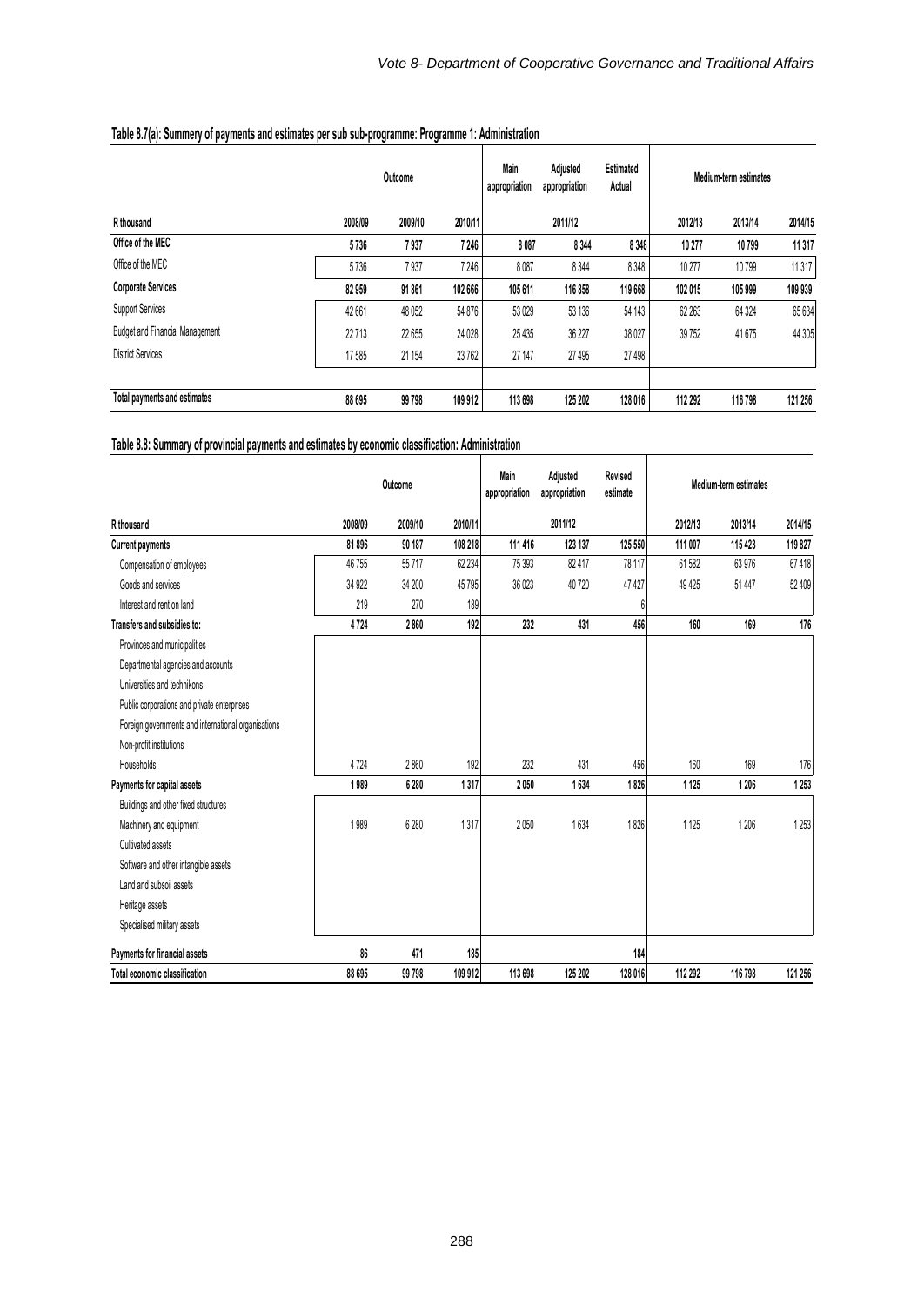# **6.2 Programme 2: Local Governance**

#### **Description and objectives**

The programme aims at establishing, monitoring, regulating, strengthening, supporting and capacitating municipalities and traditional leadership institutions in terms of the Constitution of 1996. The programme also aims to render support services regarding integrated planning and development.

## **Strategic Goal 2**

Promotion of a viable and sustainable local government

#### **Strategic Objectives**

- Compliance of municipalities with regulatory framework
- Financially viable and sustainable municipalities
- Good governance and effective public participation  $\bullet$
- Transformed and organizationally-sound municipalities  $\bullet$
- Effective municipal performance and reporting

#### **Table 8.9: Summary of payments and estimates: Programme 2: Local Governance**

|                                                           | Outcome |         |         | Main<br>Revised<br>Adjusted<br>appropriation<br>appropriation<br>estimate |         |         | Medium-term estimates |         |         |
|-----------------------------------------------------------|---------|---------|---------|---------------------------------------------------------------------------|---------|---------|-----------------------|---------|---------|
| R thousand                                                | 2008/09 | 2009/10 | 2010/11 |                                                                           | 2011/12 |         | 2012/13               | 2013/14 | 2014/15 |
| Local Governance                                          | 73610   | 105 136 | 185615  | 166 708                                                                   | 169 295 | 169 328 | 107004                | 111 500 | 114 926 |
|                                                           |         |         |         |                                                                           |         |         |                       |         |         |
| Total payments and estimates: Programme 2: Local Governme | 73610   | 105 136 | 185615  | 166 708                                                                   | 169 295 | 169 328 | 107 004               | 111 500 | 114 926 |

#### **Table 8.9 (a): Summary of payments and estimates by economic classification: Programme 2: Local Governance**

|                              |         | Outcome |         | Main<br>appropriation | Adjusted<br>appropriation | Estimated<br>Actual | Medium-term estimates |         |         |
|------------------------------|---------|---------|---------|-----------------------|---------------------------|---------------------|-----------------------|---------|---------|
| R thousand                   | 2008/09 | 2009/10 | 2010/11 |                       | 2011/12                   |                     | 2012/13               | 2013/14 | 2014/15 |
| Municipal Administration     | 12 117  | 12587   | 14819   | 15827                 | 15871                     | 16 190              | 19 167                | 19768   | 20789   |
| Municipal Finance            | 24 536  | 46 941  | 124 351 | 53 0 22               | 57 375                    | 57 375              | 68 888                | 73824   | 72678   |
| Public Participation         | 36 957  | 45 608  | 46 445  | 97859                 | 96 049                    | 95763               | 12 4 34               | 11 183  | 14 4 25 |
| Capacity Development         |         |         |         |                       |                           |                     | 6515                  | 6725    | 7034    |
| Total payments and estimates | 73610   | 105 136 | 185615  | 166 708               | 169 295                   | 169 328             | 107 004               | 111 500 | 114 926 |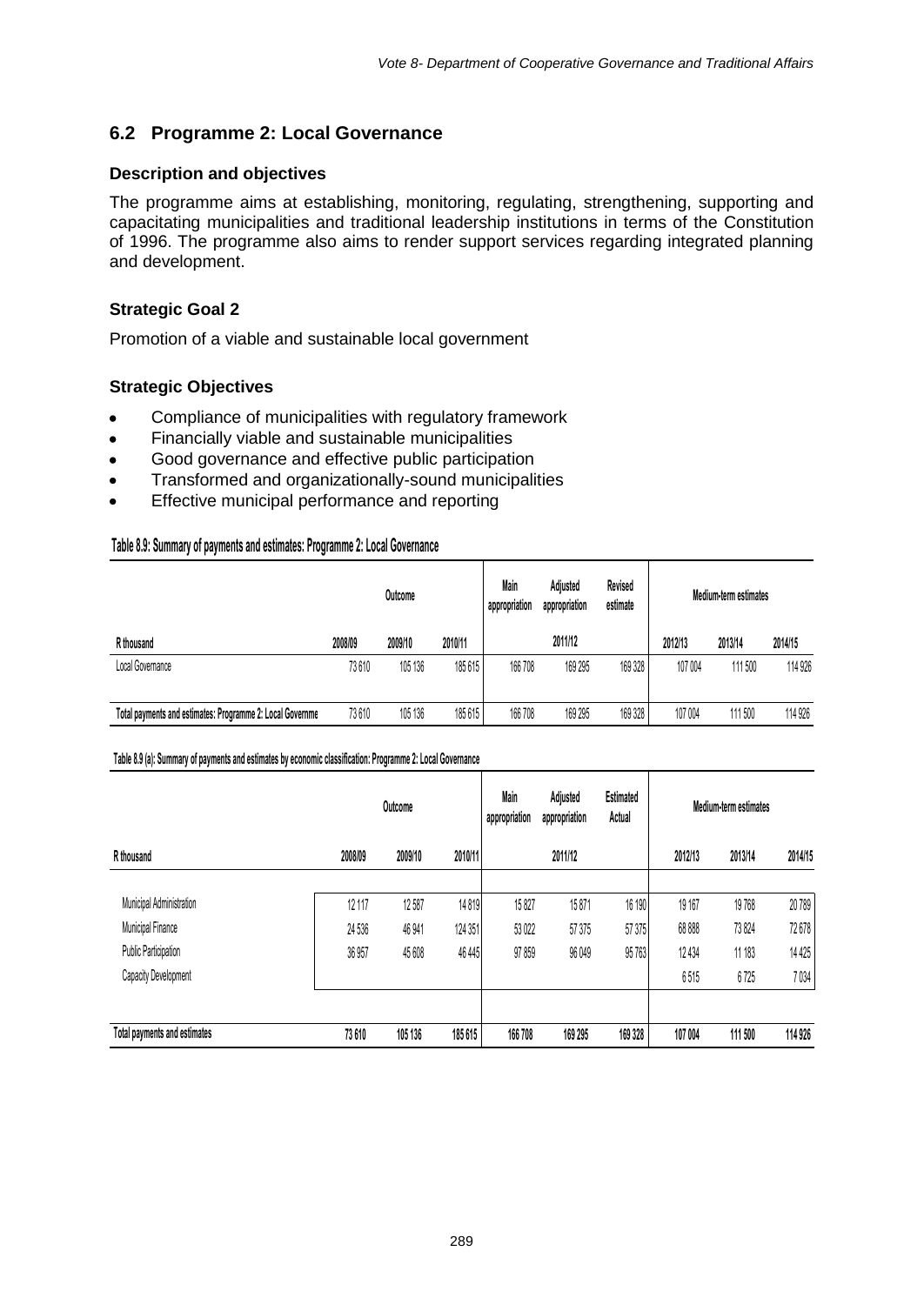|                                                                   |         | Outcome |         | Main<br>appropriation | Adjusted<br>appropriation | Revised<br>estimate |         | <b>Medium-term estimates</b> |         |
|-------------------------------------------------------------------|---------|---------|---------|-----------------------|---------------------------|---------------------|---------|------------------------------|---------|
| R thousand                                                        | 2008/09 | 2009/10 | 2010/11 |                       | 2011/12                   |                     | 2012/13 | 2013/14                      | 2014/15 |
| <b>Current payments</b>                                           | 61836   | 67 160  | 107 683 | 132 396               | 135 299                   | 135 276             | 63 078  | 64 019                       | 68 094  |
| Compensation of employees                                         | 42 233  | 49 146  | 53739   | 71 008                | 71 008                    | 71 008              | 29 608  | 31 044                       | 32743   |
| Goods and services                                                | 19603   | 17999   | 53 930  | 61388                 | 64 291                    | 64 268              | 33 470  | 32 975                       | 35 351  |
| Interest                                                          |         | 15      | 14      |                       |                           |                     |         |                              |         |
| Transfers and subsidies to:                                       | 11 509  | 36 170  | 77 588  | 33 603                | 33717                     | 33 620              | 43 345  | 46 872                       | 46 200  |
| Provinces and municipalities                                      | 7000    | 30 594  | 76 377  | 29 9 73               | 29 9 73                   | 29 973              | 39 225  | 45 557                       | 44 834  |
| Departmental agencies and accounts                                | 4310    | 550     |         |                       |                           |                     |         |                              |         |
| Universities and technikons                                       |         |         |         |                       |                           |                     |         |                              |         |
| Public corporations and private enterprises                       |         |         |         |                       |                           |                     |         |                              |         |
| Foreign governments and international organisations               |         |         |         |                       |                           |                     |         |                              |         |
| Non-profit institutions                                           |         | 5000    |         | 3480                  | 3480                      | 3 3 8 3             | 4 0 0 0 | 1 200                        | 1200    |
| Households                                                        | 199     | 26      | 1211    | 150                   | 264                       | 264                 | 120     | 115                          | 166     |
| Payments for capital assets                                       | 265     | 157     | 344     | 709                   | 279                       | 399                 | 581     | 609                          | 632     |
| Buildings and other fixed structures                              |         |         |         |                       |                           |                     |         |                              |         |
| Machinery and equipment                                           | 265     | 157     | 344     | 709                   | 279                       | 399                 | 581     | 609                          | 632     |
| Cultivated assets                                                 |         |         |         |                       |                           |                     |         |                              |         |
| Software and other intangible assets                              |         |         |         |                       |                           |                     |         |                              |         |
| Land and subsoil assets                                           |         |         |         |                       |                           |                     |         |                              |         |
| Heritage assets                                                   |         |         |         |                       |                           |                     |         |                              |         |
| Specialised military assets                                       |         |         |         |                       |                           |                     |         |                              |         |
| Payment for financial assets                                      |         | 1649    |         |                       |                           | 33                  |         |                              |         |
| Total economic classification: Programme 2: Social Welfare Social | 73 610  | 105 136 | 185 615 | 166 708               | 169 295                   | 169 328             | 107 004 | 111 500                      | 114 926 |

#### **Table 8.10: Summary of provincial payments and estimates by economic classification: Programme 2: Local Governance**

# **6.3 Programme 3: Development and Planning**

#### **Description and Objectives**

#### **Purpose of Programme:**

This programme aims to facilitate and render support towards integrated planning and development on local government level

#### **Strategic goal 3:**

Integrated Development and Planning

#### **Strategic Objectives**

- $\bullet$ Accurate and available spatial function
- Effective land use management  $\bullet$
- $\bullet$ Improved development of local economy
- Successful implementation of municipal infrastructure programme  $\bullet$
- $\bullet$ Proper planning and management of disasters
- Improved municipal Integrated Development Plans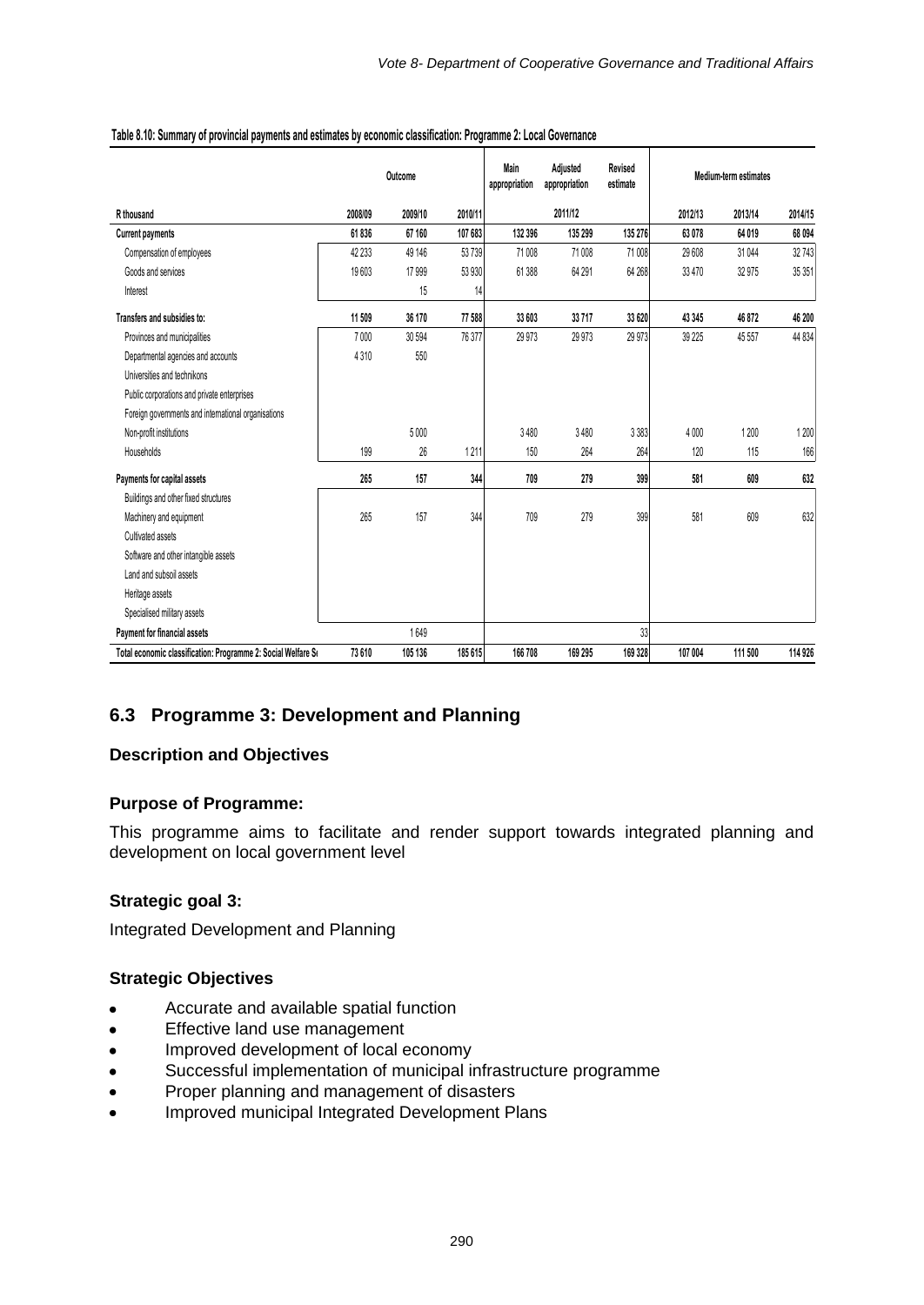|                                                           |         | Outcome |         | Main<br>appropriation | Adjusted<br>appropriation | Revised<br>estimate |         | Medium-term estimates |         |
|-----------------------------------------------------------|---------|---------|---------|-----------------------|---------------------------|---------------------|---------|-----------------------|---------|
| R thousand                                                | 2008/09 | 2009/10 | 2010/11 |                       | 2011/12                   |                     | 2012/13 | 2013/14               | 2014/15 |
| Spatial Planning                                          | 13600   | 13 665  | 15 381  | 19693                 | 18 113                    | 18 113              | 21 375  | 22 573                | 23 674  |
| Development Admin/ Land Use Management                    |         |         |         |                       |                           |                     |         |                       |         |
| Integrated Development and Planning (IDP)                 |         |         |         |                       |                           |                     |         |                       |         |
| Local Economic Development (LED)/ Dev and Planning        | 2733    | 2 3 2 4 | 3 150   | 5774                  | 4811                      | 4811                | 5 1 38  | 5424                  | 5683    |
| Municipal Infrastructure                                  | 15 2 23 | 43 315  | 42 813  | 36 180                | 34 609                    | 34 609              | 37 396  | 38 696                | 40 342  |
| Disaster Management                                       | 2794    | 3 1 9 6 | 3695    | 4680                  | 4 1 6 7                   | 4 1 6 7             | 8119    | 8458                  | 8871    |
| Total payments and estimates: Programme 3: Development an | 34 350  | 62 500  | 65 039  | 66 327                | 61700                     | 61700               | 72 028  | 75 151                | 78570   |

# **Table 8.11: Summary of payments and estimates: Programme 3: Development and Planning**

## **Table 8.12: Summary of provincial payments and estimates by economic classification: Programme 3: Development and Planning**

|                                                             |         | Outcome |                | Main<br>appropriation | Adjusted<br>appropriation | Revised<br>estimate |         | <b>Medium-term estimates</b> |         |
|-------------------------------------------------------------|---------|---------|----------------|-----------------------|---------------------------|---------------------|---------|------------------------------|---------|
| R thousand                                                  | 2008/09 | 2009/10 | 2010/11        |                       | 2011/12                   |                     | 2012/13 | 2013/14                      | 2014/15 |
| <b>Current payments</b>                                     | 25 486  | 54717   | 53 088         | 50 482                | 45 800                    | 45730               | 56 253  | 58 511                       | 61 280  |
| Compensation of employees                                   | 17504   | 18753   | 22 198         | 31771                 | 27 771                    | 27 771              | 32 580  | 34 094                       | 35916   |
| Goods and services                                          | 7930    | 35 931  | 30 862         | 18711                 | 18029                     | 17959               | 23 673  | 24 4 17                      | 25 3 64 |
| Interest and rent on land                                   | 52      | 33      | 28             |                       |                           |                     |         |                              |         |
| Transfers and subsidies to:                                 | 8363    | 7603    | 11 494         | 15 0 95               | 15510                     | 15515               | 15 130  | 15963                        | 16 587  |
| Provinces and municipalities                                | 8 2 5 8 | 7455    | 11 478         | 15076                 | 15 20 6                   | 15 206              | 15 000  | 15825                        | 16 4 44 |
| Departmental agencies and accounts                          |         |         |                |                       |                           |                     |         |                              |         |
| Universities and technikons                                 |         |         |                |                       |                           |                     |         |                              |         |
| Public corporations and private enterprises                 |         |         |                |                       |                           |                     |         |                              |         |
| Foreign governments and international organisations         |         |         |                |                       |                           |                     |         |                              |         |
| Non-profit institutions                                     |         |         |                |                       |                           |                     |         |                              |         |
| Households                                                  | 105     | 148     | 16             | 19                    | 304                       | 309                 | 130     | 138                          | 143     |
| Payments for capital assets                                 | 501     | 179     | 455            | 750                   | 390                       | 455                 | 645     | 677                          | 703     |
| Buildings and other fixed structures                        |         |         |                |                       |                           |                     |         |                              |         |
| Machinery and equipment                                     | 501     | 179     | 455            | 750                   | 390                       | 455                 | 645     | 677                          | 703     |
| Cultivated assets                                           |         |         |                |                       |                           |                     |         |                              |         |
| Software and other intangible assets                        |         |         |                |                       |                           |                     |         |                              |         |
| Land and subsoil assets                                     |         |         |                |                       |                           |                     |         |                              |         |
| Heritage assets                                             |         |         |                |                       |                           |                     |         |                              |         |
| Specialised military assets                                 |         |         |                |                       |                           |                     |         |                              |         |
| Payments for financial assets                               |         |         | $\overline{2}$ |                       |                           |                     |         |                              |         |
| Total economic classification: Programme 3: Development and | 34 350  | 62 500  | 65 039         | 66 327                | 61700                     | 61700               | 72 028  | 75 151                       | 78 570  |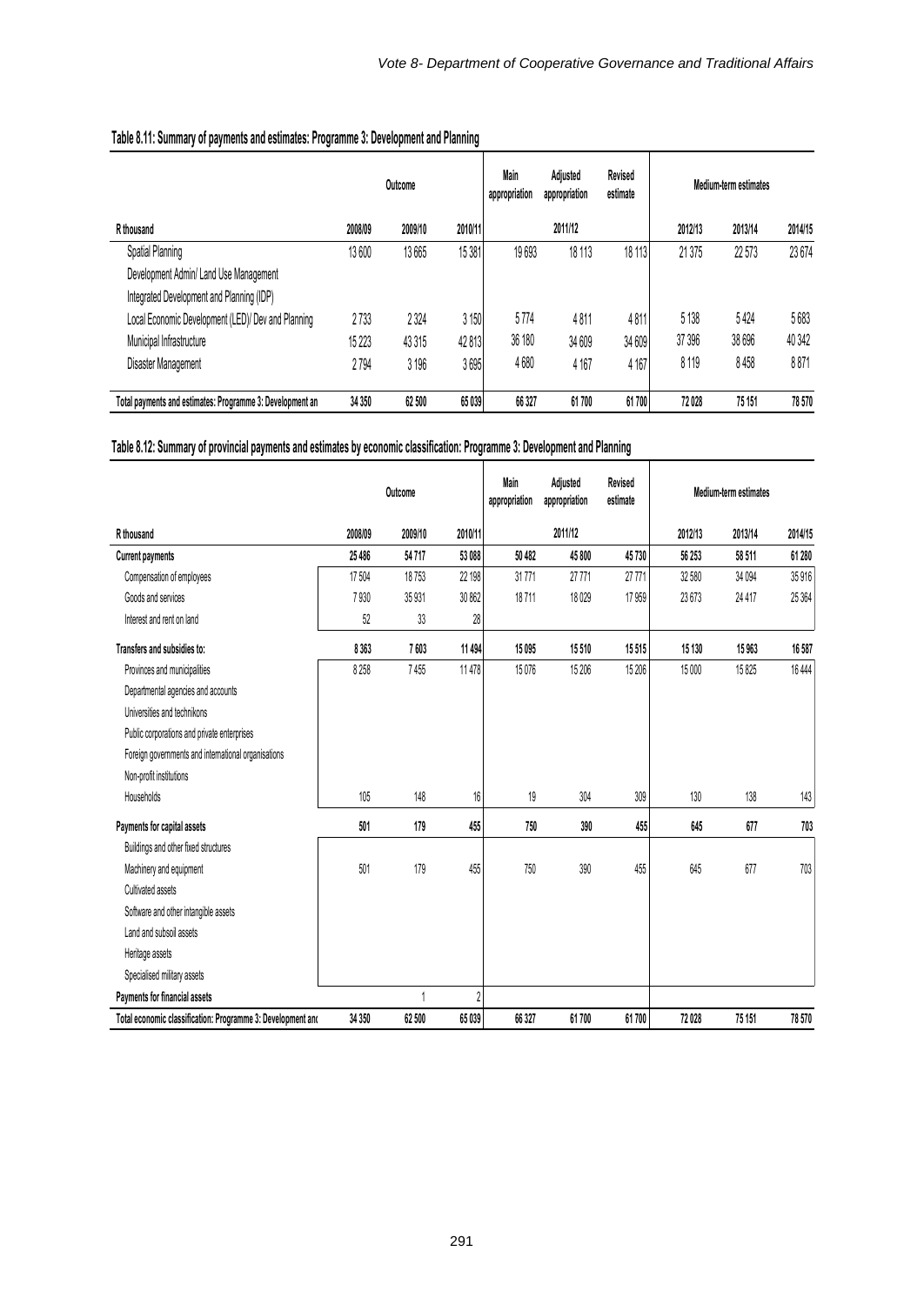#### **6.4 Programme 4: Traditional Institutional Management**

#### **Description and objectives**

This programme aims to provide assistance and support to the Institution of Traditional Leadership in the Free State Province in order to realize its constitutional mandate, which is to be the custodian of communities that observe customary law.

### **Strategic Goal 4**

Viable and sustainable Traditional Institutions

#### **Strategic Objective**

Effective administration of traditional leadership institutions

#### **Table 8.13: Summary of payments and estimates: Programme 4: Traditional Institutional Management**

|                                                           |         | Outcome |         | Main<br>appropriation | Adjusted<br>appropriation | Revised<br>estimate | Medium-term estimates |         |         |  |
|-----------------------------------------------------------|---------|---------|---------|-----------------------|---------------------------|---------------------|-----------------------|---------|---------|--|
| R thousand                                                | 2008/09 | 2009/10 | 2010/11 |                       | 2011/12                   |                     | 2012/13               | 2013/14 | 2014/15 |  |
| Traditional Institutional Administration                  | 24 129  | 23 088  | 16413   | 16 180                | 20 607                    | 20 609              | 22 523                | 22851   | 24 035  |  |
| Total payments and estimates: Programme 3: Development an | 24 129  | 23 088  | 16413   | 16 180                | 20 607                    | 20 609              | 22 5 23               | 22 851  | 24 035  |  |

#### **Table 8.14: Summary of provincial payments and estimates by economic classification: Programme 4: Traditional Institutional Management**

|                                                                | Outcome        |                |         | Main<br>appropriation | Revised<br>Adjusted<br>estimate<br>appropriation |                |         | <b>Medium-term estimates</b> |         |  |  |
|----------------------------------------------------------------|----------------|----------------|---------|-----------------------|--------------------------------------------------|----------------|---------|------------------------------|---------|--|--|
| R thousand                                                     | 2008/09        | 2009/10        | 2010/11 |                       | 2011/12                                          |                | 2012/13 | 2013/14                      | 2014/15 |  |  |
| <b>Current payments</b>                                        | 20 042         | 22 3 64        | 15 990  | 15 530                | 19 955                                           | 19 955         | 21 701  | 21 984                       | 23 134  |  |  |
| Compensation of employees                                      | 12 462         | 15 9 96        | 14 5 93 | 13 214                | 18 214                                           | 18 214         | 19 996  | 20 181                       | 21 265  |  |  |
| Goods and services                                             | 7576           | 6 3 6 2        | 1391    | 2316                  | 1741                                             | 1741           | 1705    | 1803                         | 1869    |  |  |
| Interest and rent on land                                      | 4              | 6              | 6       |                       |                                                  |                |         |                              |         |  |  |
| Transfers and subsidies to:                                    | 506            | 304            | 297     | 550                   | 340                                              | 340            | 592     | 624                          | 648     |  |  |
| Provinces and municipalities                                   |                |                |         |                       |                                                  |                |         |                              |         |  |  |
| Departmental agencies and accounts                             |                |                |         |                       |                                                  |                |         |                              |         |  |  |
| Universities and technikons                                    |                |                |         |                       |                                                  |                |         |                              |         |  |  |
| Public corporations and private enterprises                    |                |                |         |                       |                                                  |                |         |                              |         |  |  |
| Foreign governments and international organisations            |                |                |         |                       |                                                  |                |         |                              |         |  |  |
| Non-profit institutions                                        | 306            | 243            | 151     | 300                   | 245                                              | 245            | 400     | 422                          | 438     |  |  |
| Households                                                     | 200            | 61             | 146     | 250                   | 95                                               | 95             | 192     | 202                          | 210     |  |  |
| Payments for capital assets                                    | 3579           | 418            | 125     | 100                   | 312                                              | 312            | 230     | 243                          | 253     |  |  |
| Buildings and other fixed structures                           | 3500           |                |         |                       |                                                  |                |         |                              |         |  |  |
| Machinery and equipment                                        | 79             | 418            | 125     | 100                   | 312                                              | 312            | 230     | 243                          | 253     |  |  |
| Cultivated assets                                              |                |                |         |                       |                                                  |                |         |                              |         |  |  |
| Software and other intangible assets                           |                |                |         |                       |                                                  |                |         |                              |         |  |  |
| Land and subsoil assets                                        |                |                |         |                       |                                                  |                |         |                              |         |  |  |
| Heritage assets                                                |                |                |         |                       |                                                  |                |         |                              |         |  |  |
| Specialised military assets                                    |                |                |         |                       |                                                  |                |         |                              |         |  |  |
| Payments for financiall assets                                 | $\overline{2}$ | $\overline{2}$ |         |                       |                                                  | $\overline{2}$ |         |                              |         |  |  |
| Total economic classification: Programme 4: Traditional Affair | 24 129         | 23 088         | 16 413  | 16 180                | 20 607                                           | 20 609         | 22 5 23 | 22 851                       | 24 035  |  |  |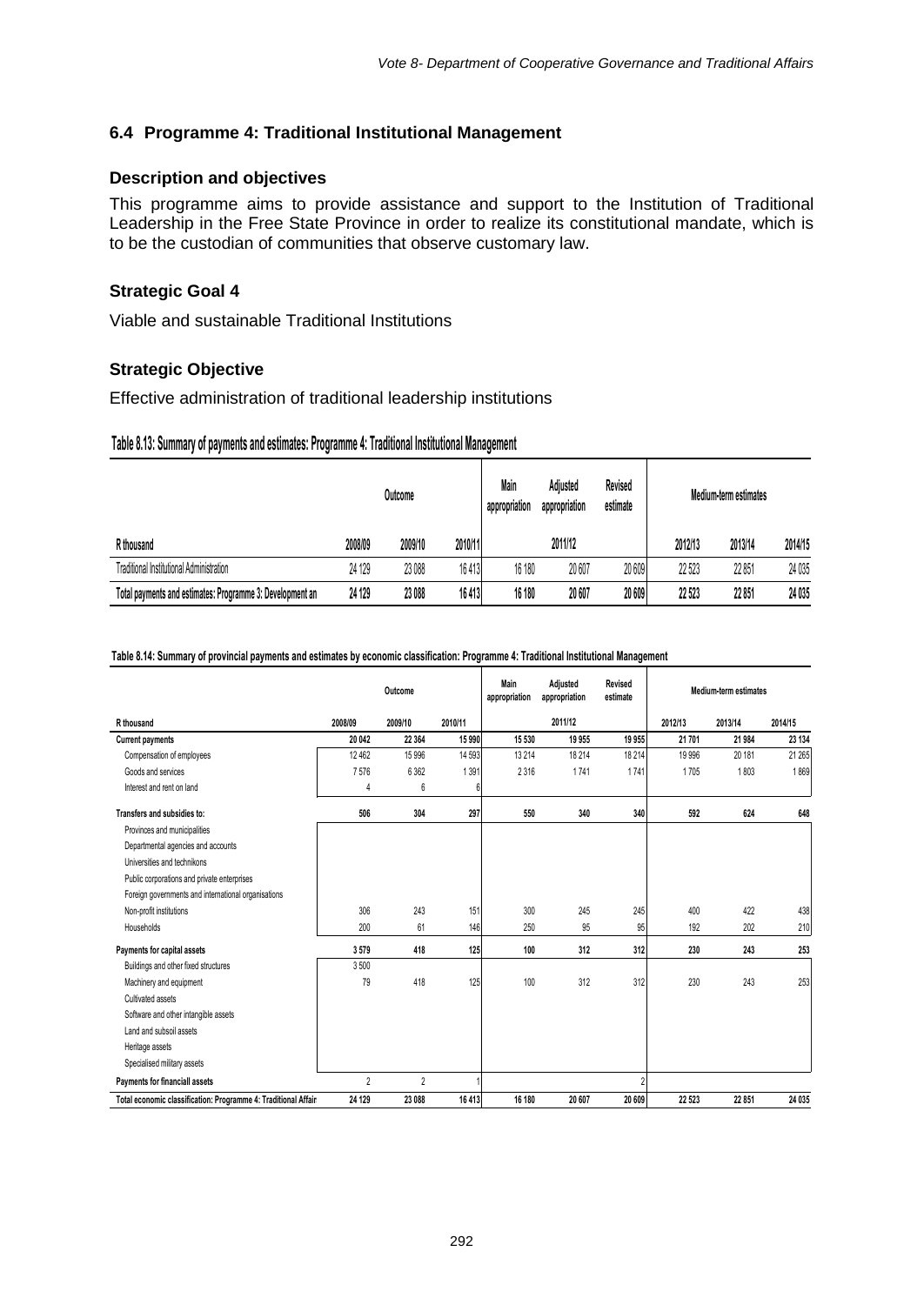## **6.4 Programme 5: House of Traditional Leaders**

#### **Description and objectives**

This Programme aims to promote and enhance the effective and efficient functioning of the FS House of Traditional Leaders as well as Local Houses

### **Strategic Goal 5**

Effective functioning of the FS House of Traditional Leaders

#### **Strategic Objective**

To render effective and efficient administrative support to the FS House of Traditional **Leaders** 

#### **Table 8.15: Summary of payments and estimates: Programme 5: House of Traditional Leaders**

|                                                                     | Outcome |         |         | Main<br>appropriation | Adiusted<br>appropriation | Revised<br>estimate | Medium-term estimates |         |         |  |
|---------------------------------------------------------------------|---------|---------|---------|-----------------------|---------------------------|---------------------|-----------------------|---------|---------|--|
| R thousand                                                          | 2008/09 | 2009/10 | 2010/11 |                       | 2011/12                   |                     | 2012/13               | 2013/14 | 2014/15 |  |
| Administration of Houses of Traditional Leaders                     |         |         | 11082   | 12728                 | 12 182                    | 12 182              | 9 1 9 5               | 8752    | 9 1 9 5 |  |
| Total payments and estimates: Programme 3: Development and Planning |         |         | 11 082  | 12728                 | 12182                     | 12 182              | 9 1 9 5               | 8752    | 9 1 9 5 |  |

#### **Table 8.16: Summary of provincial payments and estimates by economic classification: Programme 5: Administration of Houses of Traditional Leaders**

|                                                                 |         | Outcome |         | <b>Main</b><br>appropriation | Adjusted<br>appropriation | Revised<br>estimate |         | Medium-term estimates |         |
|-----------------------------------------------------------------|---------|---------|---------|------------------------------|---------------------------|---------------------|---------|-----------------------|---------|
| R thousand                                                      | 2008/09 | 2009/10 | 2010/11 |                              | 2011/12                   |                     | 2012/13 | 2013/14               | 2014/15 |
| <b>Current payments</b>                                         |         |         | 8929    | 10 378                       | 10 29 2                   | 10 292              | 8885    | 8425                  | 8855    |
| Compensation of employees                                       |         |         | 4632    | 7389                         | 6369                      | 5748                | 6732    | 7047                  | 7427    |
| Goods and services                                              |         |         | 4 2 9 4 | 2989                         | 3923                      | 4544                | 2 1 5 3 | 1378                  | 1428    |
| Interest and rent on land                                       |         |         | 3       |                              |                           |                     |         |                       |         |
| Financial transactions in assets and liabilities                |         |         |         |                              |                           |                     |         |                       |         |
|                                                                 |         |         |         |                              |                           |                     |         |                       |         |
| Transfers and subsidies to:                                     |         |         | 3       | 50                           | 50                        | 50                  | 270     | 285                   | 296     |
| Provinces and municipalities                                    |         |         |         |                              |                           |                     |         |                       |         |
| Departmental agencies and accounts                              |         |         |         |                              |                           |                     |         |                       |         |
| Universities and technikons                                     |         |         |         |                              |                           |                     |         |                       |         |
| Public corporations and private enterprises                     |         |         |         |                              |                           |                     |         |                       |         |
| Foreign governments and international organisations             |         |         |         |                              |                           |                     |         |                       |         |
| Non-profit institutions                                         |         |         |         |                              |                           |                     |         |                       |         |
| Households                                                      |         |         | 3       | 50                           | 50                        | 50                  | 270     | 285                   | 296     |
| Payments for capital assets                                     |         |         | 2 1 5 0 | 2 3 0 0                      | 1840                      | 1840                | 40      | 42                    | 44      |
| Buildings and other fixed structures                            |         |         |         |                              |                           |                     |         |                       |         |
| Machinery and equipment                                         |         |         | 2 1 1 7 | 2 3 0 0                      | 1840                      | 1840                | 40      | 42                    | 44      |
| Cultivated assets                                               |         |         |         |                              |                           |                     |         |                       |         |
| Software and other intangible assets                            |         |         |         |                              |                           |                     |         |                       |         |
| Land and subsoil assets                                         |         |         |         |                              |                           |                     |         |                       |         |
| Heritage assets                                                 |         |         | 33      |                              |                           |                     |         |                       |         |
| Specialised military assets                                     |         |         |         |                              |                           |                     |         |                       |         |
| Payments of Financial Assets                                    |         |         |         |                              |                           |                     |         |                       |         |
| Total economic classification: Programme 4: Traditional Affairs |         |         | 11 082  | 12728                        | 12 182                    | 12 182              | 9 1 9 5 | 8752                  | 9 1 9 5 |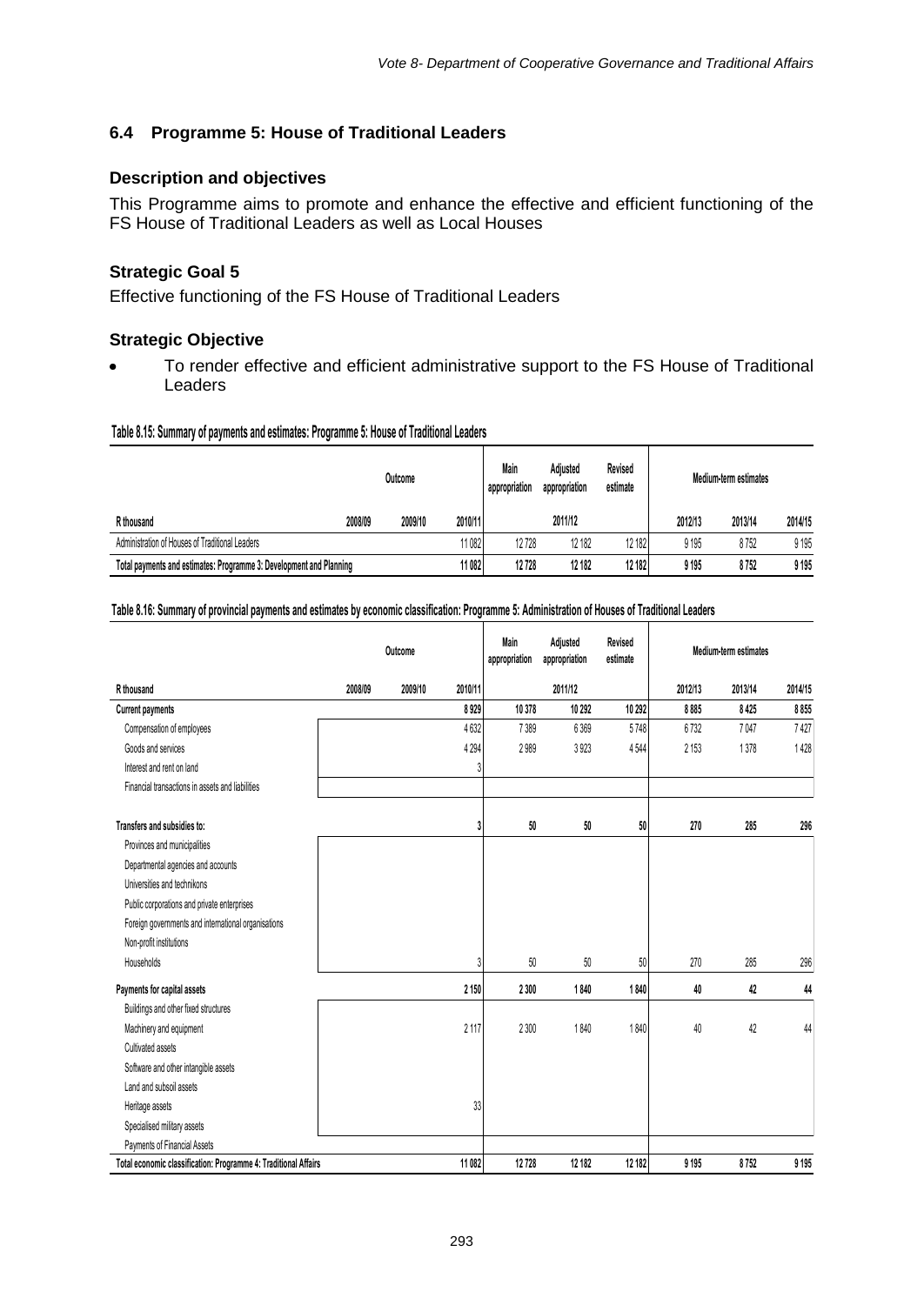#### **Description and objectives**

Changes in policies, structures, service establishments, geographic distributions of service, etc; for the MTEF according the 2009/10 APP and strategic planning document For the Operational objectives for the planned output in terms of quantity and quality refer to the strategic planning document.

#### **Service delivery measures**

For more detail on non-financial data which deals with programme performance (nonfinancial data) refer to the 2009/2010 APP

## **7. Other programme information**

#### **7.1 Personnel numbers and costs**

| <b>Personnel numbers</b>                          | As at<br>31 March<br>2009 | As at<br>31 March<br>2010 | As at<br>31 March<br>2011 | As at<br>31 March<br>2012 | As at<br>31 March<br>2013 | As at<br>31 March<br>2014 | As at<br>31 March<br>2015 |
|---------------------------------------------------|---------------------------|---------------------------|---------------------------|---------------------------|---------------------------|---------------------------|---------------------------|
| Programme 1: Administration                       | 183                       | 180                       | 224                       | 233                       | 170                       | 170                       | 170                       |
| Programme 2: Local Governance                     | 329                       | 281                       | 355                       | 357                       | 63                        | 63                        | 63                        |
| Programme 3: Development and Planning             | 69                        | 59                        | 71                        | 71                        | 75                        | 75                        | 75                        |
| Programme 4: Traditional Institutional Management | 46                        | 93                        | 266                       | 273                       | 263                       | 263                       | 263                       |
| Programme 5: House of Traditional Leaders         |                           |                           | 26                        | 26                        | 27                        | 27                        | 27                        |
| Total departmental personnel numbers              | 627                       | 613                       | 942                       | 960                       | 598                       | 598                       | 598                       |
| Total provincial personnel cost (R thousand)      | 118 954                   | 139 612                   | 157 396                   | 200 858                   | 218 780                   | 227 830                   | 240 091                   |
| Unit cost (R thousand)                            | 190                       | 228                       | 167                       | 209                       | 366                       | 381                       | 401                       |

#### **Table 8.17: Personnel numbers and costs<sup>1</sup> :Cooperative Governance and Traditional Affairs**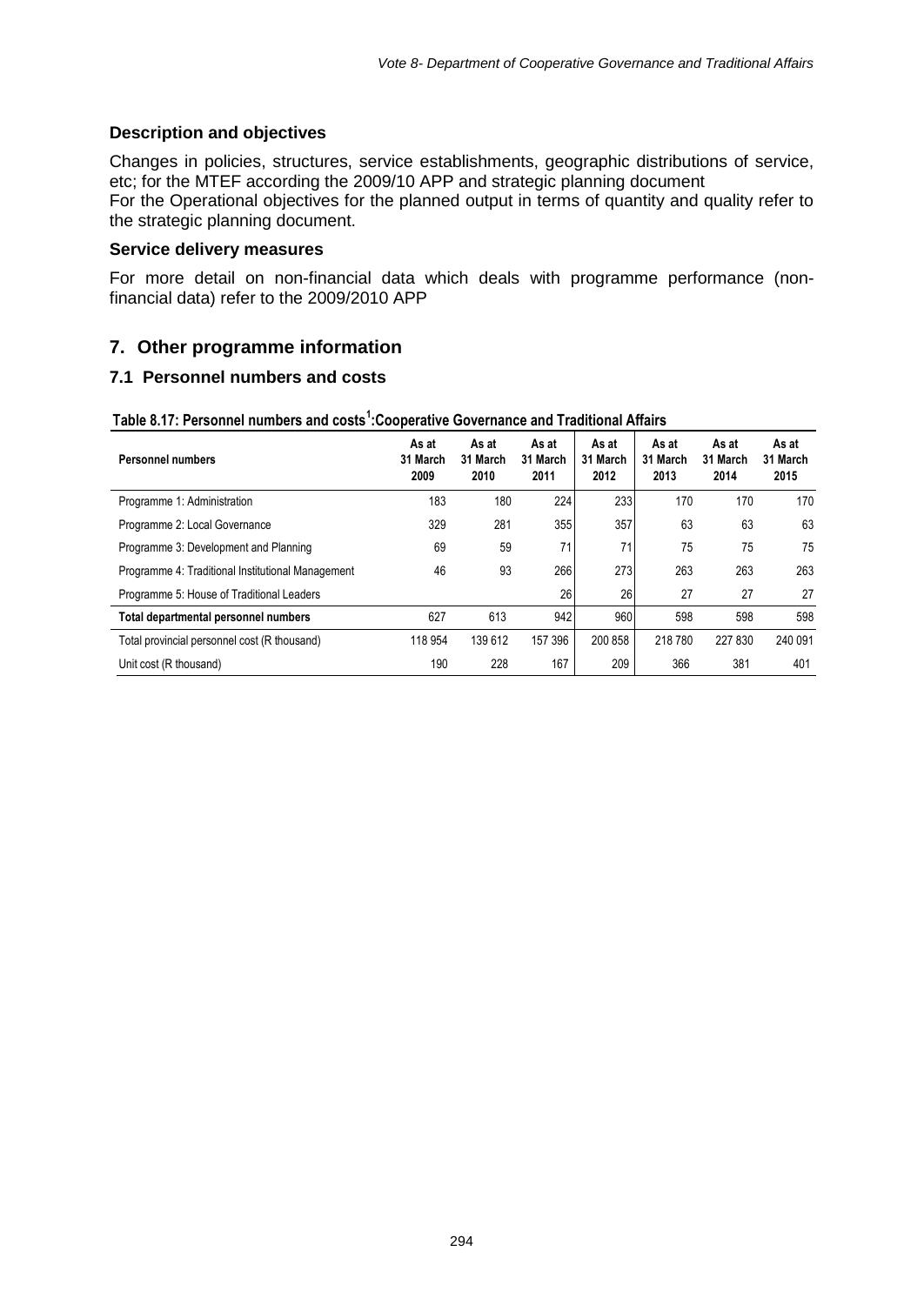|                                           |         | Outcome |         | Main<br>appropriation | Adjusted<br>appropriation | Revised<br>estimate |         | Medium-term estimates |         |
|-------------------------------------------|---------|---------|---------|-----------------------|---------------------------|---------------------|---------|-----------------------|---------|
|                                           | 2008/09 | 2009/10 | 2010/11 |                       | 2011/12                   |                     | 2012/13 | 2013/14               | 2014/15 |
| <b>Total for province</b>                 |         |         |         |                       |                           |                     |         |                       |         |
| Personnel numbers (head count)            | 627     | 613     | 942     | 942                   | 939                       | 960                 | 598     | 598                   | 598     |
| Personnel cost (R thousands)              | 118 954 | 139 612 | 157 396 | 198 775               | 205 779                   | 200 858             | 150 498 | 156 342               | 164 769 |
| Human resources component                 |         |         |         |                       |                           |                     |         |                       |         |
| Personnel numbers (head count)            | 38      | 51      | 77      | 77                    | 78                        | 79                  | 19      | 19                    | 19      |
| Personnel cost (R thousands)              | 9755    | 19701   | 20713   | 25 25 6               | 27 847                    | 24 547              | 5 5 8 5 | 5948                  | 6 3 3 5 |
| Head count as % of total for province     |         |         |         |                       |                           |                     |         |                       |         |
| Personnel cost as % of total for province |         |         |         |                       |                           |                     |         |                       |         |
| Finance component                         |         |         |         |                       |                           |                     |         |                       |         |
| Personnel numbers (head count)            | 50      | 55      | 63      | 63                    | 62                        | 69                  | 68      | 68                    | 68      |
| Personnel cost (R thousands)              | 12 966  | 14 4 23 | 16 947  | 20 664                | 22 0 74                   | 21 0 74             | 26 990  | 28 745                | 30 613  |
| Head count as % of total for province     |         |         |         |                       |                           |                     |         |                       |         |
| Personnel cost as % of total for province |         |         |         |                       |                           |                     |         |                       |         |
| <b>Full time workers</b>                  |         |         |         |                       |                           |                     |         |                       |         |
| Personnel numbers (head count)            | 539     | 507     | 577     | 577                   | 571                       | 574                 | 289     | 289                   | 289     |
| Personnel cost (R thousands)              | 96 233  | 105 488 | 100 459 | 130 624               | 134 647                   | 134 026             | 92 834  | 94 890                | 99 592  |
| Head count as % of total for province     |         |         |         |                       |                           |                     |         |                       |         |
| Personnel cost as % of total for province |         |         |         |                       |                           |                     |         |                       |         |
| Part-time workers                         |         |         |         |                       |                           |                     |         |                       |         |
| Personnel numbers (head count)            |         |         |         |                       |                           |                     |         |                       |         |
| Personnel cost (R thousands)              |         |         |         |                       |                           |                     |         |                       |         |
| Head count as % of total for province     |         |         |         |                       |                           |                     |         |                       |         |
| Personnel cost as % of total for province |         |         |         |                       |                           |                     |         |                       |         |
| <b>Contract workers</b>                   |         |         |         |                       |                           |                     |         |                       |         |
| Personnel numbers (head count)            |         |         | 225     | 225                   | 228                       | 231                 | 222     | 222                   | 222     |
| Personnel cost (R thousands)              |         |         | 19 277  | 22 231                | 21 211                    | 21 211              | 25 089  | 26 759                | 28 229  |
| Head count as % of total for province     |         |         |         |                       |                           |                     |         |                       |         |
| Personnel cost as % of total for province |         |         |         |                       |                           |                     |         |                       |         |

#### **Table 8.17 (a): Summary of departmental personnel numbers and costs: Cooperative Governance and Traditional Affairs**

# **7.2 Training**

Departments are required by the Skills Development Act to budget at least 1 percent of its personnel payments on staff training.

**Table 8.18: Payments on training: Cooperative Government and Traditional Affairs**

|                                           | <b>Outcome</b> |     |                 | Main<br>appropriation | Adjusted<br>appropriation | <b>Revised</b><br>estimate | <b>Medium-term estimates</b> |                         |      |  |
|-------------------------------------------|----------------|-----|-----------------|-----------------------|---------------------------|----------------------------|------------------------------|-------------------------|------|--|
| R thousand                                | 2008/09        |     | 2009/10 2010/11 |                       | 2011/12                   |                            |                              | 2012/13 2013/14 2014/15 |      |  |
| Programme 1: Administration               | 977            | 698 | 534             | 2 1 6 7               | 2 1 6 7                   | 2 1 6 7                    | 2664                         | 2862                    | 3032 |  |
| of which                                  |                |     |                 |                       |                           |                            |                              |                         |      |  |
| Subsistence and travel                    |                |     |                 |                       |                           |                            |                              |                         |      |  |
| Payments on tuition                       | 977            | 698 | 534             | 2 1 6 7               | 2 167                     | 2 1 6 7                    | 2664                         | 2862                    | 3032 |  |
| Programme 2: Local Governance             | 30             |     |                 |                       | 137                       | 137                        |                              |                         |      |  |
| Subsistence and travel                    |                |     |                 |                       |                           |                            |                              |                         |      |  |
| Payments on tuition                       | 30             |     |                 |                       | 137                       | 137                        |                              |                         |      |  |
| Programme 3: Development and Planning     | 109            | 11  | 8               |                       |                           |                            |                              |                         |      |  |
| Subsistence and travel                    |                |     |                 |                       |                           |                            |                              |                         |      |  |
| Payments on tuition                       | 109            | 11  | 8               |                       |                           |                            |                              |                         |      |  |
| Programme 4: Traditional Affairs          | 56             | 24  |                 |                       |                           |                            |                              |                         |      |  |
| Subsistence and travel                    |                |     |                 |                       |                           |                            |                              |                         |      |  |
| Payments on tuition                       | 56             | 24  |                 |                       |                           |                            |                              |                         |      |  |
| Programme 5: House of Traditional Leaders |                |     |                 |                       | 10                        | 10                         |                              |                         |      |  |
| Subsistence and travel                    |                |     |                 |                       |                           |                            |                              |                         |      |  |
| Payments on tuition                       |                |     |                 |                       | 10                        | 10                         |                              |                         |      |  |
| <b>Total payments on training</b>         | 1 1 7 2        | 733 | 542             | 2 1 6 7               | 2 3 1 4                   | 2 3 1 4                    | 2664                         | 2862                    | 3032 |  |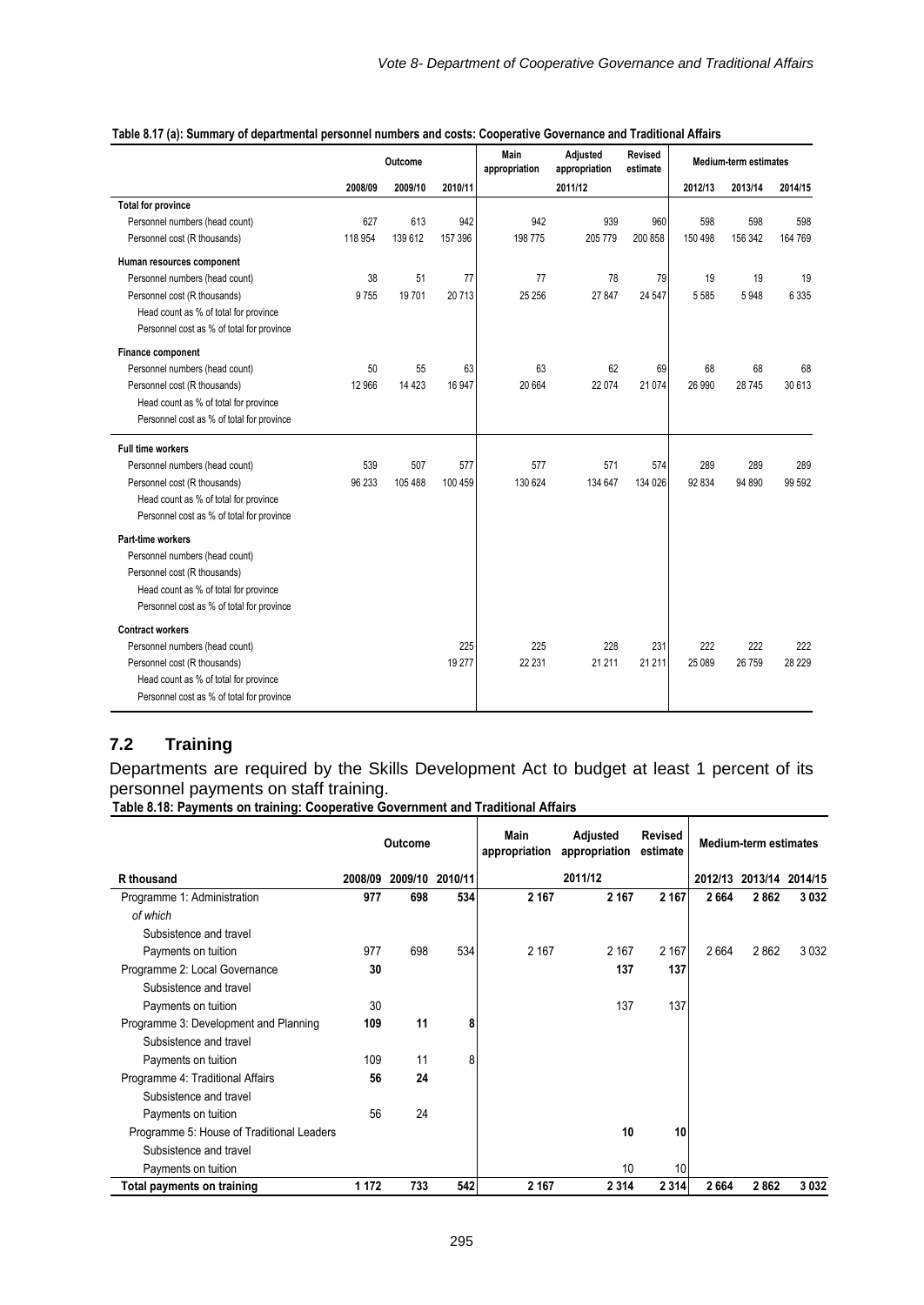|                                  |         | Outcome |         | Main<br>Adjusted<br>Revised<br>appropriation<br>appropriation<br>estimate |                | Medium-term estimates    |         |         |         |
|----------------------------------|---------|---------|---------|---------------------------------------------------------------------------|----------------|--------------------------|---------|---------|---------|
| R thousand                       | 2008/09 | 2009/10 | 2010/11 |                                                                           | 2011/12        |                          | 2012/13 | 2013/14 | 2014/15 |
| Number of staff                  | 735     | 627     | 568     | 873                                                                       | 873            | 873                      | 873     | 873     | 873     |
| Number of personnel trained      | 388     | 181     | 568     | 420                                                                       | 420            | 420                      | 450     | 450     | 450     |
| of which                         |         |         |         |                                                                           |                |                          |         |         |         |
| Male                             | 136     | 91      | 292     | 200                                                                       | 200            | 200                      | 250     | 250     | 250     |
| Female                           | 252     | 90      | 276     | 220                                                                       | 220            | 220                      | 200     | 200     | 200     |
| Number of training opportunities | 100     | 20      | 17      | 75                                                                        | 75             | 75                       | 95      | 95      | 95      |
| of which                         |         |         |         |                                                                           |                |                          |         |         |         |
| Tertiary                         |         |         |         |                                                                           |                |                          |         |         |         |
| Workshops                        | 42      | 5       | 5       | 40                                                                        | 40             | 40                       | 50      | 50      | 50      |
| Seminars                         | 13      | 11      | 5       | 30                                                                        | 30             | 30                       | 40      | 40      | 40      |
| Other                            | 45      | 4       | 7       | 5                                                                         | 5              | 5                        | 5       | 5       | 5       |
| Number of bursaries offered      |         | 3       | 0       | 10                                                                        | $10$           | 10                       | 10      | 10      | 10      |
| Number of interns appointed      | 11      | 9       | 9       | 15                                                                        | 15             | 15                       | 15      | 15      | 15      |
| Number of learnerships appointed |         | 0       | 0       |                                                                           | $\overline{A}$ | $\overline{\phantom{a}}$ |         |         |         |
| Number of days spent on training | 87      | 10      | 91      | 280                                                                       | 280            | 280                      | 280     | 280     | 280     |

#### **Table 8.18(a): Information on training: Cooperative Government and Traditional Affairs**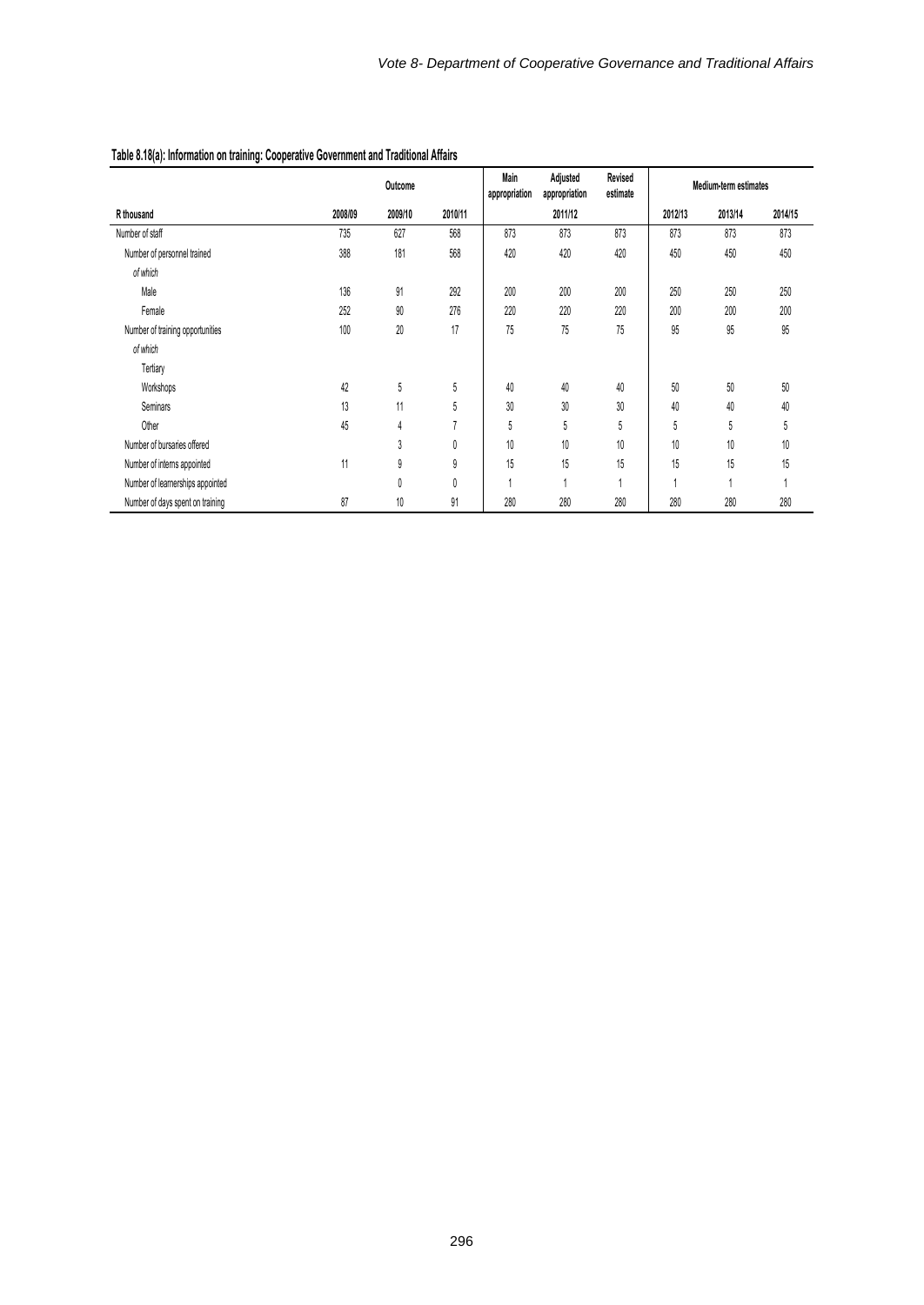# **ANNEXURE TO THE ESTIMATES OF PROVINCIAL REVENUE & EXPENDITURE**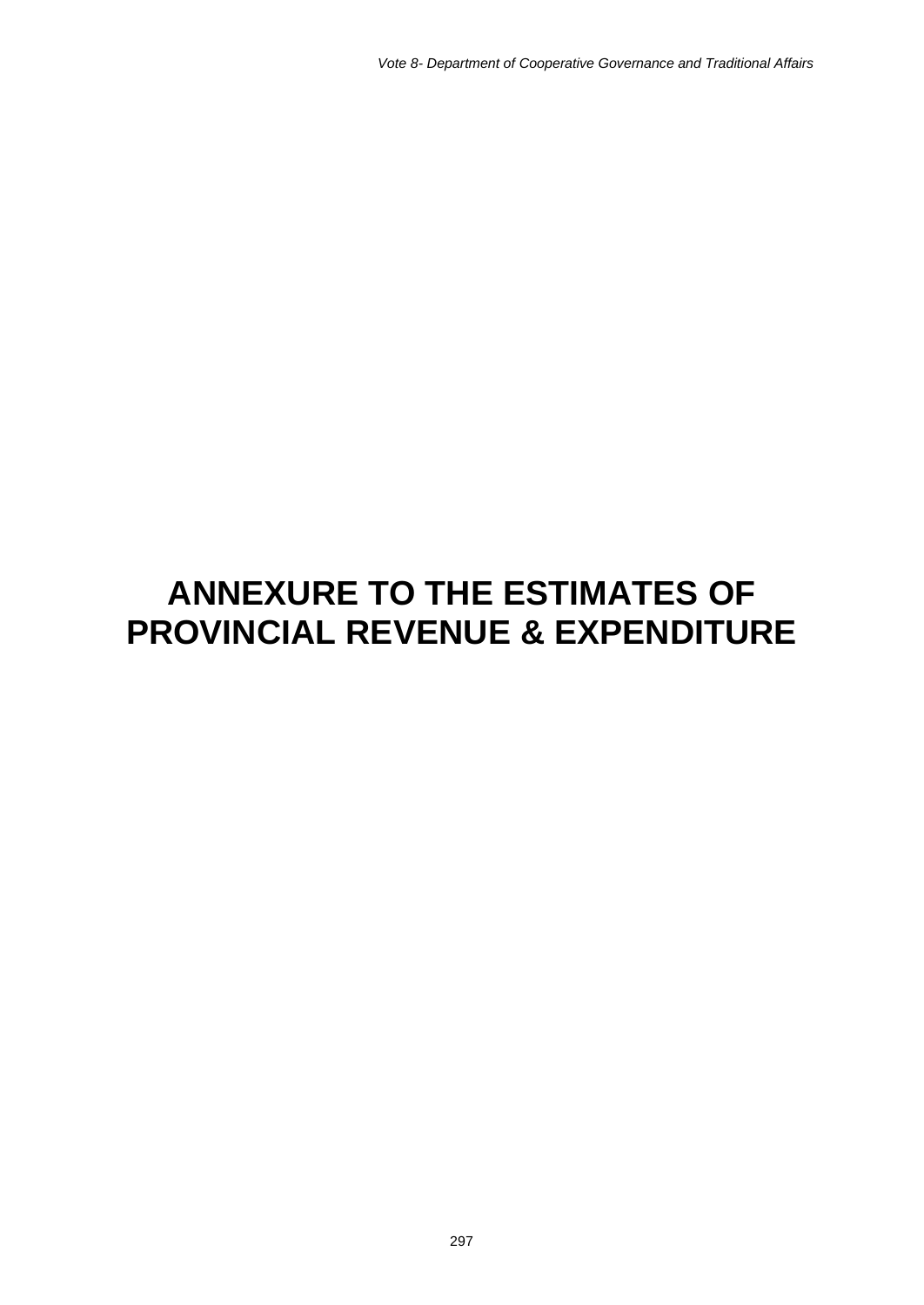|                                                                                     | Outcome |         |         | Main<br>appropriation | Adjusted<br>appropriation | Revised<br>estimate |         | Medium-term estimates |         |  |
|-------------------------------------------------------------------------------------|---------|---------|---------|-----------------------|---------------------------|---------------------|---------|-----------------------|---------|--|
| R thousand                                                                          | 2008/09 | 2009/10 | 2010/11 |                       | 2011/12                   |                     | 2012/13 | 2013/14               | 2014/15 |  |
| Tax receipts                                                                        |         |         |         |                       |                           |                     |         |                       |         |  |
| Casino taxes                                                                        |         |         |         |                       |                           |                     |         |                       |         |  |
| Horse racing taxes                                                                  |         |         |         |                       |                           |                     |         |                       |         |  |
| Liquor licences                                                                     |         |         |         |                       |                           |                     |         |                       |         |  |
| Motor vehicle licences                                                              |         |         |         |                       |                           |                     |         |                       |         |  |
| Sales of goods and services other than capital assets                               | 1533    | 1448    | 1851    | 1947                  | 1714                      | 1259                | 2054    | 2166                  | 2166    |  |
| Sale of goods and services produced by department (excluding capital assets)        | 1533    | 1448    | 1851    | 1947                  | 1714                      | 1259                | 2054    | 2166                  | 2166    |  |
| Sales by market establishments                                                      |         |         |         |                       |                           |                     |         |                       |         |  |
| Administrative fees                                                                 |         |         |         |                       |                           |                     |         |                       |         |  |
| Other sales                                                                         | 1533    | 1448    | 1850    | 1947                  | 1714                      | 1258                | 2054    | 2166                  | 2166    |  |
| Of which                                                                            |         |         |         |                       |                           |                     |         |                       |         |  |
| Commision on insurance                                                              |         |         |         |                       |                           |                     |         |                       |         |  |
| Other (Specify)                                                                     | 1533    | 1448    | 1850    | 1947                  | 1714                      | 1258                | 2054    | 2166                  | 2166    |  |
| Sales of scrap, waste, arms and other used current goods (excluding capital assets) |         |         |         |                       |                           |                     |         |                       |         |  |
| Transfers received from:                                                            |         |         |         |                       |                           |                     |         |                       |         |  |
| Other governmental units                                                            |         |         |         |                       |                           |                     |         |                       |         |  |
| Universities and technikons                                                         |         |         |         |                       |                           |                     |         |                       |         |  |
| Foreign governments                                                                 |         |         |         |                       |                           |                     |         |                       |         |  |
| International organisations                                                         |         |         |         |                       |                           |                     |         |                       |         |  |
| Public corporations and private enterprises                                         |         |         |         |                       |                           |                     |         |                       |         |  |
| Households and non-profit institutions                                              |         |         |         |                       |                           |                     |         |                       |         |  |
| Fines, penalties and forfeits                                                       |         |         |         |                       |                           |                     |         |                       |         |  |
| Interest, dividends and rent on land                                                | 292     | 77      | 28      | 74                    | $60\,$                    | 25                  | 78      | 82                    | 82      |  |
| Interest                                                                            | 292     | $77\,$  | 28      | $74$                  | 60                        | 25                  | 78      | 82                    | $82\,$  |  |
| <b>Dividends</b>                                                                    |         |         |         |                       |                           |                     |         |                       |         |  |
| Rent on land                                                                        |         |         |         |                       |                           |                     |         |                       |         |  |
| Sales of capital assets                                                             |         |         |         |                       |                           |                     |         |                       |         |  |
| Land and subsoil assets                                                             |         |         |         |                       |                           |                     |         |                       |         |  |
| Other capital assets                                                                |         |         |         |                       |                           |                     |         |                       |         |  |
| Financial transactions in assets and liabilities                                    | 573     | 957     | 213     | 78                    | 158                       | 302                 | 82      | 86                    | 86      |  |
| Total departmental receipts                                                         | 2398    | 2482    | 2 092   | 2099                  | 1932                      | 1586                | 2214    | 2 3 3 4               | 2334    |  |

# **Table B.1: Specification of receipts: Cooperative Government and Traditional Affairs**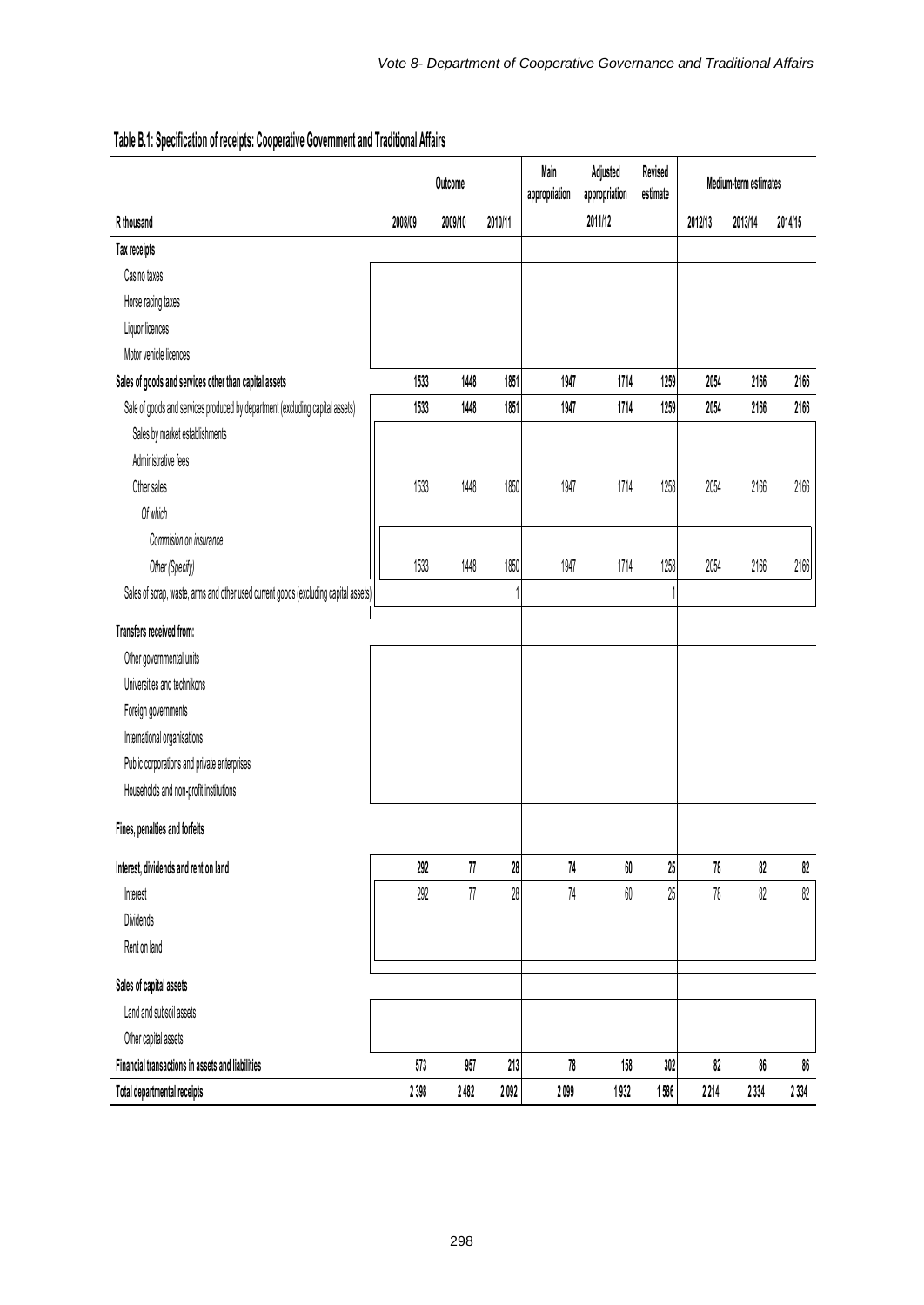# **Table B.3: Payments and estimates by economic classification**

|                                                                                                                                                         |                     | Outcome          |                    | Main<br>appropriation | Adjusted<br>appropriation | Estimated<br>Actual |                    |                  | Medium-term estimates |
|---------------------------------------------------------------------------------------------------------------------------------------------------------|---------------------|------------------|--------------------|-----------------------|---------------------------|---------------------|--------------------|------------------|-----------------------|
| R thousand                                                                                                                                              | 2008/09             | 2009/10          | 2010/11            |                       | 2011/12                   |                     | 2012/13            | 2013/14          | 2014/15               |
| <b>Current payments</b>                                                                                                                                 | 189 260             | 234 428          | 293 908            | 320 202               | 334 483                   | 336 797             | 260 924            | 268 362          | 281 190               |
| Compensation of employees                                                                                                                               | 118 954             | 139 612          | 157 396            | 198 775               | 205 779                   | 200 858             | 150 498            | 156 342          | 164 769               |
| Salaries and wages<br>Social contributions                                                                                                              | 103 142<br>15812    | 120 843<br>18769 | 135 869<br>21 5 27 | 175 391<br>23 3 8 4   | 182 431<br>23 348         | 177 160<br>23 698   | 138 477<br>12 0 21 | 143 608<br>12734 | 151 380<br>13 3 8 9   |
| Goods and services                                                                                                                                      | 70 031              | 94 4 92          | 136 272            | 121 427               | 128 704                   | 135 939             | 110 426            | 112 020          | 116 421               |
| of which                                                                                                                                                |                     |                  |                    |                       |                           |                     |                    |                  |                       |
| <b>Administrative Fees</b>                                                                                                                              | $\overline{1}$      | 170              | 267                | 450                   | 574                       | 577                 | 477                | 509              | 534                   |
| Advertising                                                                                                                                             | 2 3 8 4             | 1 0 0 9          | 1 1 6 3            | 1445                  | 1 1 9 5                   | 1 0 8 8             | 961                | 774              | 804                   |
| Assets <r5000< td=""><td>516</td><td>397</td><td>1 0 0 9</td><td>4580</td><td>3912</td><td>3588</td><td>1889</td><td>1980</td><td>2 5 4 4</td></r5000<> | 516                 | 397              | 1 0 0 9            | 4580                  | 3912                      | 3588                | 1889               | 1980             | 2 5 4 4               |
| Audit cost: External                                                                                                                                    | 9 3 0 0             | 5 6 5 2          | 4948               | 3688                  | 3578                      | 3578                | 3 4 9 0            | 5454             | 5474                  |
| <b>Bursaries (employees)</b>                                                                                                                            | 50                  | 36               | 98                 | 200                   | 142                       | 142                 | 210                | 218              | 226                   |
| Catering: Departmental Activities                                                                                                                       | 4 1 2 9             | 2633             | 4 3 2 4            | 4 2 3 3               | 3947                      | 4 4 2 0             | 3709               | 3 2 6 7          | 3874                  |
| Communication                                                                                                                                           | 3 1 3 0<br>1595     | 3 0 0 7<br>1590  | 3989               | 4 6 0 3               | 4 2 7 9                   | 4 2 8 3             | 4 4 0 5            | 4746<br>1 2 3 4  | 4839                  |
| <b>Computer Services</b><br>Cons/Prof:business & advisory services                                                                                      | 4 2 6 0             | 396              | 3 0 5 4<br>43792   | 1524<br>23 4 10       | 1523<br>54 122            | 1450<br>53 785      | 1 1 3 5<br>30 563  | 29724            | 1 2 8 0<br>29 7 96    |
| Con/Prof: Infrastructre & Planning                                                                                                                      |                     |                  |                    |                       |                           |                     |                    |                  |                       |
| Con/Prof: Laboratory services                                                                                                                           |                     |                  |                    | 24 861                |                           |                     |                    |                  |                       |
| Con/Prof: Legal cost                                                                                                                                    | 766                 | 789              | 5 1 2 8            | 1 1 0 8               | 968                       | 866                 | 1578               | 1 3 6 3          | 1454                  |
| Contractors                                                                                                                                             | 3 0 0 5             | 32 311           | 26 105             | 11 577                | 11 285                    | 11 458              | 11755              | 11 535           | 12 004                |
| Agency & Support/outsourced Services                                                                                                                    | 9633                | 13 4 58          | 2 2 3 9            | 2000                  | 926                       | 976                 | 1 3 8 8            | 1918             | 2687                  |
| Entertainment                                                                                                                                           | 46                  | 82               | 434                | 130                   | 116                       | 113                 | 158                | 185              | 192                   |
| Government Motor Transport                                                                                                                              |                     |                  |                    |                       |                           |                     |                    |                  |                       |
| Housing                                                                                                                                                 |                     |                  |                    |                       |                           |                     |                    |                  |                       |
| Inventory: Food and Food Supplies                                                                                                                       | 210                 | 100              | 118                | 260                   | 274                       | 260                 | 350                | 372              | 389                   |
| Inventory: Fuel, oil and gas                                                                                                                            | $\overline{1}$      |                  | $\overline{2}$     |                       | $\mathbf{1}$              |                     |                    |                  |                       |
| Inventory: medical supplies                                                                                                                             | $\overline{1}$<br>6 | 252              | 215                | 224                   | 833                       | 833                 | 231                | 248              | 503                   |
| Inventory: Other consumables<br>Inventory: Stationery and Printing                                                                                      | 2883                | 2 3 6 6          | 2576               | 4 2 6 0               | 3771                      | 3652                | 3 3 5 4            | 3528             | 4 150                 |
| Lease Payments                                                                                                                                          | 3768                | 1 3 4 6          | 383                | 1 2 4 9               | 1089                      | 3721                | 4 4 5 4            | 4720             | 4898                  |
| Owned & Leasehold Property expenditure                                                                                                                  | 3 4 0 9             | 10 152           | 11 942             | 6900                  | 6853                      | 11 153              | 10 803             | 9873             | 8 5 6 3               |
| <b>Travel and Subsistence</b>                                                                                                                           | 15 611              | 13529            | 19 5 25            | 17 079                | 20 113                    | 20 699              | 20 161             | 21 087           | 22 255                |
| Training & Staff Development                                                                                                                            | 1 1 7 2             | 733              | 542                | 2 1 6 7               | 2 3 1 4                   | 2 3 1 4             | 2664               | 2862             | 3032                  |
| <b>Operating Expnditure</b>                                                                                                                             | 2826                | 3925             | 3 3 3 4            | 4559                  | 4853                      | 4 9 0 4             | 5 5 4 8            | 5213             | 5655                  |
| Venues and Facilities                                                                                                                                   | 1 3 2 9             | 559              | 1085               | 920                   | 2036                      | 2078                | 1 1 4 3            | 1210             | 1 2 6 8               |
| Other                                                                                                                                                   |                     |                  |                    |                       |                           |                     |                    |                  |                       |
| Interest and rent on land                                                                                                                               | 275                 | 324              | 240                |                       |                           |                     |                    |                  |                       |
| Interest                                                                                                                                                | 275                 | 324              | 240                |                       |                           |                     |                    |                  |                       |
| Rent on land                                                                                                                                            |                     |                  |                    |                       |                           |                     |                    |                  |                       |
|                                                                                                                                                         |                     |                  |                    |                       |                           |                     |                    |                  |                       |
| Transfers and subsidies to':                                                                                                                            | 25 102              | 46 937           | 89 574             | 49 530                | 50 048                    | 49 981              | 59 497             | 63913            | 63 907                |
| Provinces and municipalities                                                                                                                            | 15 25 8             | 38 049           | 87855              | 45 049                | 45 179                    | 45 179              | 54 225             | 61 382           | 61 278                |
| Provinces <sup>2</sup>                                                                                                                                  |                     |                  |                    |                       |                           |                     |                    |                  |                       |
| Provincial Revenue Funds                                                                                                                                |                     |                  |                    |                       |                           |                     |                    |                  |                       |
| Provincial agencies and funds                                                                                                                           |                     |                  |                    |                       |                           |                     |                    |                  |                       |
| Municipalities <sup>3</sup>                                                                                                                             | 15 258              | 38 049           | 87855              | 45 049                | 45 179                    | 45 179              | 54 225             | 61 382           | 61 278                |
| Municipalities                                                                                                                                          | 15 258              | 38 049           | 87855              | 45 049                | 45 179                    | 45 179              | 54 225             | 61 382           | 61 278                |
| of which: Regional service council levies                                                                                                               |                     |                  |                    |                       |                           |                     |                    |                  |                       |
| Municipal agencies and funds                                                                                                                            |                     |                  |                    |                       |                           |                     |                    |                  |                       |
| Departmental agencies and accounts<br>Social security funds                                                                                             |                     |                  |                    |                       |                           |                     |                    |                  |                       |
| Provide list of entities receiving transfers <sup>4</sup>                                                                                               |                     |                  |                    |                       |                           |                     |                    |                  |                       |
| Departmental agencies and accounts                                                                                                                      | 4310                | 550              |                    |                       |                           |                     |                    |                  |                       |
| Universities and technikons                                                                                                                             |                     |                  |                    |                       |                           |                     |                    |                  |                       |
| Public corporations and private enterprises <sup>5</sup>                                                                                                |                     |                  |                    |                       |                           |                     |                    |                  |                       |
| Public corporations                                                                                                                                     |                     |                  |                    |                       |                           |                     |                    |                  |                       |
| Subsidies on production                                                                                                                                 |                     |                  |                    |                       |                           |                     |                    |                  |                       |
| Other transfers                                                                                                                                         |                     |                  |                    |                       |                           |                     |                    |                  |                       |
| Private enterprises                                                                                                                                     |                     |                  |                    |                       |                           |                     |                    |                  |                       |
| Subsidies on production                                                                                                                                 |                     |                  |                    |                       |                           |                     |                    |                  |                       |
| Other transfers                                                                                                                                         |                     |                  |                    |                       |                           |                     |                    |                  |                       |
| Foreign governments and international organisations<br>Non-profit institutions                                                                          | 306                 | 5 2 4 3          | 151                | 3780                  | 3725                      | 3628                | 4 4 0 0            | 1622             | 1638                  |
| Households                                                                                                                                              | 5 2 2 8             | 3 0 9 5          | 1568               | 701                   | 1 1 4 4                   | 1 1 7 4             | 872                | 909              | 991                   |
| Social benefits                                                                                                                                         |                     |                  |                    |                       |                           |                     |                    |                  |                       |
| Other transfers to households                                                                                                                           | 5 2 2 8             | 3 0 9 5          | 1568               | 701                   | 1 1 4 4                   | 1 1 7 4             | 872                | 909              | 991                   |
|                                                                                                                                                         |                     |                  |                    |                       |                           |                     |                    |                  |                       |
| Payments for capital assets                                                                                                                             | 6 3 3 4             | 7 0 3 4          | 4 3 9 1            | 5909                  | 4 4 5 5                   | 4832                | 2621               | 2777             | 2885                  |
| Buildings and other fixed structures                                                                                                                    | 3500                |                  |                    |                       |                           |                     |                    |                  |                       |
| <b>Buildings</b>                                                                                                                                        | 3 5 0 0             |                  |                    |                       |                           |                     |                    |                  |                       |
| Other fixed structures                                                                                                                                  |                     |                  |                    |                       |                           |                     |                    |                  |                       |
| Machinery and equipment                                                                                                                                 | 2834                | 7 0 3 4          | 4 3 9 1            | 5909                  | 4 4 5 5                   | 4832                | 2621               | 2777             | 2885                  |
| Transport equipment                                                                                                                                     |                     |                  | 2075               |                       | 1500                      | 1500                |                    |                  |                       |
| Other machinery and equipment<br>Heritage assets                                                                                                        | 2834                | 7 0 3 4          | 2 2 8 3<br>33      | 5909                  | 2955                      | 3 3 3 2             | 2621               | 2777             | 2885                  |
| Software and other intangible assets                                                                                                                    |                     |                  |                    |                       |                           |                     |                    |                  |                       |
| Land and subsoil assets                                                                                                                                 |                     |                  |                    |                       |                           |                     |                    |                  |                       |
| <b>Payments for financial assets</b>                                                                                                                    | 88                  | 2123             | 188                |                       |                           | 219                 |                    |                  |                       |
| <b>Total economic classification</b>                                                                                                                    | 220 784             | 290 522          | 388 061            | 375 641               | 388 986                   | 391 829             | 323 042            | 335 052          | 347982                |

**Table B.4: Payments and estimates by economic classification: Cooperative Governance and Traditional Affairs**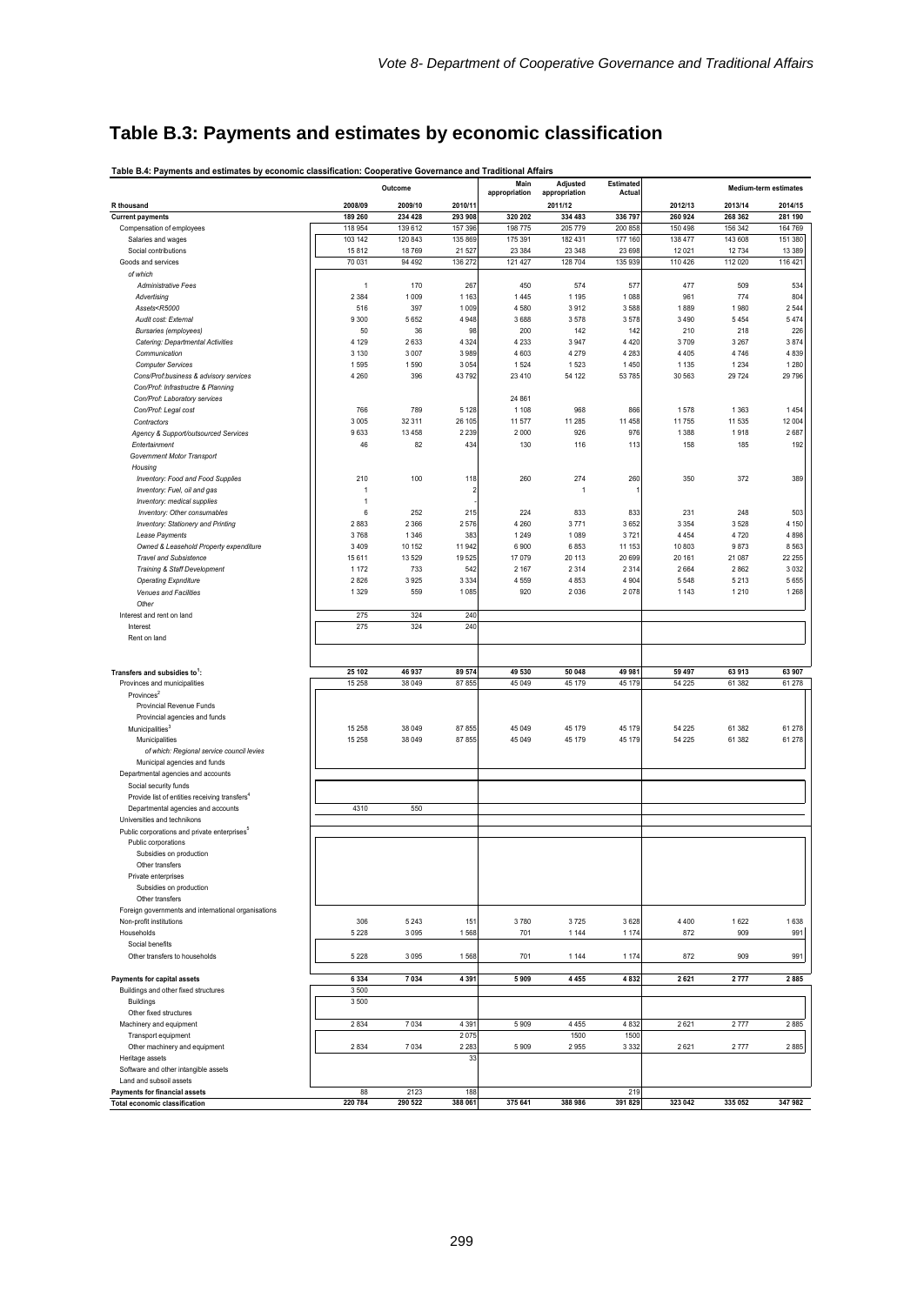#### **Table B.3: Payments and estimates by economic classification: Programme 1 Administration**

|                                                                                                                                                                                    | Outcome        |            |            | Main<br>Revised<br>Adjusted<br>appropriation<br>appropriation<br>estimate |             |                | Medium-term estimates |             |            |  |
|------------------------------------------------------------------------------------------------------------------------------------------------------------------------------------|----------------|------------|------------|---------------------------------------------------------------------------|-------------|----------------|-----------------------|-------------|------------|--|
| R thousand                                                                                                                                                                         | 2008/09        | 2009/10    | 2010/11    |                                                                           | 2011/12     |                | 2012/13               | 2013/14     | 2014/15    |  |
| <b>Current payments</b>                                                                                                                                                            | 81896          | 90 187     | 108 218    | 111 416                                                                   | 123 137     | 125 550        | 111 007               | 115 423     | 119 827    |  |
| Compensation of employees                                                                                                                                                          | 46755          | 55717      | 62 234     | 75 393                                                                    | 82 417      | 78 117         | 61 582                | 63 976      | 67418      |  |
| Salaries and wages                                                                                                                                                                 | 41 007         | 48 968     | 54 560     | 67 995                                                                    | 75 079      | 70 429         | 56 976                | 58 948      | 62 133     |  |
| Social contributions                                                                                                                                                               | 5748           | 6749       | 7674       | 7 3 9 8                                                                   | 7 3 3 8     | 7688           | 4 6 0 6               | 5 0 28      | 5 2 8 5    |  |
| Goods and services                                                                                                                                                                 | 34 922         | 34 200     | 45795      | 36 023                                                                    | 40 720      | 47 427         | 49 4 25               | 51 447      | 52 409     |  |
| of which<br>Administrative fees                                                                                                                                                    |                | 109        | 179        | 271                                                                       | 284         | 282            | 229                   | 240         | 254        |  |
| Advertising                                                                                                                                                                        | 2 1 5 3        | 969        | 1 1 6 0    | 1 1 1 0                                                                   | 1 0 8 6     | 936            | 873                   | 681         | 707        |  |
| Assets <r5000< td=""><td>450</td><td>76</td><td>720</td><td>525</td><td>1 2 9 7</td><td>1 1 0 7</td><td>1 0 2 4</td><td>1075</td><td>1609</td></r5000<>                            | 450            | 76         | 720        | 525                                                                       | 1 2 9 7     | 1 1 0 7        | 1 0 2 4               | 1075        | 1609       |  |
| Audit cost: External                                                                                                                                                               | 5888           | 5652       | 4948       | 3688                                                                      | 3578        | 3578           | 3 4 9 0               | 5 4 5 4     | 5474       |  |
| Bursaries (employees)                                                                                                                                                              | 50             | 36         | 98         | 200                                                                       | 142         | 142            | 210                   | 218         | 226        |  |
| Catering: Departmental Activties                                                                                                                                                   | 1838           | 919        | 1495       | 1 3 5 9                                                                   | 1467        | 1559           | 1861                  | 1431        | 1509       |  |
| Communication                                                                                                                                                                      | 1530           | 1628       | 2 4 3 7    | 2 3 9 4                                                                   | 4 2 4 6     | 4 2 4 8        | 4 4 0 5               | 4746        | 4839       |  |
| <b>Computer Services</b>                                                                                                                                                           | 1579           | 1590       | 3054       | 1 4 2 3                                                                   | 1423        | 1 3 5 0        | 1 1 3 5               | 1 2 3 4     | 1 2 8 0    |  |
| Cons/prof:business & advisory services                                                                                                                                             | 1405           | 85         | 296        | 150                                                                       | 200         | 250            | 2930                  | 3536        | 4 0 9 3    |  |
| Cons/prof:Infrastucture & Planning                                                                                                                                                 |                |            |            |                                                                           |             |                |                       |             |            |  |
| Cons/prof: Legal cost                                                                                                                                                              | 437            | 262        | 4715       | 606                                                                       | 586         | 484            | 200                   | 211         | 217        |  |
| Contractors                                                                                                                                                                        | 2 2 4 2        | 1801       | 683        | 1 2 3 8                                                                   | 942         | 1 0 8 7        | 1430                  | 1 1 9 0     | 1 2 4 8    |  |
| Agency & Support/Outsourced Services                                                                                                                                               | 494            | 1 1 4 3    | 2 2 3 9    | 600                                                                       | 899         | 949            | 960                   | 587         | 610        |  |
| Entertainment                                                                                                                                                                      | 31             | 71         | 4          | 72                                                                        | 62          | 64             | 102                   | 124         | 129        |  |
| Government motor transport                                                                                                                                                         |                |            |            |                                                                           |             |                |                       |             |            |  |
| Inventory: Food and food suplies                                                                                                                                                   | 131            | 64         | 79         | 135                                                                       | 154         | 144            | 225                   | 234         | 242        |  |
| Inventory: Fuel, oil and gas                                                                                                                                                       | $\overline{1}$ |            |            |                                                                           | 1           |                |                       |             |            |  |
| Inventory: Medical supplies                                                                                                                                                        | $\overline{1}$ |            |            |                                                                           |             |                |                       |             |            |  |
| Inventory: Other consumables                                                                                                                                                       | 6              | 64         | 3          | 11                                                                        | $\,$ 5 $\,$ | 5              | 14                    | 15          | 17         |  |
| Inventory: Stationery and Printing                                                                                                                                                 | 2 3 3 2        | 1576       | 1621       | 2618                                                                      | 2 2 6 0     | 2081           | 1870                  | 1958        | 2019       |  |
| Lease Payments                                                                                                                                                                     | 3 4 3 8        | 952        | 235        | 806                                                                       | 665         | 3 2 9 7        | 3910                  | 4 1 4 2     | 4 3 0 1    |  |
| Owned & Leasehold property expenditure                                                                                                                                             | 3409           | 10 152     | 11941      | 6 900                                                                     | 6848        | 11 148         | 10 803                | 9873        | 8563       |  |
| <b>Travel and Subsistence</b>                                                                                                                                                      | 5807           | 5686       | 8 2 3 8    | 8706                                                                      | 10 806      | 10888          | 9578                  | 10714       | 11 083     |  |
| Training & Staff Development                                                                                                                                                       | 977<br>232     | 698        | 534        | 2 1 6 7                                                                   | 2 1 6 7     | 2 1 6 7<br>993 | 2664                  | 2862<br>282 | 3032       |  |
| <b>Operating Expenditure</b><br>Venues and Ficilities                                                                                                                              | 491            | 554<br>113 | 479<br>636 | 720<br>324                                                                | 938<br>664  | 667            | 902<br>610            | 640         | 288<br>669 |  |
| Other                                                                                                                                                                              |                |            |            |                                                                           |             |                |                       |             |            |  |
| Interest and rent on land                                                                                                                                                          | 219            | 270        | 189        |                                                                           |             | 6              |                       |             |            |  |
| Interest                                                                                                                                                                           | 219            | 270        | 189        |                                                                           |             | 6              |                       |             |            |  |
| Rent on land                                                                                                                                                                       |                |            |            |                                                                           |             |                |                       |             |            |  |
| Transfers and subsidies to <sup>1</sup> :<br>Provinces and municipalities<br>Provinces<br>Provincial Revenue Funds<br>Provincial agencies and funds<br>Municipalities <sup>3</sup> | 4724           | 2860       | 192        | 232                                                                       | 431         | 456            | 160                   | 169         | 176        |  |
| Municipalities<br>Municipal agencies and funds                                                                                                                                     |                |            |            |                                                                           |             |                |                       |             |            |  |
| Departmental agencies and accounts                                                                                                                                                 |                |            |            |                                                                           |             |                |                       |             |            |  |
| Social security funds                                                                                                                                                              |                |            |            |                                                                           |             |                |                       |             |            |  |
| Provide list of entities receiving transfers <sup>4</sup>                                                                                                                          |                |            |            |                                                                           |             |                |                       |             |            |  |
| Universities and technikons                                                                                                                                                        |                |            |            |                                                                           |             |                |                       |             |            |  |
| Transfers and subsidies to <sup>1</sup> : - continued                                                                                                                              |                |            |            |                                                                           |             |                |                       |             |            |  |
| Public corporations and private enterprises <sup>5</sup>                                                                                                                           |                |            |            |                                                                           |             |                |                       |             |            |  |
| Public corporations                                                                                                                                                                |                |            |            |                                                                           |             |                |                       |             |            |  |
| Subsidies on production                                                                                                                                                            |                |            |            |                                                                           |             |                |                       |             |            |  |
| Other transfers                                                                                                                                                                    |                |            |            |                                                                           |             |                |                       |             |            |  |
| Private enterprises                                                                                                                                                                |                |            |            |                                                                           |             |                |                       |             |            |  |
| Subsidies on production                                                                                                                                                            |                |            |            |                                                                           |             |                |                       |             |            |  |
| Other transfers                                                                                                                                                                    |                |            |            |                                                                           |             |                |                       |             |            |  |
| Foreign governments and international organisations                                                                                                                                |                |            |            |                                                                           |             |                |                       |             |            |  |
| Non-profit institutions                                                                                                                                                            |                |            |            |                                                                           |             |                |                       |             |            |  |
| Households                                                                                                                                                                         | 4724           | 2860       | 192        | 232                                                                       | 431         | 456            | 160                   | 169         | 176        |  |
| Social benefits                                                                                                                                                                    |                |            |            |                                                                           |             |                |                       |             |            |  |
| Other transfers to households                                                                                                                                                      | 4724           | 2860       | 192        | 232                                                                       | 431         | 456            | 160                   | 169         | 176        |  |
| Payments for capital assets                                                                                                                                                        | 1989           | 6 2 8 0    | 1317       | 2050                                                                      | 1 634       | 1826           | 1 1 2 5               | 1 2 0 6     | 1 2 5 3    |  |
| Buildings and other fixed structures                                                                                                                                               |                |            |            |                                                                           |             |                |                       |             |            |  |
| <b>Buildings</b>                                                                                                                                                                   |                |            |            |                                                                           |             |                |                       |             |            |  |
| Other fixed structures                                                                                                                                                             |                |            |            |                                                                           |             |                |                       |             |            |  |
| Machinery and equipment                                                                                                                                                            | 1989           | 6 2 8 0    | 1317       | 2050                                                                      | 1634        | 1826           | 1 1 2 5               | 1 2 0 6     | 1253       |  |
| Transport equipment                                                                                                                                                                |                |            |            |                                                                           |             |                |                       |             |            |  |
| Other machinery and equipment                                                                                                                                                      | 1989           | 6 2 8 0    | 1317       | 2050                                                                      | 1 6 3 4     | 1826           | 1 1 2 5               | 1 2 0 6     | 1253       |  |
| Cultivated assets                                                                                                                                                                  |                |            |            |                                                                           |             |                |                       |             |            |  |
| Software and other intangible assets                                                                                                                                               |                |            |            |                                                                           |             |                |                       |             |            |  |
| Land and subsoil assets                                                                                                                                                            |                |            |            |                                                                           |             |                |                       |             |            |  |
| Payments for financial assets                                                                                                                                                      | 86             | 471        | 185        |                                                                           |             | 184            |                       |             |            |  |
| Total economic classification                                                                                                                                                      | 88 695         | 99798      | 109 912    | 113 698                                                                   | 125 202     | 128 016        | 112 292               | 116 798     | 121 256    |  |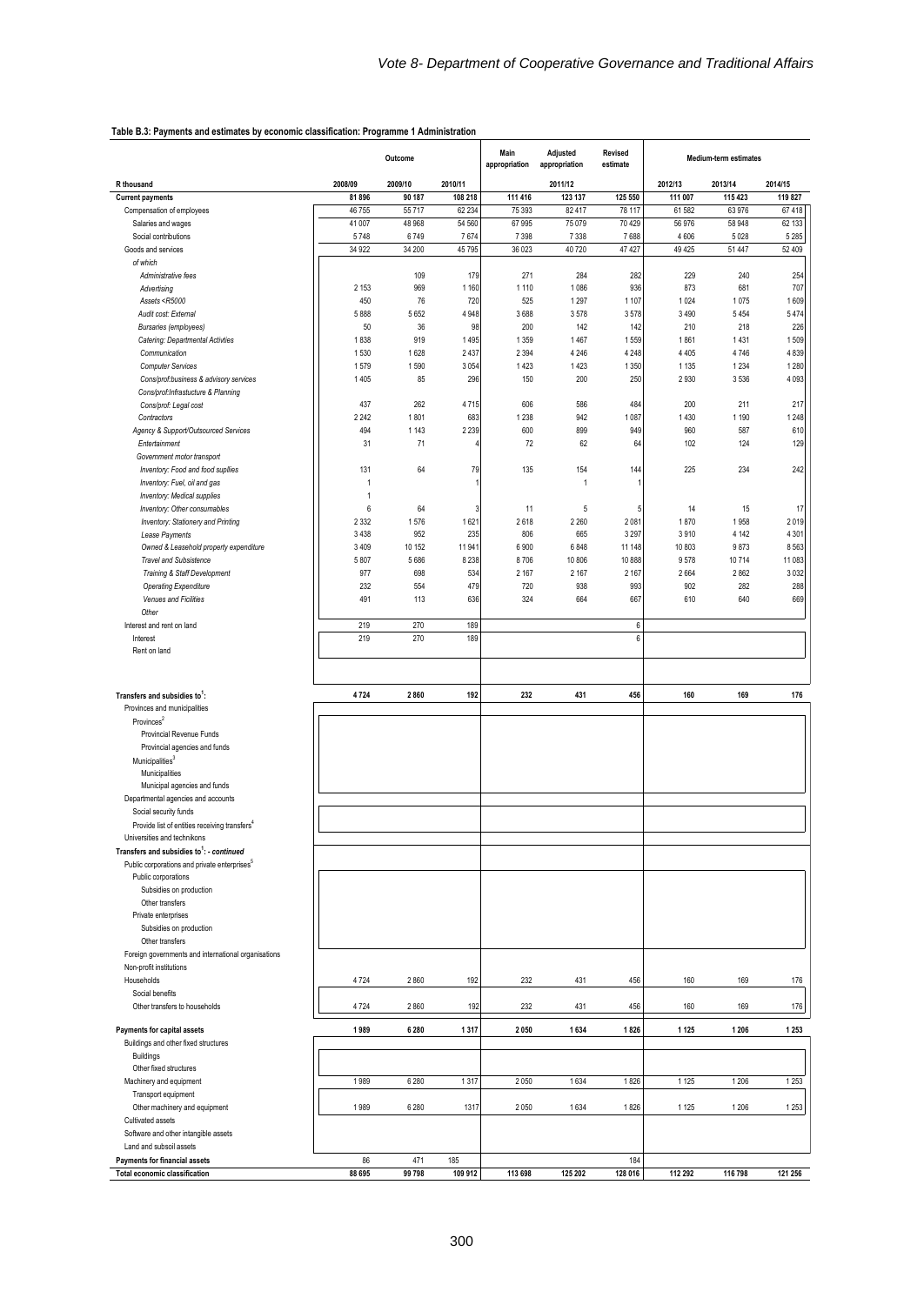#### **Table B.3: Payments and estimates by economic classification: Programme 2 Local Governance**

|                                                                                                                                            | Outcome        |                | Main<br>Adjusted<br>appropriation<br>appropriation |         | Revised<br>estimate | Medium-term estimates |         |         |         |
|--------------------------------------------------------------------------------------------------------------------------------------------|----------------|----------------|----------------------------------------------------|---------|---------------------|-----------------------|---------|---------|---------|
| R thousand                                                                                                                                 | 2008/09        | 2009/10        | 2010/11                                            |         | 2011/12             |                       | 2012/13 | 2013/14 | 2014/15 |
| <b>Current payments</b>                                                                                                                    | 61836          | 67 160         | 107 683                                            | 132 396 | 135 299             | 135 276               | 63 078  | 64 0 19 | 68 094  |
| Compensation of employees                                                                                                                  | 42 233         | 49 146         | 53 739                                             | 71 008  | 71 008              | 71 008                | 29 608  | 31 044  | 32743   |
| Salaries and wages                                                                                                                         | 35 155         | 40735          | 44 400                                             | 59 653  | 59 653              | 59 653                | 27 131  | 28 560  | 30 123  |
| Social contributions                                                                                                                       | 7078           | 8411           | 9 3 3 9                                            | 11 355  | 11 355              | 11 355                | 2477    | 2484    | 2620    |
| Goods and services<br>of which                                                                                                             | 19603          | 17 999         | 53 930                                             | 61 388  | 64 291              | 64 268                | 33 470  | 32975   | 35 35 1 |
| Administrative Fees                                                                                                                        | $\overline{1}$ | 11             | 38                                                 | 53      | 163                 | 163                   | 75      | 84      | 87      |
| Advertising                                                                                                                                | $\overline{4}$ | 25             |                                                    |         |                     |                       |         |         |         |
| Assets <r5000< td=""><td>28</td><td>34</td><td>133</td><td>3765</td><td>1064</td><td>944</td><td>250</td><td>264</td><td>273</td></r5000<> | 28             | 34             | 133                                                | 3765    | 1064                | 944                   | 250     | 264     | 273     |
| Audit cost: External                                                                                                                       | 3412           |                |                                                    |         |                     |                       |         |         |         |
| Catering: Departmental Activities                                                                                                          | 901            | 369            | 1 2 7 8                                            | 1554    | 783                 | 783                   | 318     | 429     | 898     |
| Communication                                                                                                                              | 800            | 827            | 926                                                | 1 2 0 1 |                     |                       |         |         |         |
| <b>Computer Services</b>                                                                                                                   |                |                |                                                    |         |                     |                       |         |         |         |
| Cons/prof: Business & Advisory services<br>Cons/prof: Infrastructure&planning                                                              | 2602           |                | 43 4 39                                            | 22 4 54 | 53 4 23             | 53 4 23               | 25 051  | 23 4 62 | 22 874  |
| Cons/prof: Laboratory service                                                                                                              |                |                |                                                    | 24 861  |                     |                       |         |         |         |
| Cons/Prof: Legal Cost                                                                                                                      | 189            | 437            | 413                                                | 452     | 332                 | 332                   | 1 1 3 8 | 899     | 974     |
| Contractors                                                                                                                                | 487            | $\overline{2}$ | 63                                                 | 21      | 28                  | 25                    | 69      | 74      | 77      |
| Agency & Support/outsourced Services                                                                                                       | 6997           | 12 3 15        |                                                    | 1400    | 27                  | 27                    | 428     | 1331    | 2077    |
| Entertainment                                                                                                                              | $\overline{7}$ | $\overline{7}$ | 423                                                | 25      | 25                  | 25                    | 31      | 33      | 34      |
| Inventory: food and food supplies                                                                                                          | 26             | 19             | 25                                                 | 61      | 61                  | 61                    | 67      | 72      | 75      |
| I nventory: Other consumables                                                                                                              |                | 153            | 191                                                | 213     | 828                 | 828                   | 217     | 233     | 486     |
| Inventory: Stationery and Printing                                                                                                         | 112            | 385            | 463                                                | 825     | 825                 | 825                   | 879     | 936     | 1472    |
| Lease Payments                                                                                                                             | 170            | 186            | 90                                                 | 256     | 265                 | 265                   | 269     | 288     | 297     |
| Travel and Subsistence                                                                                                                     | 3 4 6 0<br>30  | 2997           | 5978                                               | 3 3 6 8 | 4807                | 4 9 0 4               | 3753    | 3880    | 4 4 5 8 |
| Training & Staff Development<br>Operating expenditure                                                                                      | 188            | 176            | 374                                                | 746     | 137<br>890          | 137<br>893            | 769     | 823     | 1 0 9 6 |
| Venues and facilities                                                                                                                      | 189            | 56             | 96                                                 | 133     | 633                 | 633                   | 156     | 167     | 173     |
| Other                                                                                                                                      |                |                |                                                    |         |                     |                       |         |         |         |
| Interest and rent on land                                                                                                                  |                | 15             | 14                                                 |         |                     |                       |         |         |         |
| Interest                                                                                                                                   |                | 15             | 14                                                 |         |                     |                       |         |         |         |
| Rent on land                                                                                                                               |                |                |                                                    |         |                     |                       |         |         |         |
|                                                                                                                                            |                |                |                                                    |         |                     |                       |         |         |         |
| Transfers and subsidies to <sup>1</sup> :                                                                                                  | 11 509         | 36 170         | 77 588                                             | 33 603  | 33 717              | 33 620                | 43 345  | 46 872  | 46 200  |
| Provinces and municipalities                                                                                                               | 7000           | 30 594         | 76 377                                             | 29 973  | 29 973              | 29 973                | 39 225  | 45 557  | 44 834  |
| Provinces <sup>2</sup>                                                                                                                     |                |                |                                                    |         |                     |                       |         |         |         |
| Provincial Revenue Funds                                                                                                                   |                |                |                                                    |         |                     |                       |         |         |         |
| Provincial agencies and funds<br>Municipalities <sup>3</sup>                                                                               |                |                |                                                    |         |                     |                       |         |         |         |
| Municipalities                                                                                                                             | 7000           | 30 594         | 76 377                                             | 29 973  | 29 973              | 29 973                | 39 225  | 45 557  | 44 834  |
| Municipal agencies and funds                                                                                                               |                |                |                                                    |         |                     |                       |         |         |         |
| Departmental agencies and accounts                                                                                                         | 4310           | 550            |                                                    |         |                     |                       |         |         |         |
| Social security funds                                                                                                                      | 4310           | 550            |                                                    |         |                     |                       |         |         |         |
| Provide list of entities receiving transfers <sup>4</sup>                                                                                  |                |                |                                                    |         |                     |                       |         |         |         |
| Universities and technikons                                                                                                                |                |                |                                                    |         |                     |                       |         |         |         |
| Transfers and subsidies to <sup>1</sup> : - continued                                                                                      |                |                |                                                    |         |                     |                       |         |         |         |
| Public corporations and private enterprises <sup>5</sup>                                                                                   |                |                |                                                    |         |                     |                       |         |         |         |
| Public corporations                                                                                                                        |                |                |                                                    |         |                     |                       |         |         |         |
| Subsidies on production                                                                                                                    |                |                |                                                    |         |                     |                       |         |         |         |
| Other transfers<br>Private enterprises                                                                                                     |                |                |                                                    |         |                     |                       |         |         |         |
| Subsidies on production                                                                                                                    |                |                |                                                    |         |                     |                       |         |         |         |
| Other transfers                                                                                                                            |                |                |                                                    |         |                     |                       |         |         |         |
| Foreign governments and international organisations                                                                                        |                |                |                                                    |         |                     |                       |         |         |         |
| Non-profit institutions                                                                                                                    |                | 5 0 0 0        |                                                    | 3 4 8 0 | 3 4 8 0             | 3 3 8 3               | 4 0 0 0 | 1 200   | 1 200   |
| Households                                                                                                                                 | 199            | 26             | 1211                                               | 150     | 264                 | 264                   | 120     | 115     | 166     |
| Social benefits                                                                                                                            |                |                |                                                    |         |                     |                       |         |         |         |
| Other transfers to households                                                                                                              | 199            | 26             | 1211                                               | 150     | 264                 | 264                   | 120     | 115     | 166     |
| Payments for capital assets                                                                                                                | 265            | 157            | 344                                                | 709     | 279                 | 399                   | 581     | 609     | 632     |
| Buildings and other fixed structures                                                                                                       |                |                |                                                    |         |                     |                       |         |         |         |
| <b>Buildings</b>                                                                                                                           |                |                |                                                    |         |                     |                       |         |         |         |
| Other fixed structures                                                                                                                     |                |                |                                                    |         |                     |                       |         |         |         |
| Machinery and equipment                                                                                                                    | 265            | 157            | 344                                                | 709     | 279                 | 399                   | 581     | 609     | 632     |
| Transport equipment                                                                                                                        |                |                |                                                    |         |                     |                       |         |         |         |
| Other machinery and equipment                                                                                                              | 265            | 157            | 344                                                | 709     | 279                 | 399                   | 581     | 609     | 632     |
| Cultivated assets                                                                                                                          |                |                |                                                    |         |                     |                       |         |         |         |
| Software and other intangible assets                                                                                                       |                |                |                                                    |         |                     |                       |         |         |         |
| Land and subsoil assets                                                                                                                    |                |                |                                                    |         |                     |                       |         |         |         |
| Payment for financial assets                                                                                                               |                | 1649           |                                                    |         |                     | 33                    |         |         |         |
| <b>Total economic classification</b>                                                                                                       | 73 610         | 105 136        | 185 615                                            | 166 708 | 169 295             | 169 328               | 107 004 | 111 500 | 114 926 |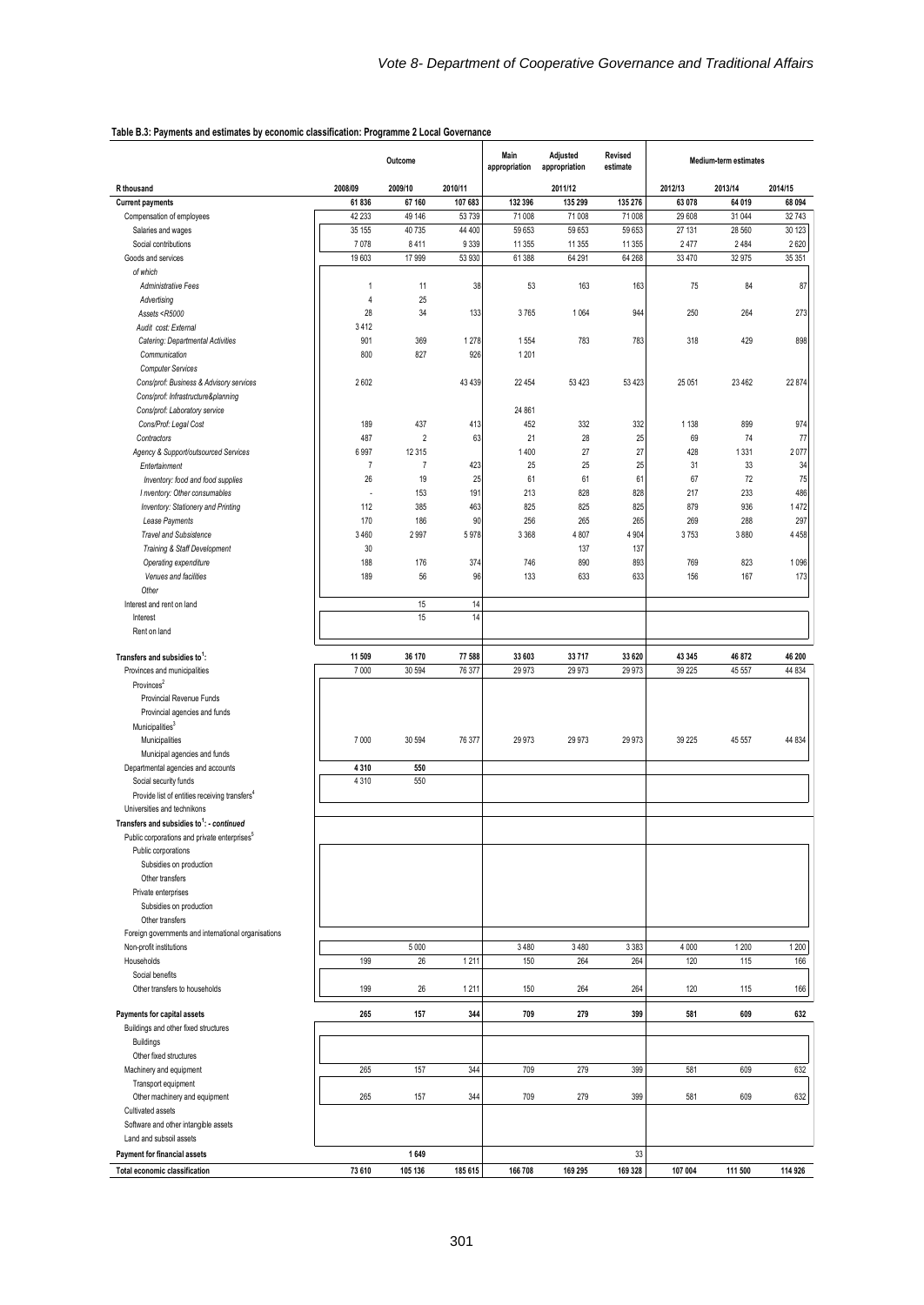#### **Table B.3: Payments and estimates by economic classification: Programme 3 Development and Planning**

|                                                                                                                                          | Outcome        |               |                | Main<br>appropriation | Adjusted<br>appropriation | Revised<br>estimate | Medium-term estimates |         |                |  |
|------------------------------------------------------------------------------------------------------------------------------------------|----------------|---------------|----------------|-----------------------|---------------------------|---------------------|-----------------------|---------|----------------|--|
| R thousand                                                                                                                               | 2008/09        | 2009/10       | 2010/11        |                       | 2011/12                   |                     | 2012/13               | 2013/14 | 2014/15        |  |
| <b>Current payments</b>                                                                                                                  | 25 4 86        | 54717         | 53 088         | 50 482                | 45 800                    | 45730               | 56 253                | 58 511  | 61 280         |  |
| Compensation of employees                                                                                                                | 17 504         | 18753         | 22 198         | 31 771                | 27 771                    | 27 771              | 32 580                | 34 094  | 35 916         |  |
| Salaries and wages                                                                                                                       | 15 288         | 16 40 8       | 19541          | 28 374                | 24 350                    | 24 350              | 29 4 9 7              | 30 842  | 32 503         |  |
| Social contributions                                                                                                                     | 2 2 1 6        | 2 3 4 5       | 2657           | 3 3 9 7               | 3 4 21                    | 3 4 21              | 3083                  | 3 2 5 2 | 3413           |  |
| Goods and services                                                                                                                       | 7930           | 35 931        | 30 862         | 18711                 | 18 0 29                   | 17 959              | 23 673                | 24 4 17 | 25 364         |  |
| of which<br>Administrative Fees                                                                                                          |                | 15            | 15             | 41                    | 41                        | 36                  | 63                    | 69      | 73             |  |
| Advertising                                                                                                                              | 77             | 15            | 3              | 335                   | 109                       | 152                 | 88                    | 93      | 97             |  |
| Assets <r5000< td=""><td>29</td><td>20</td><td>112</td><td>241</td><td>895</td><td>891</td><td>506</td><td>527</td><td>543</td></r5000<> | 29             | 20            | 112            | 241                   | 895                       | 891                 | 506                   | 527     | 543            |  |
| Audit cost: External                                                                                                                     |                |               |                |                       |                           |                     |                       |         |                |  |
| Catering: Departmental Activities                                                                                                        | 439            | 404           | 740            | 670                   | 857                       | 1 1 3 8             | 760                   | 795     | 825            |  |
| Communication                                                                                                                            | 571            | 354           | 392            | 601                   | $\mathbf{3}$              | $\overline{7}$      |                       |         |                |  |
| <b>Computer Services</b>                                                                                                                 | 16             |               |                | 101                   | 100                       | 100                 |                       |         |                |  |
| Cons/prof: Business & Advisory services                                                                                                  | 253            | 306           | 57             | 756                   | 449                       | 112                 | 2582                  | 2726    | 2829           |  |
| Cons/prof: Infrastructure&planning                                                                                                       |                |               |                |                       |                           |                     |                       |         |                |  |
| Cons/Prof: Legal Cost                                                                                                                    |                | 90            |                | 50                    | 50                        | 50                  | 240                   | 253     | 263            |  |
| Contractors                                                                                                                              | 26             | 30 197        | 24 990         | 10 0 79               | 10 066                    | 10 058              | 10 131                | 10 137  | 10 537         |  |
| Agency & Support/outsourced Services                                                                                                     | 2 1 4 2        |               |                |                       |                           |                     |                       |         |                |  |
| Entertainment                                                                                                                            | $\overline{7}$ | 3             | $\overline{7}$ | 20                    | 16                        | 16                  | 19                    | 21      | 22             |  |
| Inventory: food and food supplies                                                                                                        | 31             | 13            | 9              | 44                    | 39                        | 35                  | 39                    | 45      | 51             |  |
| Inventory: Fuel, oil and gas                                                                                                             |                |               | $\overline{1}$ |                       |                           |                     |                       |         |                |  |
| I nventory: other consumables                                                                                                            |                | 35            | 21             |                       |                           |                     |                       |         |                |  |
| Inventory: Stationery and Printing                                                                                                       | 312            | 301           | 311            | 570                   | 454                       | 454                 | 490                   | 512     | 531            |  |
| Lease Payments                                                                                                                           | 84             | 145           | 58             | 152                   | 129                       | 129                 | 200                   | 211     | 218            |  |
| <b>Travel and Subsistence</b>                                                                                                            | 1480           | 1 2 2 5<br>11 | 1912<br>8      | 1868                  | 1618                      | 1597                | 4699                  | 4 9 4 7 | 5 1 3 3        |  |
| Training & Staff Development<br>Operating expenditure                                                                                    | 109<br>2 2 3 6 | 2689          | 2095           |                       | 2827                      | 2819                | 3694                  | 3909    |                |  |
| Venues and facilities                                                                                                                    | 118            | 108           | 131            | 2903<br>280           | 376                       | 365                 | 162                   | 172     | 4 0 6 1<br>181 |  |
| Other                                                                                                                                    |                |               |                |                       |                           |                     |                       |         |                |  |
| Interest and rent on land                                                                                                                | 52             | 33            | 28             |                       |                           |                     |                       |         |                |  |
| Interest                                                                                                                                 | 52             | 33            | 28             |                       |                           |                     |                       |         |                |  |
| Rent on land                                                                                                                             |                |               |                |                       |                           |                     |                       |         |                |  |
|                                                                                                                                          |                |               |                |                       |                           |                     |                       |         |                |  |
| Transfers and subsidies to <sup>1</sup> :                                                                                                | 8 3 6 3        | 7603          | 11 494         | 15 095                | 15 510                    | 15 5 15             | 15 130                | 15963   | 16 587         |  |
| Provinces and municipalities                                                                                                             | 8 2 5 8        | 7455          | 11 478         | 15 0 76               | 15 206                    | 15 20 6             | 15 000                | 15 8 25 | 16 444         |  |
| Provinces <sup>2</sup>                                                                                                                   |                |               |                |                       |                           |                     |                       |         |                |  |
| Provincial Revenue Funds                                                                                                                 |                |               |                |                       |                           |                     |                       |         |                |  |
| Provincial agencies and funds                                                                                                            |                |               |                |                       |                           |                     |                       |         |                |  |
| Municipalities <sup>3</sup>                                                                                                              |                |               |                |                       |                           |                     |                       |         |                |  |
| Municipalities                                                                                                                           | 8 2 5 8        | 7455          | 11478          | 15 0 76               | 15 206                    | 15 206              | 15 000                | 15 8 25 | 16 444         |  |
| Municipal agencies and funds                                                                                                             |                |               |                |                       |                           |                     |                       |         |                |  |
| Departmental agencies and accounts                                                                                                       |                |               |                |                       |                           |                     |                       |         |                |  |
| Social security funds                                                                                                                    |                |               |                |                       |                           |                     |                       |         |                |  |
| Provide list of entities receiving transfers <sup>4</sup><br>Universities and technikons                                                 |                |               |                |                       |                           |                     |                       |         |                |  |
| Transfers and subsidies to <sup>1</sup> : - continued                                                                                    |                |               |                |                       |                           |                     |                       |         |                |  |
| Public corporations and private enterprises <sup>5</sup>                                                                                 |                |               |                |                       |                           |                     |                       |         |                |  |
| Public corporations                                                                                                                      |                |               |                |                       |                           |                     |                       |         |                |  |
| Subsidies on production                                                                                                                  |                |               |                |                       |                           |                     |                       |         |                |  |
| Other transfers                                                                                                                          |                |               |                |                       |                           |                     |                       |         |                |  |
| Private enterprises                                                                                                                      |                |               |                |                       |                           |                     |                       |         |                |  |
| Subsidies on production                                                                                                                  |                |               |                |                       |                           |                     |                       |         |                |  |
| Other transfers                                                                                                                          |                |               |                |                       |                           |                     |                       |         |                |  |
| Foreign governments and international organisations                                                                                      |                |               |                |                       |                           |                     |                       |         |                |  |
| Non-profit institutions                                                                                                                  |                |               |                |                       |                           |                     |                       |         |                |  |
| Households                                                                                                                               | 105            | 148           | 16             | 19                    | 304                       | 309                 | 130                   | 138     | 143            |  |
| Social benefits                                                                                                                          |                |               |                |                       |                           |                     |                       |         |                |  |
| Other transfers to households                                                                                                            | 105            | 148           | 16             | 19                    | 304                       | 309                 | 130                   | 138     | 143            |  |
| Payments for capital assets                                                                                                              | 501            | 179           | 455            | 750                   | 390                       | 455                 | 645                   | 677     | 703            |  |
| Buildings and other fixed structures                                                                                                     |                |               |                |                       |                           |                     |                       |         |                |  |
| <b>Buildings</b>                                                                                                                         |                |               |                |                       |                           |                     |                       |         |                |  |
| Other fixed structures                                                                                                                   |                |               |                |                       |                           |                     |                       |         |                |  |
| Machinery and equipment                                                                                                                  | 501            | 179           | 455            | 750                   | 390                       | 455                 | 645                   | 677     | 703            |  |
| Transport equipment                                                                                                                      |                |               |                |                       |                           |                     |                       |         |                |  |
| Other machinery and equipment                                                                                                            | 501            | 179           | 455            | 750                   | 390                       | 455                 | 645                   | 677     | 703            |  |
| Cultivated assets                                                                                                                        |                |               |                |                       |                           |                     |                       |         |                |  |
| Software and other intangible assets                                                                                                     |                |               |                |                       |                           |                     |                       |         |                |  |
| Land and subsoil assets                                                                                                                  |                |               |                |                       |                           |                     |                       |         |                |  |
| Payments for financial assets                                                                                                            |                | $\mathbf{1}$  | $\sqrt{2}$     |                       |                           |                     |                       |         |                |  |
| Total economic classification                                                                                                            | 34 350         | 62 500        | 65 039         | 66 327                | 61700                     | 61700               | 72 028                | 75 151  | 78 570         |  |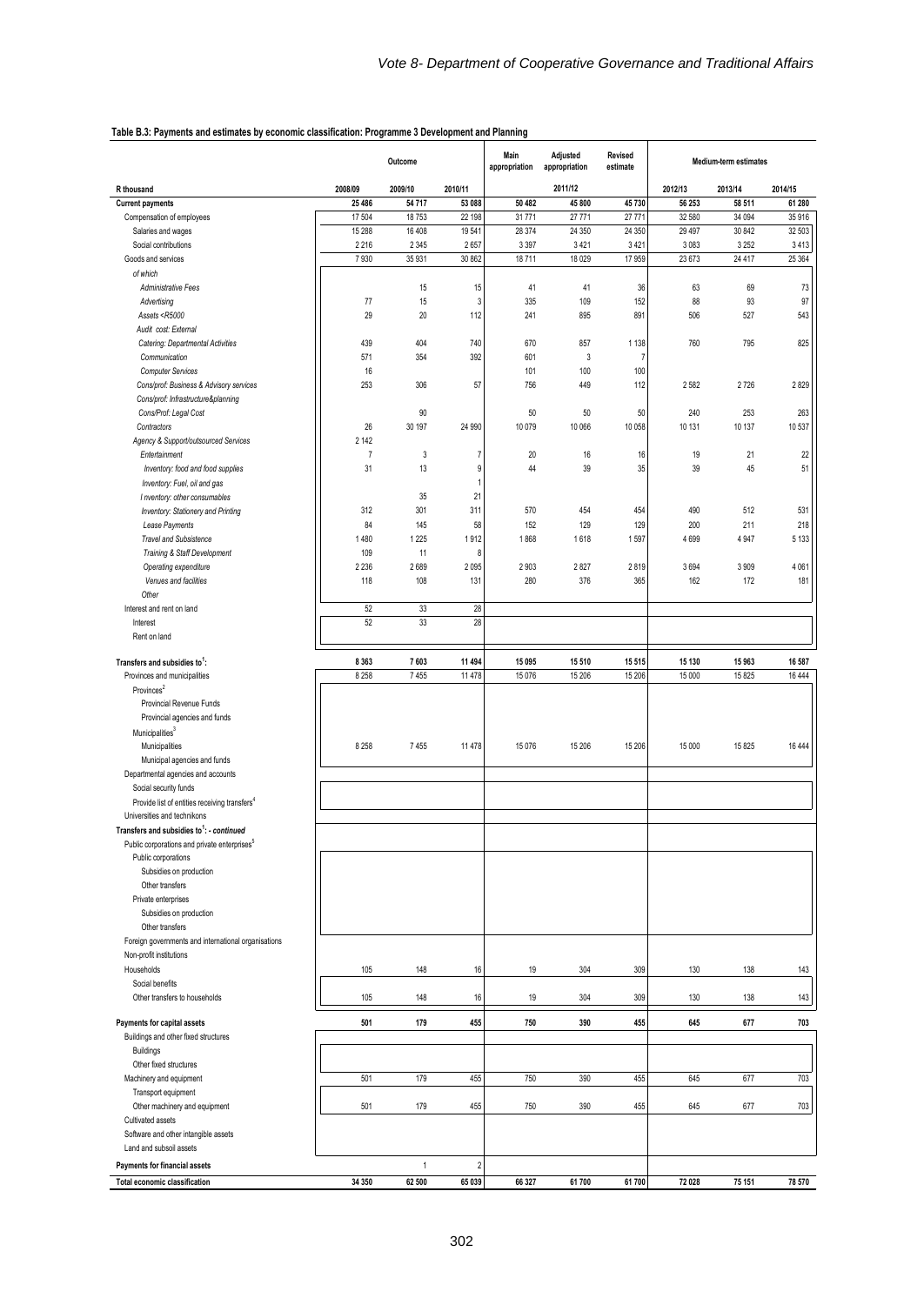#### **Table B.3: Payments and estimates by economic classification: Programme 4 Traditional Institutional Management**

|                                                                                                                                     | Outcome     |                    |                    | Main<br>Adjusted<br>Revised<br>appropriation<br>appropriation<br>estimate |             |                | Medium-term estimates |                 |              |  |
|-------------------------------------------------------------------------------------------------------------------------------------|-------------|--------------------|--------------------|---------------------------------------------------------------------------|-------------|----------------|-----------------------|-----------------|--------------|--|
| R thousand                                                                                                                          | 2008/09     | 2009/10            | 2010/11            |                                                                           | 2011/12     |                | 2012/13               | 2013/14         | 2014/15      |  |
| <b>Current payments</b>                                                                                                             | 20 042      | 22 3 64            | 15 990             | 15 530                                                                    | 19 955      | 19 955         | 21 701                | 21 984          | 23 134       |  |
| Compensation of employees                                                                                                           | 12 4 62     | 15 996             | 14 5 93            | 13 214                                                                    | 18 214      | 18 2 14        | 19 996                | 20 181          | 21 265       |  |
| Salaries and wages                                                                                                                  | 11 692      | 14 732             | 12 971             | 12 3 95                                                                   | 17 395      | 17 395         | 18 806                | 18 9 20         | 19 9 36      |  |
| Social contributions<br>Goods and services                                                                                          | 770<br>7576 | 1 2 6 4<br>6 3 6 2 | 1622<br>1391       | 819<br>2316                                                               | 819<br>1741 | 819<br>1741    | 1 1 9 0<br>1705       | 1 2 6 1<br>1803 | 1329<br>1869 |  |
| of which                                                                                                                            |             |                    |                    |                                                                           |             |                |                       |                 |              |  |
| Administrative Fees                                                                                                                 |             | 35                 | 11                 | 35                                                                        | 35          | 35             | 35                    | 37              | 38           |  |
| Advertising                                                                                                                         | 150         |                    |                    |                                                                           |             |                |                       |                 |              |  |
| Assets <r5000< td=""><td>9</td><td>267</td><td>35</td><td>49</td><td>119</td><td>119</td><td>45</td><td>47</td><td>49</td></r5000<> | 9           | 267                | 35                 | 49                                                                        | 119         | 119            | 45                    | 47              | 49           |  |
| Audit cost: External                                                                                                                |             |                    |                    |                                                                           |             |                |                       |                 |              |  |
| Bursaries (employees)                                                                                                               |             |                    |                    |                                                                           |             |                |                       |                 |              |  |
| Catering: Departmental Activities                                                                                                   | 951         | 941                | 68                 | 150                                                                       | 200         | 200            | 235                   | 259             | 276          |  |
| Communication                                                                                                                       | 229         | 198                | 194                | 226                                                                       | 30          | 28             |                       |                 |              |  |
| <b>Computer Services</b>                                                                                                            |             |                    |                    |                                                                           |             |                |                       |                 |              |  |
| Cons/prof: Business & Advisory services                                                                                             |             | 5                  |                    | 50                                                                        | 50          |                |                       |                 |              |  |
| Cons/prof: Infrastructure&planning<br>Cons/Prof: Legal Cost                                                                         | 140         |                    |                    |                                                                           |             |                |                       |                 |              |  |
| Contractors                                                                                                                         | 250         | 311                | 45                 | 102                                                                       | 30          | 10             | 45                    | 50              | 55           |  |
| Agency & Support/outsourced Services                                                                                                |             |                    |                    |                                                                           |             |                |                       |                 |              |  |
| Entertainment                                                                                                                       | 1           | $\mathbf{1}$       |                    | 3                                                                         | 3           | $\mathbf{3}$   | 3                     | 3               | 3            |  |
| Government Motor transport                                                                                                          |             |                    |                    |                                                                           |             |                |                       |                 |              |  |
| Inventory: food and food supplies                                                                                                   | 22          | 4                  | $\overline{2}$     | 5                                                                         | 5           | 5              | $10$                  | 11              | 11           |  |
| I nventory: fuel, oil and gas                                                                                                       |             |                    |                    |                                                                           |             |                |                       |                 |              |  |
| Inventory: Stationery and Printing                                                                                                  | 127         | 104                | 18                 | 102                                                                       | 102         | 102            | 85                    | 90              | 95           |  |
| Lease Payments                                                                                                                      | 76          | 63                 |                    | 30                                                                        | 30          | 30             | 35                    | 37              | 38           |  |
| Travel and Subsistence                                                                                                              | 4 8 6 4     | 3621               | 931                | 1431                                                                      | 1 0 0 4     | 1076           | 1 0 2 2               | 1059            | 1077         |  |
| Training & Staff Development                                                                                                        | 56          | 24                 |                    |                                                                           |             |                |                       |                 |              |  |
| Operating expenditure                                                                                                               | 170         | 506                | 3                  | 50                                                                        | 50          | 50             | 80                    | 90              | 97           |  |
| Venues and facilities                                                                                                               | 531         | 282                | 84                 | 83                                                                        | 83          | 83             | 110                   | 120             | 130          |  |
| Other                                                                                                                               |             |                    |                    |                                                                           |             |                |                       |                 |              |  |
| Interest and rent on land<br>Interest                                                                                               | 4<br>4      | 6<br>6             | $\,6\,$<br>$\,6\,$ |                                                                           |             |                |                       |                 |              |  |
| Rent on land                                                                                                                        |             |                    |                    |                                                                           |             |                |                       |                 |              |  |
|                                                                                                                                     |             |                    |                    |                                                                           |             |                |                       |                 |              |  |
| Transfers and subsidies to <sup>1</sup> :                                                                                           | 506         | 304                | 297                | 550                                                                       | 340         | 340            | 592                   | 624             | 648          |  |
| Provinces and municipalities                                                                                                        |             |                    |                    |                                                                           |             |                |                       |                 |              |  |
| Provinces <sup>2</sup>                                                                                                              |             |                    |                    |                                                                           |             |                |                       |                 |              |  |
| Provincial Revenue Funds                                                                                                            |             |                    |                    |                                                                           |             |                |                       |                 |              |  |
| Provincial agencies and funds                                                                                                       |             |                    |                    |                                                                           |             |                |                       |                 |              |  |
| Municipalities <sup>3</sup>                                                                                                         |             |                    |                    |                                                                           |             |                |                       |                 |              |  |
| Municipalities                                                                                                                      |             |                    |                    |                                                                           |             |                |                       |                 |              |  |
| Municipal agencies and funds                                                                                                        |             |                    |                    |                                                                           |             |                |                       |                 |              |  |
| Departmental agencies and accounts                                                                                                  |             |                    |                    |                                                                           |             |                |                       |                 |              |  |
| Social security funds                                                                                                               |             |                    |                    |                                                                           |             |                |                       |                 |              |  |
| Provide list of entities receiving transfers <sup>4</sup>                                                                           |             |                    |                    |                                                                           |             |                |                       |                 |              |  |
| Universities and technikons                                                                                                         |             |                    |                    |                                                                           |             |                |                       |                 |              |  |
| Transfers and subsidies to': - <i>continued</i><br>Public corporations and private enterprises <sup>5</sup>                         |             |                    |                    |                                                                           |             |                |                       |                 |              |  |
| Public corporations                                                                                                                 |             |                    |                    |                                                                           |             |                |                       |                 |              |  |
| Subsidies on production                                                                                                             |             |                    |                    |                                                                           |             |                |                       |                 |              |  |
| Other transfers                                                                                                                     |             |                    |                    |                                                                           |             |                |                       |                 |              |  |
| Private enterprises                                                                                                                 |             |                    |                    |                                                                           |             |                |                       |                 |              |  |
| Subsidies on production                                                                                                             |             |                    |                    |                                                                           |             |                |                       |                 |              |  |
| Other transfers                                                                                                                     |             |                    |                    |                                                                           |             |                |                       |                 |              |  |
| Foreign governments and international organisations                                                                                 |             |                    |                    |                                                                           |             |                |                       |                 |              |  |
| Non-profit institutions                                                                                                             | 306         | 243                | 151                | 300                                                                       | 245         | 245            | 400                   | 422             | 438          |  |
| Households                                                                                                                          | 200         | 61                 | 146                | 250                                                                       | 95          | 95             | 192                   | 202             | 210          |  |
| Social benefits                                                                                                                     |             |                    |                    |                                                                           |             |                |                       |                 |              |  |
| Other transfers to households                                                                                                       | 200         | 61                 | 146                | 250                                                                       | 95          | 95             | 192                   | 202             | 210          |  |
| Payments for capital assets                                                                                                         | 3579        | 418                | 125                | 100                                                                       | 312         | 312            | 230                   | 243             | 253          |  |
| Buildings and other fixed structures                                                                                                | 3500        |                    |                    |                                                                           |             |                |                       |                 |              |  |
| <b>Buildings</b>                                                                                                                    | 3500        |                    |                    |                                                                           |             |                |                       |                 |              |  |
| Other fixed structures                                                                                                              |             |                    |                    |                                                                           |             |                |                       |                 |              |  |
| Machinery and equipment                                                                                                             | 79          | 418                | 125                | 100                                                                       | 312         | 312            | 230                   | 243             | 253          |  |
| Transport equipment                                                                                                                 |             |                    |                    |                                                                           |             |                |                       |                 |              |  |
| Other machinery and equipment                                                                                                       | 79          | 418                | 125                | 100                                                                       | 312         | 312            | 230                   | 243             | 253          |  |
| Cultivated assets                                                                                                                   |             |                    |                    |                                                                           |             |                |                       |                 |              |  |
| Software and other intangible assets<br>Land and subsoil assets                                                                     |             |                    |                    |                                                                           |             |                |                       |                 |              |  |
| Payments for financial assets                                                                                                       | $\sqrt{2}$  | $\overline{2}$     | 1                  |                                                                           |             | $\overline{2}$ |                       |                 |              |  |
| Total economic classification                                                                                                       | 24 129      | 23 088             | 16 4 13            | 16 180                                                                    | 20 607      | 20 609         | 22 5 23               | 22 851          | 24 035       |  |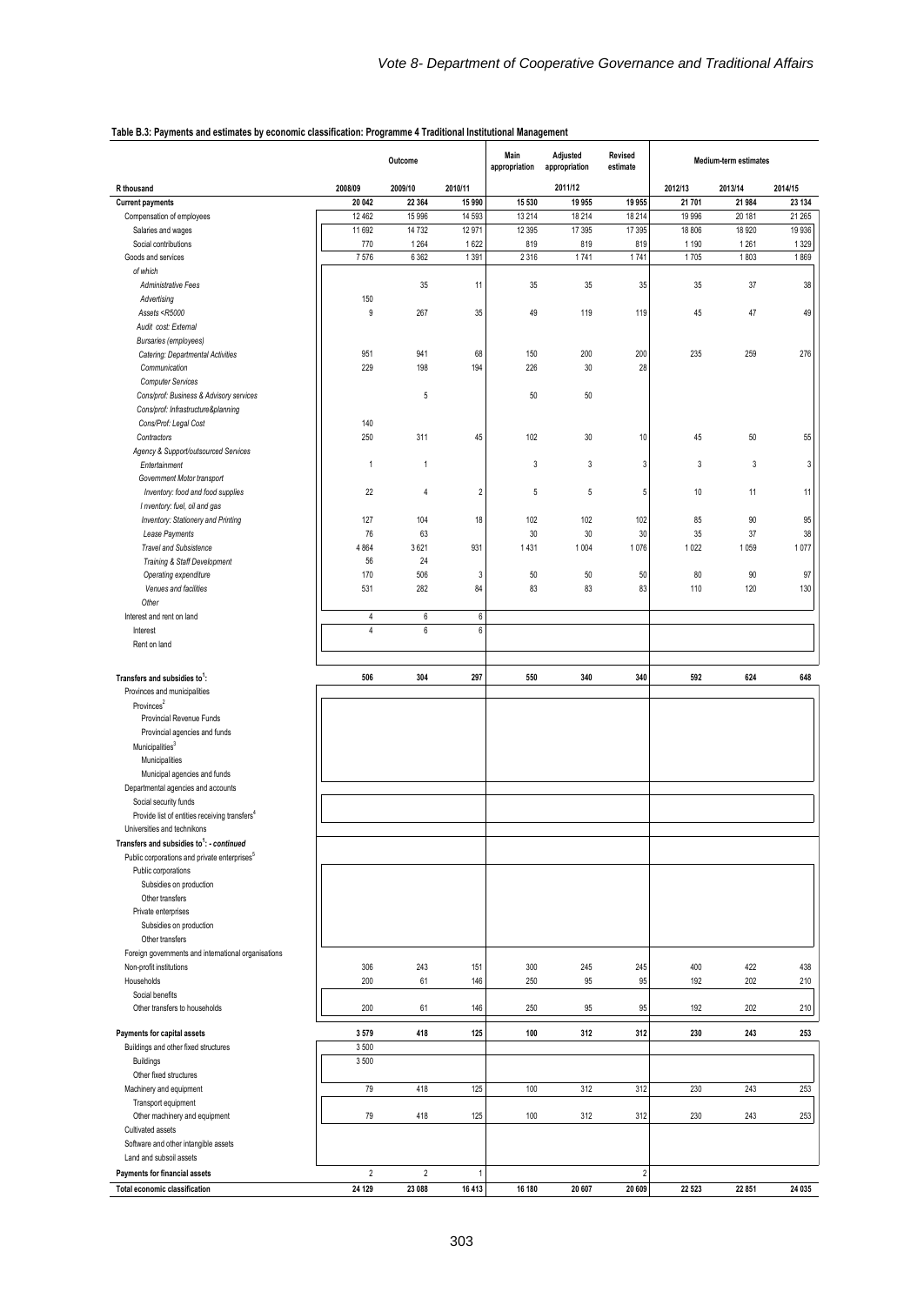|                                                                                                                              |         | Outcome |              | Main<br>appropriation | Adjusted<br>appropriation | Revised<br>estimate | Medium-term estimates |         |         |
|------------------------------------------------------------------------------------------------------------------------------|---------|---------|--------------|-----------------------|---------------------------|---------------------|-----------------------|---------|---------|
| R thousand                                                                                                                   | 2008/09 | 2009/10 | 2010/11      |                       | 2011/12                   |                     | 2012/13               | 2013/14 | 2014/15 |
| <b>Current payments</b>                                                                                                      |         |         | 8929         | 10 378                | 10 29 2                   | 10 292              | 8885                  | 8 4 2 5 | 8855    |
| Compensation of employees                                                                                                    |         |         | 4 6 3 2      | 7 3 8 9               | 6 3 6 9                   | 5748                | 6732                  | 7 0 4 7 | 7427    |
| Salaries and wages                                                                                                           |         |         | 4 3 9 7      | 6974                  | 5954                      | 5 3 3 3             | 6 0 67                | 6 3 3 8 | 6685    |
| Social contributions                                                                                                         |         |         | 235          | 415                   | 415                       | 415                 | 665                   | 709     | 742     |
| Goods and services<br>of which                                                                                               |         |         | 4 2 9 4      | 2989                  | 3923                      | 4544                | 2 1 5 3               | 1378    | 1 4 2 8 |
| Administrative Fees                                                                                                          |         |         | 24           | 50                    | 51                        | 61                  | 75                    | 79      | 82      |
| Advertising                                                                                                                  |         |         |              |                       |                           |                     |                       |         |         |
| Assets <r5000< td=""><td></td><td></td><td>9</td><td></td><td>537</td><td>527</td><td>64</td><td>67</td><td>70</td></r5000<> |         |         | 9            |                       | 537                       | 527                 | 64                    | 67      | 70      |
| Audit cost: External                                                                                                         |         |         |              |                       |                           |                     |                       |         |         |
| Bursaries (employees)                                                                                                        |         |         |              |                       |                           |                     |                       |         |         |
| Catering: Departmental Activities                                                                                            |         |         | 743          | 500                   | 640                       | 740                 | 535                   | 353     | 366     |
| Communication                                                                                                                |         |         | 40           | 181                   |                           |                     |                       |         |         |
| <b>Computer Services</b>                                                                                                     |         |         |              |                       |                           |                     |                       |         |         |
| Cons/prof: Business & Advisory services                                                                                      |         |         |              |                       |                           |                     |                       |         |         |
| Cons/prof: Infrastructure&planning                                                                                           |         |         |              |                       |                           |                     |                       |         |         |
| Cons/Prof: Legal Cost                                                                                                        |         |         |              |                       |                           |                     |                       |         |         |
| Contractors                                                                                                                  |         |         | 324          | 137                   | 219                       | 278                 | 80                    | 84      | 87      |
| Agency & Support/outsourced Services                                                                                         |         |         |              |                       |                           |                     |                       |         |         |
| Entertainment                                                                                                                |         |         |              | 10                    | 10                        | 5                   | 3                     | 4       | 4       |
| Government motor transport                                                                                                   |         |         |              |                       |                           |                     |                       |         |         |
| Inventory: food and food supplies                                                                                            |         |         | 3            | 15                    | 15                        | 15                  | 9                     | $10$    | 10      |
| I nventory: fuel, oil and gas                                                                                                |         |         | 163          | 145                   | 130                       | 190                 | 30                    | 32      | 33      |
| Inventory: Stationery and Printing<br>Lease Payments                                                                         |         |         |              | 5                     |                           |                     | 40                    | 42      | 44      |
| Property payments                                                                                                            |         |         | -1           |                       | 5                         | 5                   |                       |         |         |
| <b>Travel and Subsistence</b>                                                                                                |         |         | 2 4 6 6      | 1706                  | 1878                      | 2 2 3 4             | 1 1 0 9               | 487     | 504     |
| Training & Staff Development                                                                                                 |         |         |              |                       | 10                        | 10                  |                       |         |         |
| Operating expenditure                                                                                                        |         |         | 383          | 140                   | 148                       | 149                 | 103                   | 109     | 113     |
| Venues and facilities                                                                                                        |         |         | 138          | 100                   | 280                       | 330                 | 105                   | 111     | 115     |
| Other                                                                                                                        |         |         |              |                       |                           |                     |                       |         |         |
| Interest and rent on land                                                                                                    |         |         | $\mathbf{3}$ |                       |                           |                     |                       |         |         |
| Interest                                                                                                                     |         |         | $\sqrt{3}$   |                       |                           |                     |                       |         |         |
| Rent on land                                                                                                                 |         |         |              |                       |                           |                     |                       |         |         |
| Financial transactions in assets and liabilities                                                                             |         |         |              |                       |                           |                     |                       |         |         |
| Transfers and subsidies to <sup>1</sup> :                                                                                    |         |         | 3            | 50                    | 50                        | 50                  | 270                   | 285     | 296     |
| Provinces and municipalities                                                                                                 |         |         |              |                       |                           |                     |                       |         |         |
| Provinces <sup>2</sup>                                                                                                       |         |         |              |                       |                           |                     |                       |         |         |
| Provincial Revenue Funds                                                                                                     |         |         |              |                       |                           |                     |                       |         |         |
| Provincial agencies and funds                                                                                                |         |         |              |                       |                           |                     |                       |         |         |
| Municipalities <sup>3</sup>                                                                                                  |         |         |              |                       |                           |                     |                       |         |         |
| Municipalities                                                                                                               |         |         |              |                       |                           |                     |                       |         |         |
| Municipal agencies and funds                                                                                                 |         |         |              |                       |                           |                     |                       |         |         |
| Departmental agencies and accounts                                                                                           |         |         |              |                       |                           |                     |                       |         |         |
| Social security funds                                                                                                        |         |         |              |                       |                           |                     |                       |         |         |
| Provide list of entities receiving transfers <sup>4</sup><br>Universities and technikons                                     |         |         |              |                       |                           |                     |                       |         |         |
| Transfers and subsidies to <sup>1</sup> : - continued                                                                        |         |         |              |                       |                           |                     |                       |         |         |
| Public corporations and private enterprises <sup>5</sup>                                                                     |         |         |              |                       |                           |                     |                       |         |         |
| Public corporations                                                                                                          |         |         |              |                       |                           |                     |                       |         |         |
| Subsidies on production                                                                                                      |         |         |              |                       |                           |                     |                       |         |         |
| Other transfers                                                                                                              |         |         |              |                       |                           |                     |                       |         |         |
| Private enterprises                                                                                                          |         |         |              |                       |                           |                     |                       |         |         |
| Subsidies on production                                                                                                      |         |         |              |                       |                           |                     |                       |         |         |
| Other transfers                                                                                                              |         |         |              |                       |                           |                     |                       |         |         |
| Foreign governments and international organisations                                                                          |         |         |              |                       |                           |                     |                       |         |         |
| Non-profit institutions                                                                                                      |         |         |              |                       |                           |                     |                       |         |         |
| Households                                                                                                                   |         |         | 3            | 50                    | 50                        | 50                  | 270                   | 285     | 296     |
| Social benefits                                                                                                              |         |         |              |                       |                           |                     |                       |         |         |
| Other transfers to households                                                                                                |         |         | 3            | 50                    | 50                        | 50                  | 270                   | 285     | 296     |
| Payments for capital assets                                                                                                  |         |         | 2 1 5 0      | 2 3 0 0               | 1840                      | 1840                | 40                    | 42      | 44      |
| Buildings and other fixed structures                                                                                         |         |         |              |                       |                           |                     |                       |         |         |
| Buildings                                                                                                                    |         |         |              |                       |                           |                     |                       |         |         |
| Other fixed structures                                                                                                       |         |         |              |                       |                           |                     |                       |         |         |
| Machinery and equipment                                                                                                      |         |         | 2 1 1 7      | 2 3 0 0               | 1840                      | 1840                | 40                    | 42      | 44      |
| Transport equipment                                                                                                          |         |         | 2075         |                       | 1500                      | 1500                |                       |         |         |
| Other machinery and equipment                                                                                                |         |         | 42           | 2 3 0 0               | 340                       | 340                 | 40                    | 42      | 44      |
| Heritage assets                                                                                                              |         |         | 33           |                       |                           |                     |                       |         |         |
| Software and other intangible assets                                                                                         |         |         |              |                       |                           |                     |                       |         |         |
| Land and subsoil assets                                                                                                      |         |         |              |                       |                           |                     |                       |         |         |
| Pyaments for Capital Assets                                                                                                  |         |         |              |                       |                           |                     |                       |         |         |
| Total economic classification                                                                                                |         |         | 11 082       | 12728                 | 12 182                    | 12 182              | 9 1 9 5               | 8752    | 9 1 9 5 |

#### **Table B.3: Payments and estimates by economic classification: Programme 5 House of Traditional Leaders**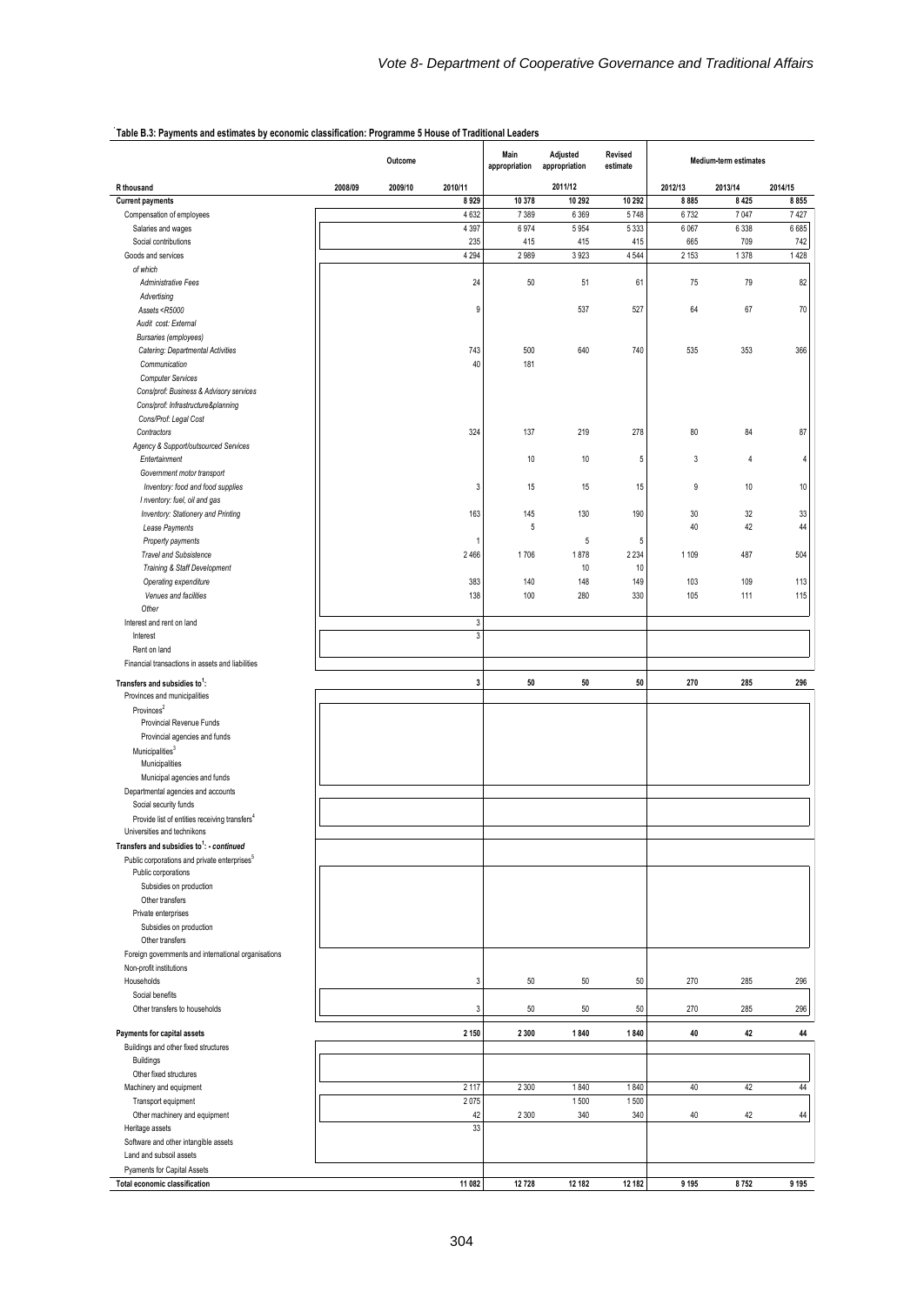|                                                                                                                                                   | Outcome |         |         | Main<br>appropriation | Estimated<br>Adjusted<br>Actual<br>appropriation |         | Medium-term estimates |         |         |  |
|---------------------------------------------------------------------------------------------------------------------------------------------------|---------|---------|---------|-----------------------|--------------------------------------------------|---------|-----------------------|---------|---------|--|
| R thousand                                                                                                                                        | 2008/09 | 2009/10 | 2010/11 |                       | 2011/12                                          |         | 2012/13               | 2013/14 | 2014/15 |  |
| <b>Current payments</b>                                                                                                                           | 189 260 | 234 428 | 293 908 | 320 202               | 334 483                                          | 336 803 | 260 924               | 268 362 | 281 190 |  |
| Compensation of employees                                                                                                                         | 118 954 | 139612  | 157 396 | 198775                | 205779                                           | 200 858 | 150 498               | 156 342 | 164769  |  |
| Goods and services                                                                                                                                | 70 031  | 94 492  | 136 272 | 121 427               | 128704                                           | 135 939 | 110 426               | 112 020 | 116 421 |  |
| of which                                                                                                                                          |         |         |         |                       |                                                  |         |                       |         |         |  |
| Administrative Fees                                                                                                                               | 1       | 170     | 267     | 450                   | 574                                              | 577     | 477                   | 509     | 534     |  |
| Advertising                                                                                                                                       | 2 3 8 4 | 1009    | 1163    | 1445                  | 1 1 9 5                                          | 1088    | 961                   | 774     | 804     |  |
| Assets <r5000< td=""><td>516</td><td>397</td><td>1009</td><td>4580</td><td>3912</td><td>3588</td><td>1889</td><td>1980</td><td>2544</td></r5000<> | 516     | 397     | 1009    | 4580                  | 3912                                             | 3588    | 1889                  | 1980    | 2544    |  |
| Audit cost: External                                                                                                                              | 9300    | 5652    | 4 9 4 8 | 3688                  | 3578                                             | 3578    | 3490                  | 5454    | 5474    |  |
| Bursaries (employees)                                                                                                                             | 50      | $36\,$  | 98      | 200                   | 142                                              | 142     | 210                   | 218     | 226     |  |
| Catering: Departmental Activities                                                                                                                 | 4 1 2 9 | 2633    | 4 3 2 4 | 4233                  | 3947                                             | 4420    | 3709                  | 3267    | 3874    |  |
| Communication                                                                                                                                     | 3 1 3 0 | 3007    | 3989    | 4603                  | 4279                                             | 4283    | 4 4 0 5               | 4746    | 4839    |  |
| <b>Computer Services</b>                                                                                                                          | 1595    | 1590    | 3054    | 1524                  | 1523                                             | 1450    | 1135                  | 1234    | 1280    |  |
| Cons/Prof:business & advisory services                                                                                                            | 4260    | 396     | 43792   | 23 410                | 54 122                                           | 53785   | 30 563                | 29724   | 29796   |  |
| Con/Prof: Infrastructre & Planning                                                                                                                |         |         |         |                       |                                                  |         |                       |         |         |  |
| Con/Prof: Laboratory service                                                                                                                      |         |         |         | 24 861                |                                                  |         |                       |         |         |  |
| Con/Prof: Legal cost                                                                                                                              | 766     | 789     | 5 1 28  | 1108                  | 968                                              | 866     | 1578                  | 1363    | 1454    |  |
| Contractors                                                                                                                                       | 3005    | 32 311  | 26 105  | 11577                 | 11 285                                           | 11 458  | 11755                 | 11535   | 12 004  |  |
| Agency & Support/outsourced Services                                                                                                              | 9633    | 13 4 58 | 2239    | 2000                  | 926                                              | 976     | 1388                  | 1918    | 2687    |  |
| Entertainment                                                                                                                                     | 46      | 82      | 434     | 130                   | 116                                              | 113     | 158                   | 185     | 192     |  |
| Government Motor Transport                                                                                                                        |         |         |         |                       |                                                  |         |                       |         |         |  |
| Housing                                                                                                                                           |         |         |         |                       |                                                  |         |                       |         |         |  |
| Inventory: Food and Food Supplies                                                                                                                 | 210     | 100     | 118     | 260                   | 274                                              | 260     | 350                   | 372     | 389     |  |
| Inventory: Fuel, oil and gas                                                                                                                      | 1       |         | 2       |                       |                                                  |         |                       |         |         |  |
| Inventory: medical supplies                                                                                                                       |         |         |         |                       |                                                  |         |                       |         |         |  |
| Inventory: Other consumables                                                                                                                      | 6       | 252     | 215     | 224                   | 833                                              | 833     | 231                   | 248     | 503     |  |
| Inventory: Stationery and Printing                                                                                                                | 2883    | 2 3 6 6 | 2576    | 4260                  | 3771                                             | 3652    | 3 3 5 4               | 3528    | 4 150   |  |
| Lease Payments                                                                                                                                    | 3768    | 1346    | 383     | 1249                  | 1089                                             | 3721    | 4 4 5 4               | 4720    | 4898    |  |
| Owned & Leasehold Property expenditure                                                                                                            | 3409    | 10 152  | 11942   | 6 900                 | 6853                                             | 11 153  | 10803                 | 9873    | 8563    |  |
| Travel and Subsistence                                                                                                                            | 15611   | 13529   | 19525   | 17079                 | 20 113                                           | 20 699  | 20 16 1               | 21 087  | 22 255  |  |
| Training & Staff Development                                                                                                                      | 1172    | 733     | 542     | 2167                  | 2314                                             | 2314    | 2664                  | 2862    | 3032    |  |
| <b>Operating Expnditure</b>                                                                                                                       | 2826    | 3925    | 3334    | 4559                  | 4853                                             | 4 9 0 4 | 5548                  | 5213    | 5655    |  |
| Venues and Facilities                                                                                                                             | 1329    | 559     | 1085    | 920                   | 2036                                             | 2078    | 1143                  | 1210    | 1268    |  |
| Other                                                                                                                                             |         |         |         |                       |                                                  |         |                       |         |         |  |
| Interest and rent on land                                                                                                                         | 275     | 324     | 240     |                       |                                                  |         |                       |         | 0       |  |
| Interest                                                                                                                                          | 275     | 324     | 240     |                       |                                                  |         |                       |         |         |  |
| Rent on land                                                                                                                                      |         |         |         |                       |                                                  |         |                       |         |         |  |
| Total economic classification                                                                                                                     | 189 260 | 234 428 | 293 908 | 320 202               | 334 483                                          | 336 797 | 260 924               | 268 362 | 281 190 |  |

# **Table B.4: Payments and estimates by economic classification: Goods & services level 4 items: Cooperative Governance and Traditional Affairs**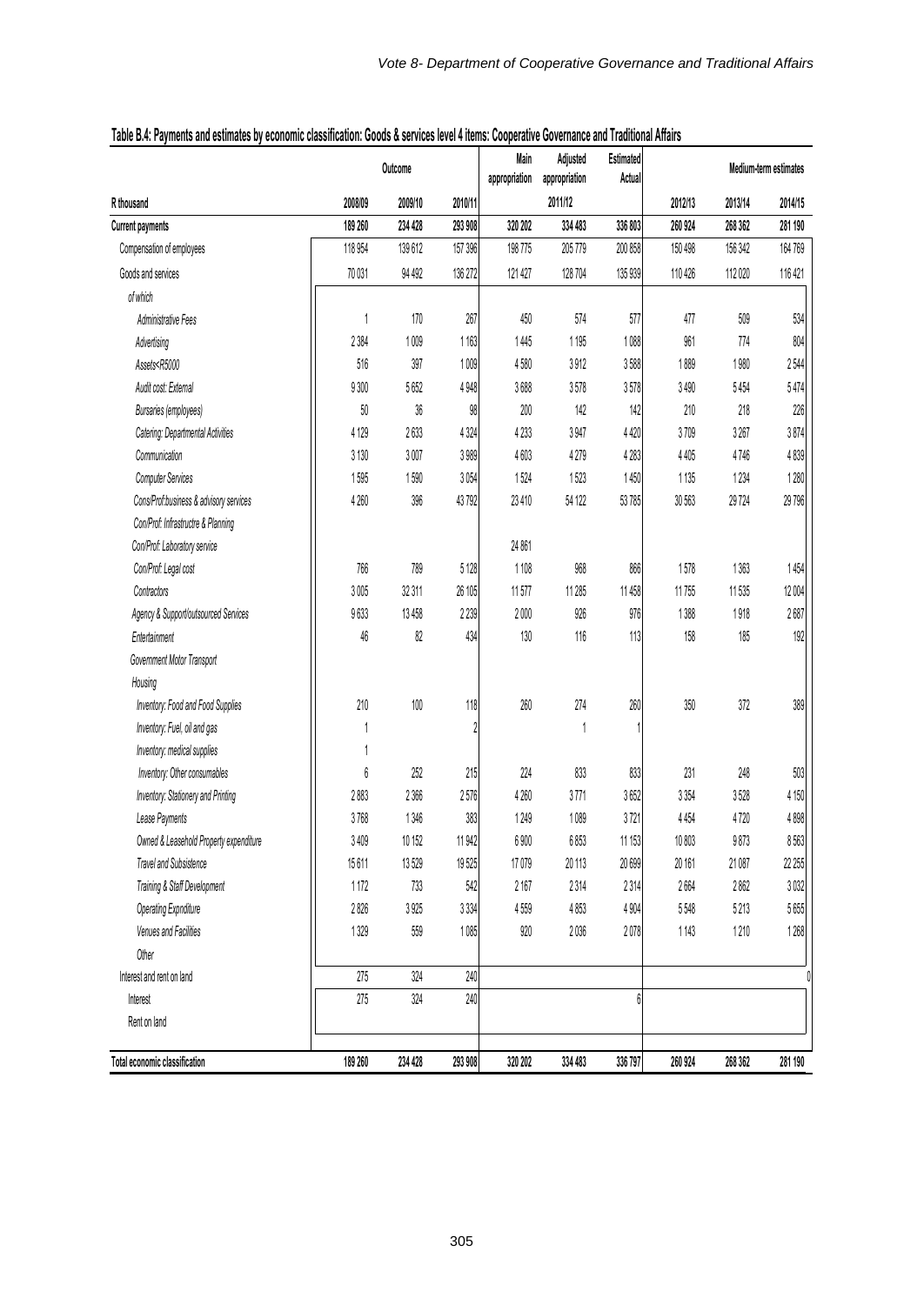|                                                                                                                                                |                  | Outcome |         | Main<br>appropriation | Adjusted<br>appropriation | Revised<br>estimate |         | Medium-term estimates |         |  |  |
|------------------------------------------------------------------------------------------------------------------------------------------------|------------------|---------|---------|-----------------------|---------------------------|---------------------|---------|-----------------------|---------|--|--|
| R thousand                                                                                                                                     | 2008/09          | 2009/10 | 2010/11 |                       | 2011/12                   |                     | 2012/13 | 2013/14               | 2014/15 |  |  |
| <b>Current payments</b>                                                                                                                        | 81896            | 90 187  | 108 218 | 111 416               | 123 137                   | 125 550             | 111 007 | 115 423               | 119827  |  |  |
| Compensation of employees                                                                                                                      | 46755            | 55717   | 62 234  | 75 393                | 82 417                    | 78 117              | 61582   | 63976                 | 67418   |  |  |
| Goods and services                                                                                                                             | 34 922           | 34 200  | 45795   | 36 023                | 40720                     | 47 427              | 49 4 25 | 51 447                | 52 409  |  |  |
| of which                                                                                                                                       |                  |         |         |                       |                           |                     |         |                       |         |  |  |
| Administrative fees                                                                                                                            |                  | 109     | 179     | 271                   | 284                       | 282                 | 229     | 240                   | 254     |  |  |
| Advertising                                                                                                                                    | 2 1 5 3          | 969     | 1160    | 1110                  | 1086                      | 936                 | 873     | 681                   | 707     |  |  |
| Assets <r5000< td=""><td>450</td><td>76</td><td>720</td><td>525</td><td>1297</td><td>1107</td><td>1024</td><td>1075</td><td>1609</td></r5000<> | 450              | 76      | 720     | 525                   | 1297                      | 1107                | 1024    | 1075                  | 1609    |  |  |
| Audit cost: External                                                                                                                           | 5888             | 5652    | 4948    | 3688                  | 3578                      | 3578                | 3490    | 5454                  | 5474    |  |  |
| Bursaries (employees)                                                                                                                          | 50               | $36\,$  | 98      | 200                   | 142                       | 142                 | 210     | 218                   | 226     |  |  |
| Catering: Departmental Activties                                                                                                               | 1838             | 919     | 1495    | 1359                  | 1467                      | 1559                | 1861    | 1431                  | 1509    |  |  |
| Communication                                                                                                                                  | 1530             | 1628    | 2437    | 2 3 9 4               | 4 2 4 6                   | 4 2 4 8             | 4 4 0 5 | 4746                  | 4839    |  |  |
| <b>Computer Services</b>                                                                                                                       | 1579             | 1590    | 3054    | 1423                  | 1423                      | 1350                | 1 1 3 5 | 1234                  | 1280    |  |  |
| Cons/prof:business & advisory services                                                                                                         | 1405             | 85      | 296     | 150                   | $200$                     | 250                 | 2930    | 3536                  | 4093    |  |  |
| Cons/prof:Infrastucture & Planning                                                                                                             |                  |         |         |                       |                           |                     |         |                       |         |  |  |
| Cons/prof: Legal cost                                                                                                                          | 437              | 262     | 4715    | 606                   | 586                       | 484                 | 200     | 211                   | 217     |  |  |
| Contractors                                                                                                                                    | 2242             | 1801    | 683     | 1238                  | 942                       | 1087                | 1430    | 1 1 9 0               | 1248    |  |  |
| Agency & Support/Outsourced Services                                                                                                           | 494              | 1143    | 2239    | 600                   | 899                       | 949                 | 960     | 587                   | 610     |  |  |
| Entertainment                                                                                                                                  | 31               | 71      | 4       | 72                    | $62\,$                    | 64                  | 102     | 124                   | 129     |  |  |
| Government motor transport                                                                                                                     |                  |         |         |                       |                           |                     |         |                       |         |  |  |
| Inventory: Food and food supllies                                                                                                              | 131              | $64\,$  | 79      | 135                   | $154$                     | 144                 | 225     | 234                   | 242     |  |  |
| Inventory: Fuel, oil and gas                                                                                                                   |                  |         |         |                       | 1                         |                     |         |                       |         |  |  |
| Inventory: Medical supplies                                                                                                                    |                  |         |         |                       |                           |                     |         |                       |         |  |  |
| Inventory: Other consumables                                                                                                                   | $\boldsymbol{6}$ | 64      | 3       | 11                    | 5                         | 5                   | 14      | 15                    | 17      |  |  |
| Inventory: Stationery and Printing                                                                                                             | 2332             | 1576    | 1621    | 2618                  | 2 2 6 0                   | 2081                | 1870    | 1958                  | 2019    |  |  |
| Lease Payments                                                                                                                                 | 3438             | 952     | 235     | 806                   | 665                       | 3297                | 3910    | 4 1 4 2               | 4301    |  |  |
| Owned & Leasehold property expenditure                                                                                                         | 3409             | 10 152  | 11941   | 6 900                 | 6848                      | 11 148              | 10 803  | 9873                  | 8563    |  |  |
| <b>Travel and Subsistence</b>                                                                                                                  | 5807             | 5686    | 8 2 3 8 | 8706                  | 10 806                    | 10888               | 9578    | 10714                 | 11 083  |  |  |
| Training & Staff Development                                                                                                                   | 977              | 698     | 534     | 2167                  | 2 1 6 7                   | 2167                | 2664    | 2862                  | 3032    |  |  |
| <b>Operating Expenditure</b>                                                                                                                   | 232              | 554     | 479     | 720                   | 938                       | 993                 | 902     | 282                   | 288     |  |  |
| Venues and Ficilities                                                                                                                          | 491              | 113     | 636     | 324                   | 664                       | 667                 | $610\,$ | 640                   | 669     |  |  |
| Other                                                                                                                                          |                  |         |         |                       |                           |                     |         |                       |         |  |  |
| Interest and rent on land                                                                                                                      | 219              | 270     | 189     |                       |                           | 6                   |         |                       |         |  |  |
| Interest                                                                                                                                       | 219              | 270     | 189     |                       |                           | 6                   |         |                       |         |  |  |
| Rent on land                                                                                                                                   |                  |         |         |                       |                           |                     |         |                       |         |  |  |
|                                                                                                                                                |                  |         |         |                       |                           |                     |         |                       |         |  |  |
| Total economic classification                                                                                                                  | 81896            | 90 187  | 108 218 | 111 416               | 123 137                   | 125 550             | 111 007 | 115 423               | 119827  |  |  |

# **Table B.4: Payments and estimates by economic classification: Goods & Services level 4 items :Administration**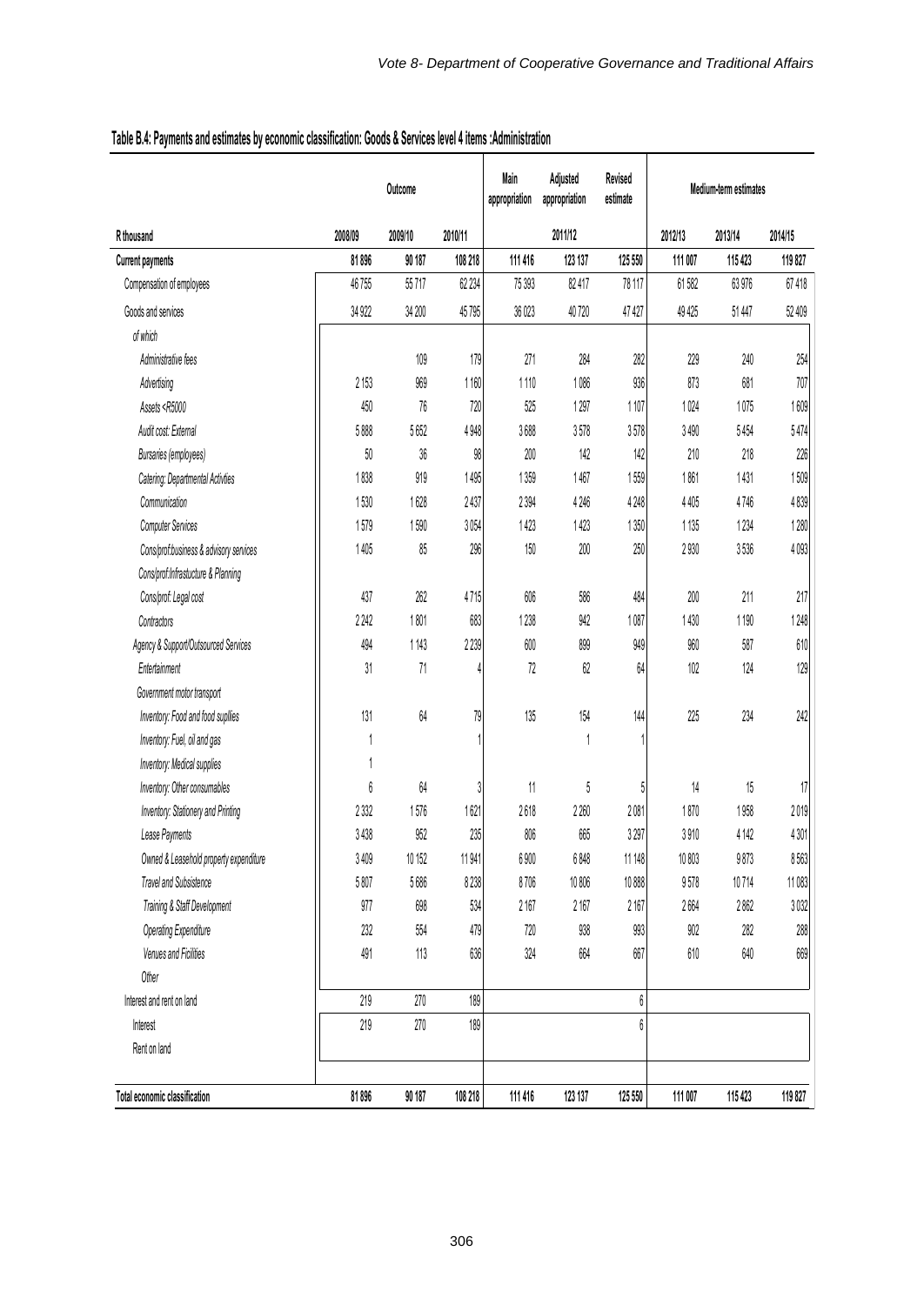|                                                                                                                                            |         | Outcome |         | Main<br>appropriation | Adjusted<br>appropriation | Revised<br>estimate | Medium-term estimates |         |         |
|--------------------------------------------------------------------------------------------------------------------------------------------|---------|---------|---------|-----------------------|---------------------------|---------------------|-----------------------|---------|---------|
| R thousand                                                                                                                                 | 2008/09 | 2009/10 | 2010/11 |                       | 2011/12                   |                     | 2012/13               | 2013/14 | 2014/15 |
| <b>Current payments</b>                                                                                                                    | 61836   | 67 160  | 107 683 | 132 396               | 135 299                   | 135 276             | 63078                 | 64019   | 68 094  |
| Compensation of employees                                                                                                                  | 42 233  | 49 146  | 53739   | 71008                 | 71008                     | 71008               | 29 608                | 31 044  | 32743   |
| Goods and services                                                                                                                         | 19603   | 17 999  | 53 930  | 61388                 | 64 291                    | 64 268              | 33 470                | 32975   | 35 351  |
| of which                                                                                                                                   |         |         |         |                       |                           |                     |                       |         |         |
| <b>Administrative Fees</b>                                                                                                                 | 1       | 11      | 38      | 53                    | 163                       | 163                 | 75                    | 84      | 87      |
| Advertising                                                                                                                                | 4       | 25      |         |                       |                           |                     |                       |         |         |
| Assets <r5000< td=""><td>28</td><td>34</td><td>133</td><td>3765</td><td>1064</td><td>944</td><td>250</td><td>264</td><td>273</td></r5000<> | 28      | 34      | 133     | 3765                  | 1064                      | 944                 | 250                   | 264     | 273     |
| Audit cost: External                                                                                                                       | 3412    |         |         |                       |                           |                     |                       |         |         |
| Catering: Departmental Activities                                                                                                          | 901     | 369     | 1278    | 1554                  | 783                       | 783                 | 318                   | 429     | 898     |
| Communication                                                                                                                              | 800     | 827     | 926     | 1201                  |                           |                     |                       |         |         |
| <b>Computer Services</b>                                                                                                                   |         |         |         |                       |                           |                     |                       |         |         |
| Cons/prof: Business & Advisory services                                                                                                    | 2602    |         | 43 439  | 22 454                | 53 423                    | 53 4 23             | 25 051                | 23 462  | 22 874  |
| Cons/prof: Infrastructure&planning                                                                                                         |         |         |         |                       |                           |                     |                       |         |         |
| Cons/prof: Laboratory service                                                                                                              |         |         |         | 24 861                |                           |                     |                       |         |         |
| Cons/Prof: Legal Cost                                                                                                                      | 189     | 437     | 413     | 452                   | 332                       | 332                 | 1138                  | 899     | 974     |
| Contractors                                                                                                                                | 487     | 2       | 63      | 21                    | 28                        | 25                  | 69                    | 74      | 77      |
| Agency & Support/outsourced Services                                                                                                       | 6 9 97  | 12315   |         | 1400                  | 27                        | 27                  | 428                   | 1331    | 2077    |
| Entertainment                                                                                                                              | 7       | 7       | 423     | 25                    | 25                        | 25                  | 31                    | 33      | 34      |
| Inventory: food and food supplies                                                                                                          | 26      | 19      | 25      | 61                    | 61                        | 61                  | 67                    | 72      | 75      |
| I nventory: Other consumables                                                                                                              |         | 153     | 191     | 213                   | 828                       | 828                 | 217                   | 233     | 486     |
| Inventory: Stationery and Printing                                                                                                         | 112     | 385     | 463     | 825                   | 825                       | 825                 | 879                   | 936     | 1472    |
| Lease Payments                                                                                                                             | 170     | 186     | 90      | 256                   | 265                       | 265                 | 269                   | 288     | 297     |
| Travel and Subsistence                                                                                                                     | 3460    | 2997    | 5978    | 3 3 6 8               | 4807                      | 4904                | 3753                  | 3880    | 4458    |
| Training & Staff Development                                                                                                               | 30      |         |         |                       | 137                       | 137                 |                       |         |         |
| Operating expenditure                                                                                                                      | 188     | 176     | 374     | 746                   | 890                       | 893                 | 769                   | 823     | 1096    |
| Venues and facilities                                                                                                                      | 189     | 56      | $96\,$  | 133                   | 633                       | 633                 | $156$                 | 167     | 173     |
| Other                                                                                                                                      |         |         |         |                       |                           |                     |                       |         |         |
| Interest and rent on land                                                                                                                  |         | 15      | 14      |                       |                           |                     |                       |         |         |
| Interest                                                                                                                                   |         | 15      | 14      |                       |                           |                     |                       |         |         |
| Rent on land                                                                                                                               |         |         |         |                       |                           |                     |                       |         |         |
| Total economic classification                                                                                                              | 61836   | 67 160  | 107 683 | 132 396               | 135 299                   | 135 276             | 63078                 | 64019   | 68 094  |

# **Table B.4: Payments and estimates by economic classification: Goods & Services level 4 items: Local Governance**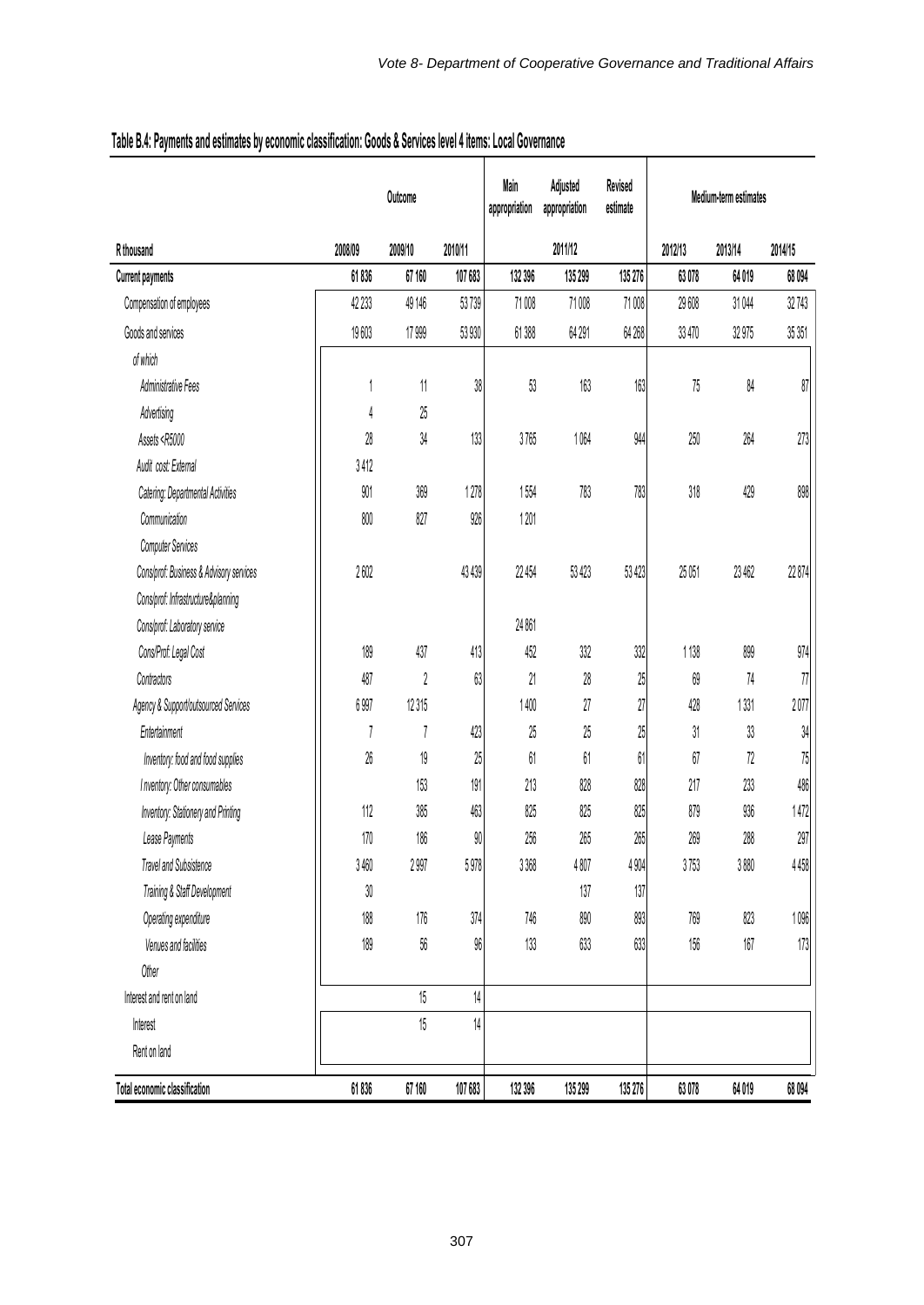|                                                                                                                                          | Outcome        |         | <b>Main</b><br>appropriation | Adjusted<br>appropriation | Revised<br>estimate | Medium-term estimates |         |         |         |
|------------------------------------------------------------------------------------------------------------------------------------------|----------------|---------|------------------------------|---------------------------|---------------------|-----------------------|---------|---------|---------|
| R thousand                                                                                                                               | 2008/09        | 2009/10 | 2010/11                      |                           | 2011/12             |                       | 2012/13 | 2013/14 | 2014/15 |
| <b>Current payments</b>                                                                                                                  | 25 48 6        | 54717   | 53 088                       | 50 482                    | 45 800              | 45730                 | 56 253  | 58 511  | 61 280  |
| Compensation of employees                                                                                                                | 17 504         | 18753   | 22 198                       | 31771                     | 27 771              | 27 771                | 32 580  | 34 094  | 35 916  |
| Goods and services                                                                                                                       | 7930           | 35 931  | 30 862                       | 18711                     | 18 0 29             | 17959                 | 23 673  | 24 4 17 | 25 364  |
| of which                                                                                                                                 |                |         |                              |                           |                     |                       |         |         |         |
| <b>Administrative Fees</b>                                                                                                               |                | 15      | 15                           | 41                        | 41                  | 36                    | 63      | 69      | 73      |
| Advertising                                                                                                                              | 77             | 15      | 3                            | 335                       | 109                 | 152                   | 88      | 93      | 97      |
| Assets <r5000< td=""><td>29</td><td>20</td><td>112</td><td>241</td><td>895</td><td>891</td><td>506</td><td>527</td><td>543</td></r5000<> | 29             | 20      | 112                          | 241                       | 895                 | 891                   | 506     | 527     | 543     |
| Audit cost: External                                                                                                                     |                |         |                              |                           |                     |                       |         |         |         |
| Catering: Departmental Activities                                                                                                        | 439            | 404     | 740                          | 670                       | 857                 | 1 1 3 8               | 760     | 795     | 825     |
| Communication                                                                                                                            | 571            | 354     | 392                          | 601                       | 3                   | 7                     |         |         |         |
| <b>Computer Services</b>                                                                                                                 | 16             |         |                              | 101                       | 100                 | 100                   |         |         |         |
| Cons/prof: Business & Advisory services                                                                                                  | 253            | 306     | 57                           | 756                       | 449                 | 112                   | 2582    | 2726    | 2829    |
| Cons/prof: Infrastructure&planning                                                                                                       |                |         |                              |                           |                     |                       |         |         |         |
| Cons/Prof: Legal Cost                                                                                                                    |                | 90      |                              | 50                        | 50                  | 50                    | 240     | 253     | 263     |
| Contractors                                                                                                                              | 26             | 30 197  | 24 990                       | 10 0 79                   | 10 066              | 10 058                | 10 131  | 10 137  | 10 537  |
| Agency & Support/outsourced Services                                                                                                     | 2 1 4 2        |         |                              |                           |                     |                       |         |         |         |
| Entertainment                                                                                                                            | $\overline{7}$ | 3       | 7                            | 20                        | 16                  | 16                    | 19      | 21      | 22      |
| Inventory: food and food supplies                                                                                                        | 31             | 13      | 9                            | 44                        | 39                  | 35                    | 39      | 45      | 51      |
| Inventory: Fuel, oil and gas                                                                                                             |                |         | $\mathbf{1}$                 |                           |                     |                       |         |         |         |
| I nventory: other consumables                                                                                                            |                | 35      | 21                           |                           |                     |                       |         |         |         |
| Inventory: Stationery and Printing                                                                                                       | 312            | 301     | 311                          | 570                       | 454                 | 454                   | 490     | 512     | 531     |
| Lease Payments                                                                                                                           | 84             | 145     | 58                           | 152                       | 129                 | 129                   | 200     | 211     | 218     |
| <b>Travel and Subsistence</b>                                                                                                            | 1480           | 1 2 2 5 | 1912                         | 1868                      | 1618                | 1597                  | 4699    | 4947    | 5 1 3 3 |
| Training & Staff Development                                                                                                             | 109            | 11      | 8                            |                           |                     |                       |         |         |         |
| Operating expenditure                                                                                                                    | 2 2 3 6        | 2689    | 2095                         | 2 9 0 3                   | 2827                | 2819                  | 3694    | 3 9 0 9 | 4 0 61  |
| Venues and facilities                                                                                                                    | 118            | 108     | 131                          | 280                       | 376                 | 365                   | 162     | 172     | 181     |
| Other                                                                                                                                    |                |         |                              |                           |                     |                       |         |         |         |
| Interest and rent on land                                                                                                                | 52             | 33      | 28                           |                           |                     |                       |         |         |         |
| Interest                                                                                                                                 | 52             | 33      | 28                           |                           |                     |                       |         |         |         |
| Rent on land                                                                                                                             |                |         |                              |                           |                     |                       |         |         |         |
| <b>Total economic classification</b>                                                                                                     | 25 4 86        | 54717   | 53 088                       | 50 482                    | 45 800              | 45730                 | 56 253  | 58 511  | 61 280  |

 $\mathbf{\mathbf{\mathsf{I}}}\mathbf{\mathsf{I}}$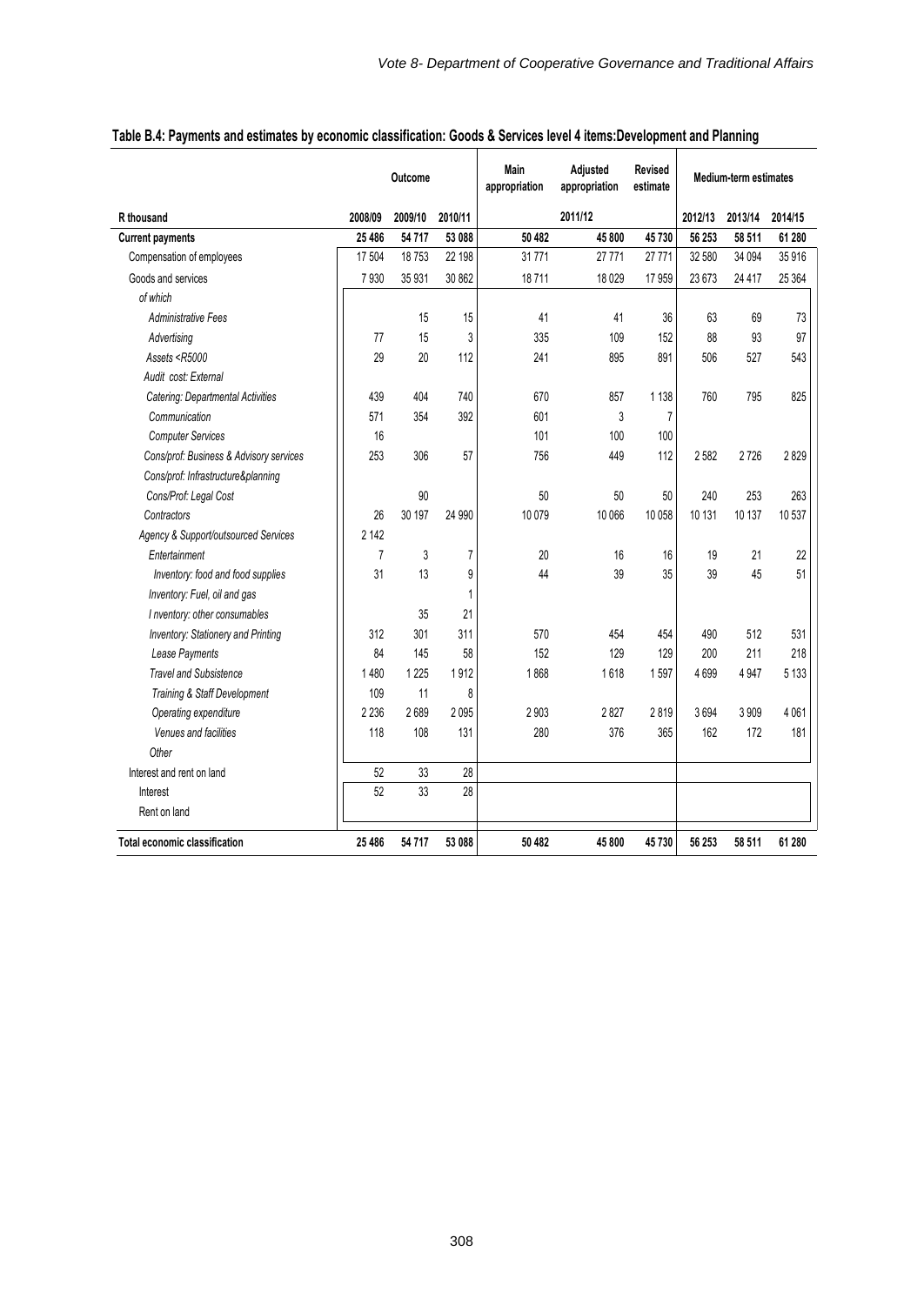|                                                                                                                                                                          |                | Outcome |         | Revised<br>Main<br>Adjusted<br>estimate<br>appropriation<br>appropriation |         |         | Medium-term estimates |         |         |  |
|--------------------------------------------------------------------------------------------------------------------------------------------------------------------------|----------------|---------|---------|---------------------------------------------------------------------------|---------|---------|-----------------------|---------|---------|--|
| R thousand                                                                                                                                                               | 2008/09        | 2009/10 | 2010/11 |                                                                           | 2011/12 |         | 2012/13               | 2013/14 | 2014/15 |  |
| <b>Current payments</b>                                                                                                                                                  | 25 486         | 54717   | 53 088  | 50 482                                                                    | 45 800  | 45730   | 56 253                | 58 511  | 61 280  |  |
| Compensation of employees                                                                                                                                                | 17 504         | 18753   | 22 198  | 31771                                                                     | 27771   | 27771   | 32 580                | 34 094  | 35916   |  |
| Goods and services                                                                                                                                                       | 7930           | 35 931  | 30 862  | 18711                                                                     | 18029   | 17 9 59 | 23673                 | 24 417  | 25 3 64 |  |
| of which                                                                                                                                                                 |                |         |         |                                                                           |         |         |                       |         |         |  |
| Administrative Fees                                                                                                                                                      |                | 15      | 15      | 41                                                                        | 41      | $36\,$  | 63                    | 69      | 73      |  |
| Advertising                                                                                                                                                              | 77             | 15      | 3       | 335                                                                       | 109     | 152     | 88                    | 93      | 97      |  |
| Assets <r5000< td=""><td>29</td><td><math display="inline">20\,</math></td><td>112</td><td>241</td><td>895</td><td>891</td><td>506</td><td>527</td><td>543</td></r5000<> | 29             | $20\,$  | 112     | 241                                                                       | 895     | 891     | 506                   | 527     | 543     |  |
| Audit cost: External                                                                                                                                                     |                |         |         |                                                                           |         |         |                       |         |         |  |
| Catering: Departmental Activities                                                                                                                                        | 439            | 404     | 740     | 670                                                                       | 857     | 1138    | 760                   | 795     | 825     |  |
| Communication                                                                                                                                                            | 571            | 354     | 392     | 601                                                                       | 3       | 7       |                       |         |         |  |
| <b>Computer Services</b>                                                                                                                                                 | 16             |         |         | 101                                                                       | 100     | $100\,$ |                       |         |         |  |
| Cons/prof: Business & Advisory services                                                                                                                                  | 253            | 306     | 57      | 756                                                                       | 449     | 112     | 2582                  | 2726    | 2 829   |  |
| Cons/prof: Infrastructure&planning                                                                                                                                       |                |         |         |                                                                           |         |         |                       |         |         |  |
| Cons/Prof: Legal Cost                                                                                                                                                    |                | $90\,$  |         | 50                                                                        | 50      | 50      | 240                   | 253     | 263     |  |
| Contractors                                                                                                                                                              | 26             | 30 197  | 24 990  | 10079                                                                     | 10066   | 10 058  | 10 131                | 10 137  | 10537   |  |
| Agency & Support/outsourced Services                                                                                                                                     | 2 142          |         |         |                                                                           |         |         |                       |         |         |  |
| Entertainment                                                                                                                                                            | $\overline{1}$ | 3       | 7       | $20\,$                                                                    | $16\,$  | 16      | $19\,$                | 21      | 22      |  |
| Inventory: food and food supplies                                                                                                                                        | 31             | 13      | 9       | 44                                                                        | 39      | 35      | 39                    | 45      | 51      |  |
| Inventory: Fuel, oil and gas                                                                                                                                             |                |         | 1       |                                                                           |         |         |                       |         |         |  |
| I nventory: other consumables                                                                                                                                            |                | 35      | 21      |                                                                           |         |         |                       |         |         |  |
| Inventory: Stationery and Printing                                                                                                                                       | 312            | 301     | 311     | 570                                                                       | 454     | 454     | 490                   | 512     | 531     |  |
| Lease Payments                                                                                                                                                           | 84             | 145     | 58      | 152                                                                       | 129     | 129     | 200                   | 211     | $218\,$ |  |
| Travel and Subsistence                                                                                                                                                   | 1480           | 1 2 2 5 | 1912    | 1868                                                                      | 1618    | $1597$  | 4699                  | 4947    | 5 1 3 3 |  |
| Training & Staff Development                                                                                                                                             | 109            | 11      | 8       |                                                                           |         |         |                       |         |         |  |
| Operating expenditure                                                                                                                                                    | 2236           | 2689    | 2095    | 2903                                                                      | 2827    | 2819    | 3694                  | 3 909   | 4061    |  |
| Venues and facilities                                                                                                                                                    | 118            | $108\,$ | 131     | 280                                                                       | 376     | 365     | 162                   | 172     | $181$   |  |
| Other                                                                                                                                                                    |                |         |         |                                                                           |         |         |                       |         |         |  |
| Interest and rent on land                                                                                                                                                | 52             | 33      | 28      |                                                                           |         |         |                       |         |         |  |
| Interest                                                                                                                                                                 | 52             | 33      | $28\,$  |                                                                           |         |         |                       |         |         |  |
| Rent on land                                                                                                                                                             |                |         |         |                                                                           |         |         |                       |         |         |  |
| Total economic classification                                                                                                                                            | 25 486         | 54717   | 53 088  | 50 482                                                                    | 45 800  | 45730   | 56 253                | 58 511  | 61 280  |  |

# **Table B.4: Payments and estimates by economic classification: Goods & Services level 4 items:Development and Planning**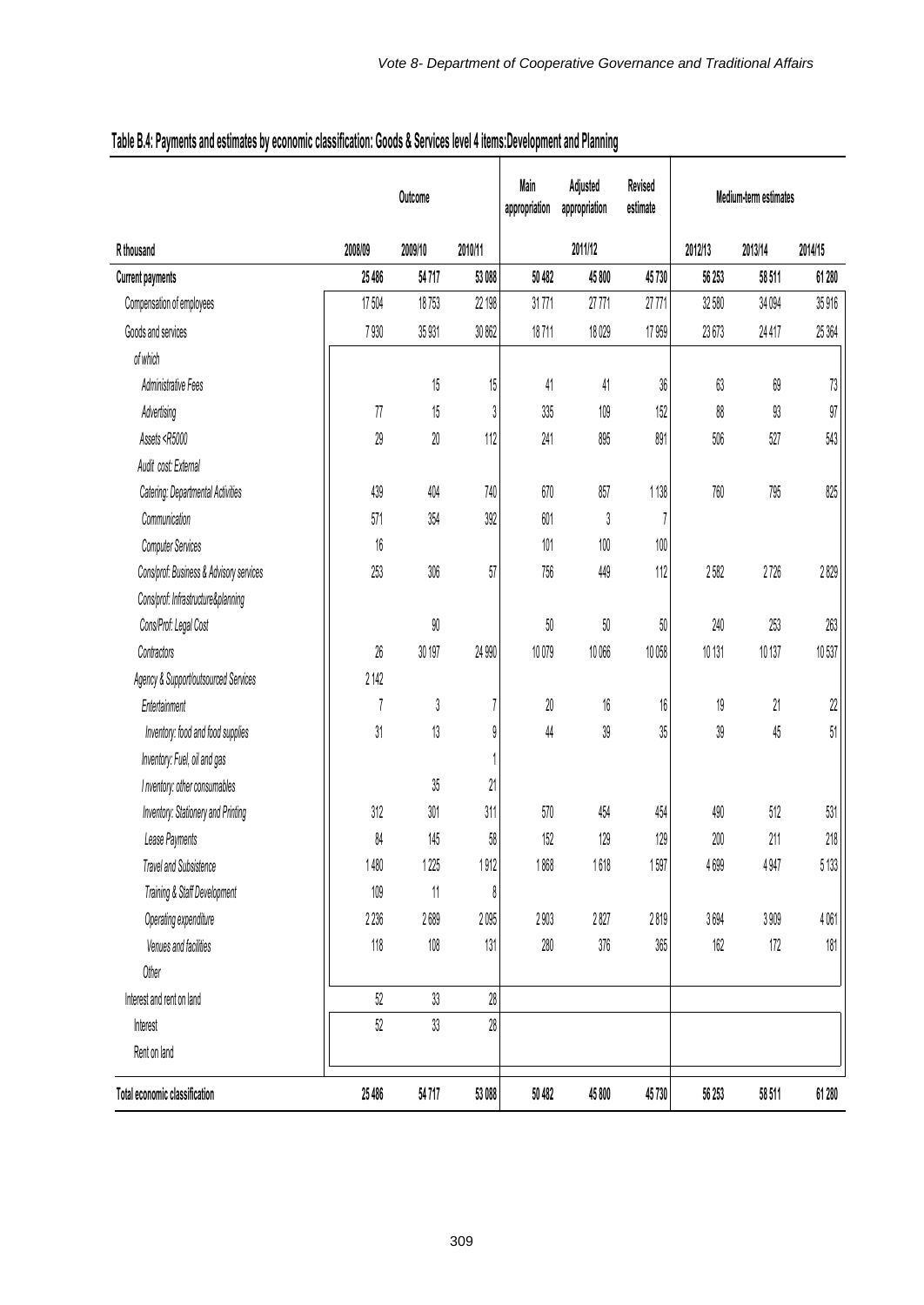|                                                                                                                                                                     |         | Outcome                     |            | Main<br>appropriation | Adjusted<br>appropriation | Revised<br>estimate | Medium-term estimates |         |         |
|---------------------------------------------------------------------------------------------------------------------------------------------------------------------|---------|-----------------------------|------------|-----------------------|---------------------------|---------------------|-----------------------|---------|---------|
| R thousand                                                                                                                                                          | 2008/09 | 2009/10                     | 2010/11    |                       | 2011/12                   |                     | 2012/13               | 2013/14 | 2014/15 |
| <b>Current payments</b>                                                                                                                                             | 20042   | 22 3 64                     | 15990      | 15 530                | 19 955                    | 19 9 55             | 21 701                | 21 984  | 23 134  |
| Compensation of employees                                                                                                                                           | 12462   | 15996                       | 14 5 93    | 13 214                | 18214                     | 18 214              | 19 996                | 20 181  | 21 265  |
| Goods and services                                                                                                                                                  | 7576    | 6362                        | 1391       | 2316                  | 1741                      | 1741                | 1705                  | 1803    | 1869    |
| of which                                                                                                                                                            |         |                             |            |                       |                           |                     |                       |         |         |
| Administrative Fees                                                                                                                                                 |         | 35                          | 11         | 35                    | 35                        | 35                  | 35                    | 37      | $38\,$  |
| Advertising                                                                                                                                                         | 150     |                             |            |                       |                           |                     |                       |         |         |
| Assets <r5000< td=""><td>9</td><td>267</td><td>35</td><td>49</td><td>119</td><td>119</td><td>45</td><td>47</td><td><math display="inline">49\,</math></td></r5000<> | 9       | 267                         | 35         | 49                    | 119                       | 119                 | 45                    | 47      | $49\,$  |
| Audit cost: External                                                                                                                                                |         |                             |            |                       |                           |                     |                       |         |         |
| <b>Bursaries</b> (employees)                                                                                                                                        |         |                             |            |                       |                           |                     |                       |         |         |
| Catering: Departmental Activities                                                                                                                                   | 951     | 941                         | $68\,$     | 150                   | $200\,$                   | $200\,$             | 235                   | 259     | 276     |
| Communication                                                                                                                                                       | 229     | 198                         | 194        | 226                   | $30\,$                    | 28                  |                       |         |         |
| <b>Computer Services</b>                                                                                                                                            |         |                             |            |                       |                           |                     |                       |         |         |
| Cons/prof: Business & Advisory services                                                                                                                             |         | 5                           |            | 50                    | $50\,$                    |                     |                       |         |         |
| Cons/prof: Infrastructure&planning                                                                                                                                  |         |                             |            |                       |                           |                     |                       |         |         |
| Cons/Prof: Legal Cost                                                                                                                                               | 140     |                             |            |                       |                           |                     |                       |         |         |
| Contractors                                                                                                                                                         | 250     | 311                         | 45         | 102                   | $30\,$                    | 10                  | 45                    | 50      | $55\,$  |
| Agency & Support/outsourced Services                                                                                                                                |         |                             |            |                       |                           |                     |                       |         |         |
| Entertainment                                                                                                                                                       |         |                             |            | 3                     | $\sqrt{3}$                | 3                   | 3                     | 3       | 3       |
| Government Motor transport                                                                                                                                          |         |                             |            |                       |                           |                     |                       |         |         |
| Inventory: food and food supplies                                                                                                                                   | 22      | 4                           | $\sqrt{2}$ | 5                     | $\sqrt{5}$                | 5                   | $10\,$                | 11      | 11      |
| I nventory: fuel, oil and gas                                                                                                                                       |         |                             |            |                       |                           |                     |                       |         |         |
| Inventory: Stationery and Printing                                                                                                                                  | 127     | 104                         | $18\,$     | 102                   | 102                       | 102                 | 85                    | 90      | $95\,$  |
| Lease Payments                                                                                                                                                      | 76      | 63                          |            | 30                    | 30                        | 30                  | 35                    | 37      | $38\,$  |
| <b>Travel and Subsistence</b>                                                                                                                                       | 4864    | 3621                        | 931        | 1431                  | 1004                      | 1076                | 1022                  | 1059    | 1077    |
| Training & Staff Development                                                                                                                                        | 56      | 24                          |            |                       |                           |                     |                       |         |         |
| Operating expenditure                                                                                                                                               | 170     | 506                         | 3          | $50\,$                | $50\,$                    | $50\,$              | $80\,$                | $90\,$  | 97      |
| Venues and facilities                                                                                                                                               | 531     | 282                         | 84         | 83                    | 83                        | 83                  | $110\,$               | 120     | $130\,$ |
| Other                                                                                                                                                               |         |                             |            |                       |                           |                     |                       |         |         |
| Interest and rent on land                                                                                                                                           | 4       | $\boldsymbol{\mathfrak{b}}$ | 6          |                       |                           |                     |                       |         |         |
| Interest                                                                                                                                                            | 4       | $\boldsymbol{6}$            | 6          |                       |                           |                     |                       |         |         |
| Rent on land                                                                                                                                                        |         |                             |            |                       |                           |                     |                       |         |         |
| Total economic classification                                                                                                                                       | 20 042  | 22 3 64                     | 15990      | 15 530                | 19 955                    | 19955               | 21 701                | 21 984  | 23 134  |

# **Table B.4: Payments and estimates by economic classification: Goods & Services level 4 items: Traditional Institutional Management**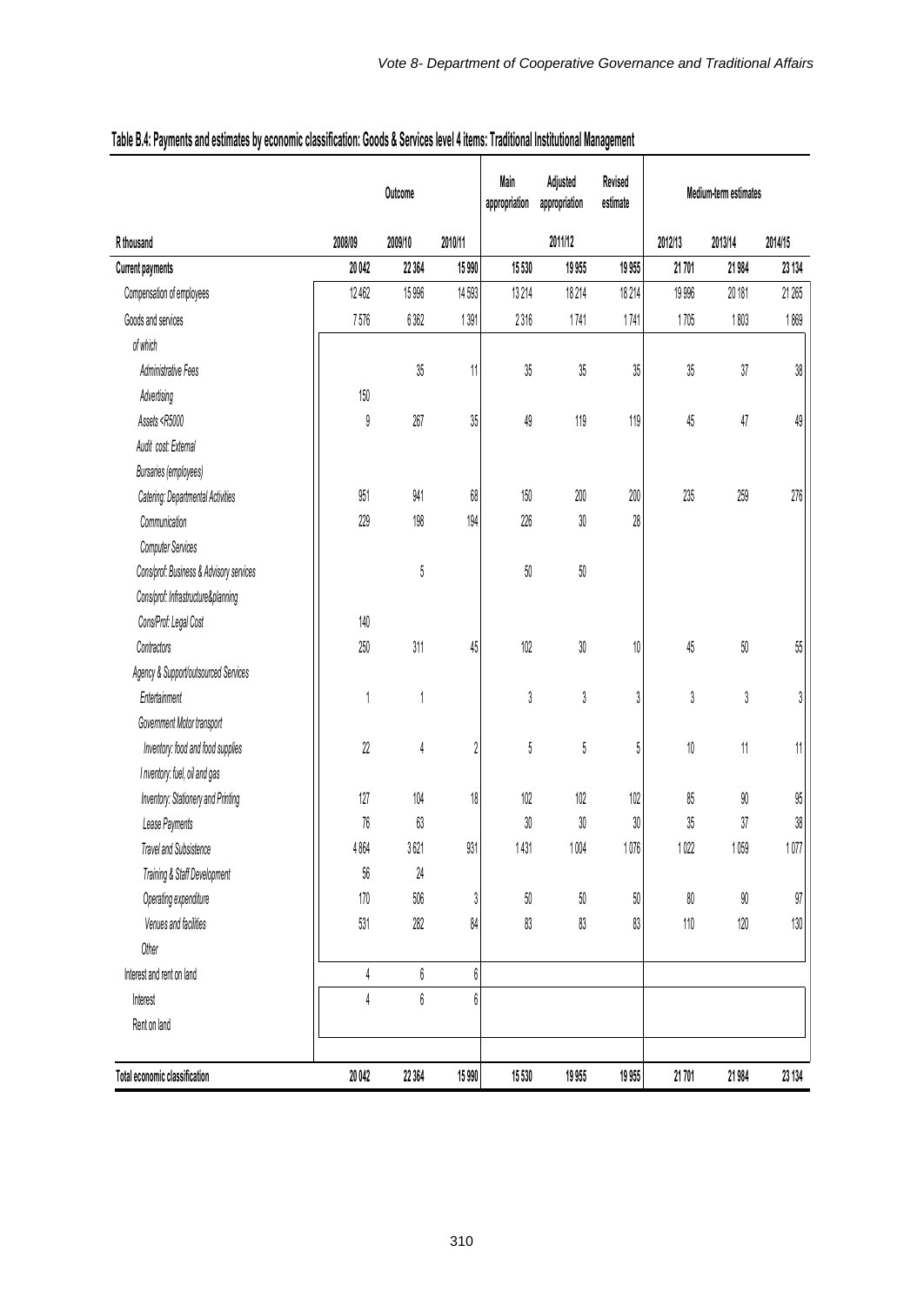|                                                                                                                                                              | Outcome |         | Main<br>appropriation | Adjusted<br>appropriation | Revised<br>estimate | Medium-term estimates |         |         |         |
|--------------------------------------------------------------------------------------------------------------------------------------------------------------|---------|---------|-----------------------|---------------------------|---------------------|-----------------------|---------|---------|---------|
| R thousand                                                                                                                                                   | 2008/09 | 2009/10 | 2010/11               |                           | 2011/12             |                       | 2012/13 | 2013/14 | 2014/15 |
| <b>Current payments</b>                                                                                                                                      |         |         | 8929                  | 10 378                    | 10 29 2             | 10 29 2               | 8 8 8 5 | 8 4 25  | 8855    |
| Compensation of employees                                                                                                                                    |         |         | 4632                  | 7389                      | 6369                | 5748                  | 6732    | 7047    | 7427    |
| Goods and services                                                                                                                                           |         |         | 4 2 9 4               | 2989                      | 3923                | 4544                  | 2 153   | 1378    | 1428    |
| of which                                                                                                                                                     |         |         |                       |                           |                     |                       |         |         |         |
| Administrative Fees                                                                                                                                          |         |         | 24                    | $50\,$                    | $51\,$              | 61                    | 75      | $79\,$  | $82\,$  |
| Advertising                                                                                                                                                  |         |         |                       |                           |                     |                       |         |         |         |
| Assets <r5000< td=""><td></td><td></td><td>9</td><td></td><td>537</td><td>527</td><td>64</td><td><math display="inline">67\,</math></td><td>70</td></r5000<> |         |         | 9                     |                           | 537                 | 527                   | 64      | $67\,$  | 70      |
| Audit cost: External                                                                                                                                         |         |         |                       |                           |                     |                       |         |         |         |
| <b>Bursaries (employees)</b>                                                                                                                                 |         |         |                       |                           |                     |                       |         |         |         |
| Catering: Departmental Activities                                                                                                                            |         |         | $743$                 | $500\,$                   | 640                 | 740                   | 535     | $353\,$ | 366     |
| Communication                                                                                                                                                |         |         | 40                    | $181\,$                   |                     |                       |         |         |         |
| <b>Computer Services</b>                                                                                                                                     |         |         |                       |                           |                     |                       |         |         |         |
| Cons/prof: Business & Advisory services                                                                                                                      |         |         |                       |                           |                     |                       |         |         |         |
| Cons/prof: Infrastructure&planning                                                                                                                           |         |         |                       |                           |                     |                       |         |         |         |
| Cons/Prof: Legal Cost                                                                                                                                        |         |         |                       |                           |                     |                       |         |         |         |
| Contractors                                                                                                                                                  |         |         | 324                   | 137                       | $219$               | $278$                 | $80\,$  | $84\,$  | 87      |
| Agency & Support/outsourced Services                                                                                                                         |         |         |                       |                           |                     |                       |         |         |         |
| Entertainment                                                                                                                                                |         |         |                       | $10\,$                    | $10\,$              | 5                     | 3       | 4       |         |
| Government motor transport                                                                                                                                   |         |         |                       |                           |                     |                       |         |         |         |
| Inventory: food and food supplies                                                                                                                            |         |         | 3                     | 15                        | 15                  | 15                    | 9       | $10\,$  | 10      |
| I nventory: fuel, oil and gas                                                                                                                                |         |         |                       |                           |                     |                       |         |         |         |
| Inventory: Stationery and Printing                                                                                                                           |         |         | 163                   | 145                       | $130\,$             | 190                   | 30      | $32\,$  | $33\,$  |
| Lease Payments                                                                                                                                               |         |         |                       | 5                         |                     |                       | 40      | 42      | 44      |
| Property payments                                                                                                                                            |         |         |                       |                           | 5                   | 5                     |         |         |         |
| Travel and Subsistence                                                                                                                                       |         |         | 2466                  | 1706                      | 1878                | 2234                  | 1109    | 487     | $504\,$ |
| Training & Staff Development                                                                                                                                 |         |         |                       |                           | 10                  | 10                    |         |         |         |
| Operating expenditure                                                                                                                                        |         |         | 383                   | $140\,$                   | $148$               | 149                   | 103     | $109\,$ | $113$   |
| Venues and facilities                                                                                                                                        |         |         | $138$                 | $100\,$                   | $280\,$             | $330\,$               | 105     | $111\,$ | 115     |
| Other                                                                                                                                                        |         |         |                       |                           |                     |                       |         |         |         |
| Interest and rent on land                                                                                                                                    |         |         | $\mathfrak z$         |                           |                     |                       |         |         |         |
| Interest                                                                                                                                                     |         |         | 3                     |                           |                     |                       |         |         |         |
| Rent on land                                                                                                                                                 |         |         |                       |                           |                     |                       |         |         |         |
|                                                                                                                                                              |         |         |                       |                           |                     |                       |         |         |         |
| Total economic classification                                                                                                                                |         |         | 8929                  | 10 378                    | 10 29 2             | 10 29 2               | 8 8 8 5 | 8425    | 8855    |

# **Traditional Institutional Management Table B.4: Payments and estimates by economic classification: Goods & Services level 4 items: House of Traditional Leaders**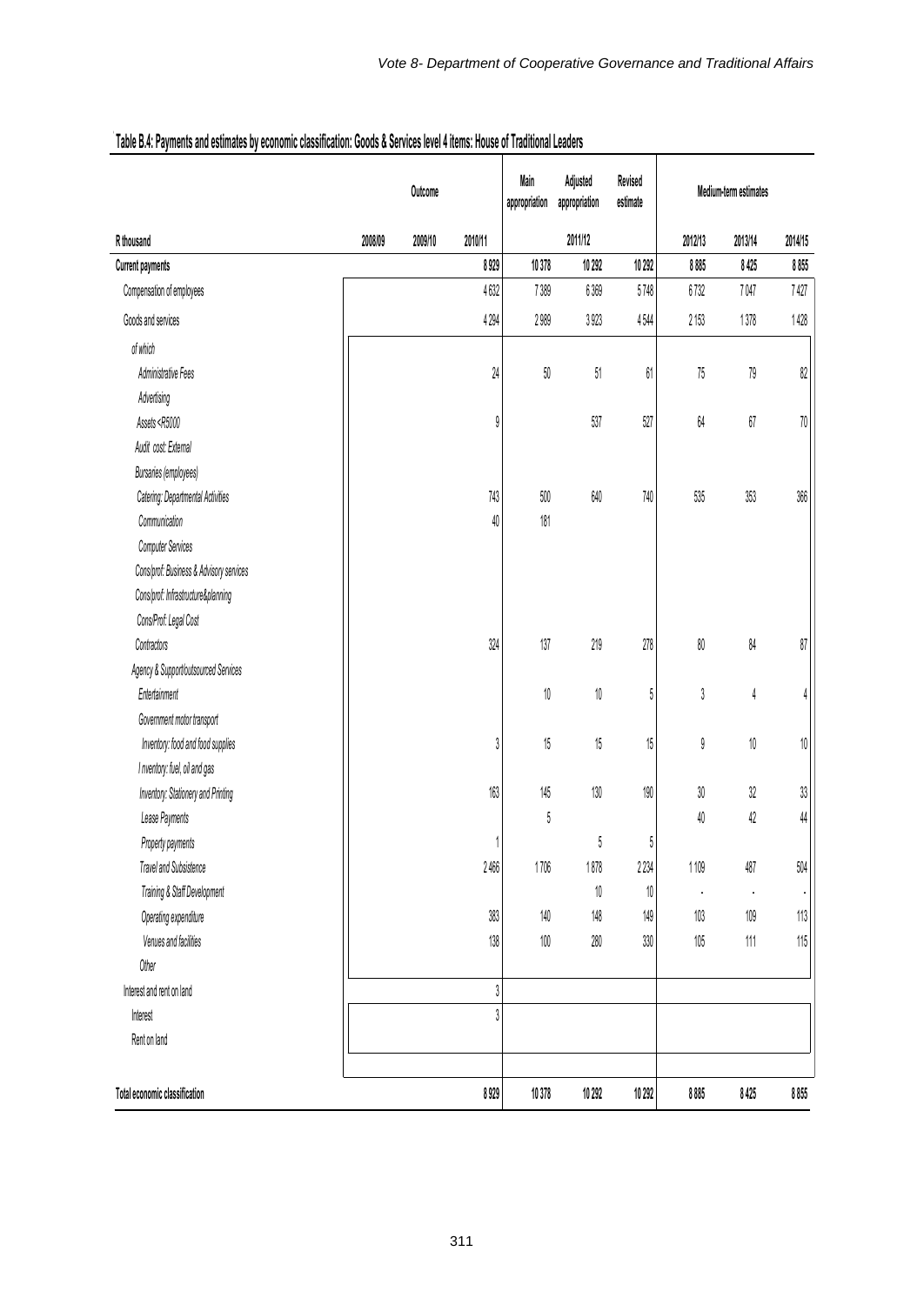# **Table B.6: Detailed financial information for public entities**

**Table B.6.1: Summary of departmental transfers to other entities (for example NGOs)**

|                                          |         | Main<br>Revised<br>Adjusted<br>Outcome<br>appropriation appropriation<br>estimate |         |      |         |       | Medium-term estimates |         |         |
|------------------------------------------|---------|-----------------------------------------------------------------------------------|---------|------|---------|-------|-----------------------|---------|---------|
| R thousand<br>Sub Programme              | 2008/09 | 2009/10                                                                           | 2010/11 |      | 2011/12 |       | 2012/13               | 2013/14 | 2014/15 |
| Traditional Institutional Administration | 306     | 243                                                                               | 151     | 300  | 245     | 245   | 400                   | 422     | 438     |
| Free State Sport Academy                 |         |                                                                                   |         |      |         |       |                       |         |         |
| SALGA                                    |         | 5000                                                                              |         | 3480 | 3480    | 3 383 | 4000                  | 1200    | 1200    |
| <b>GRAND TOTAL</b>                       | 306     | 5243                                                                              | 151     | 3780 | 3725    | 3628  | 4400                  | 1 622   | 1638    |